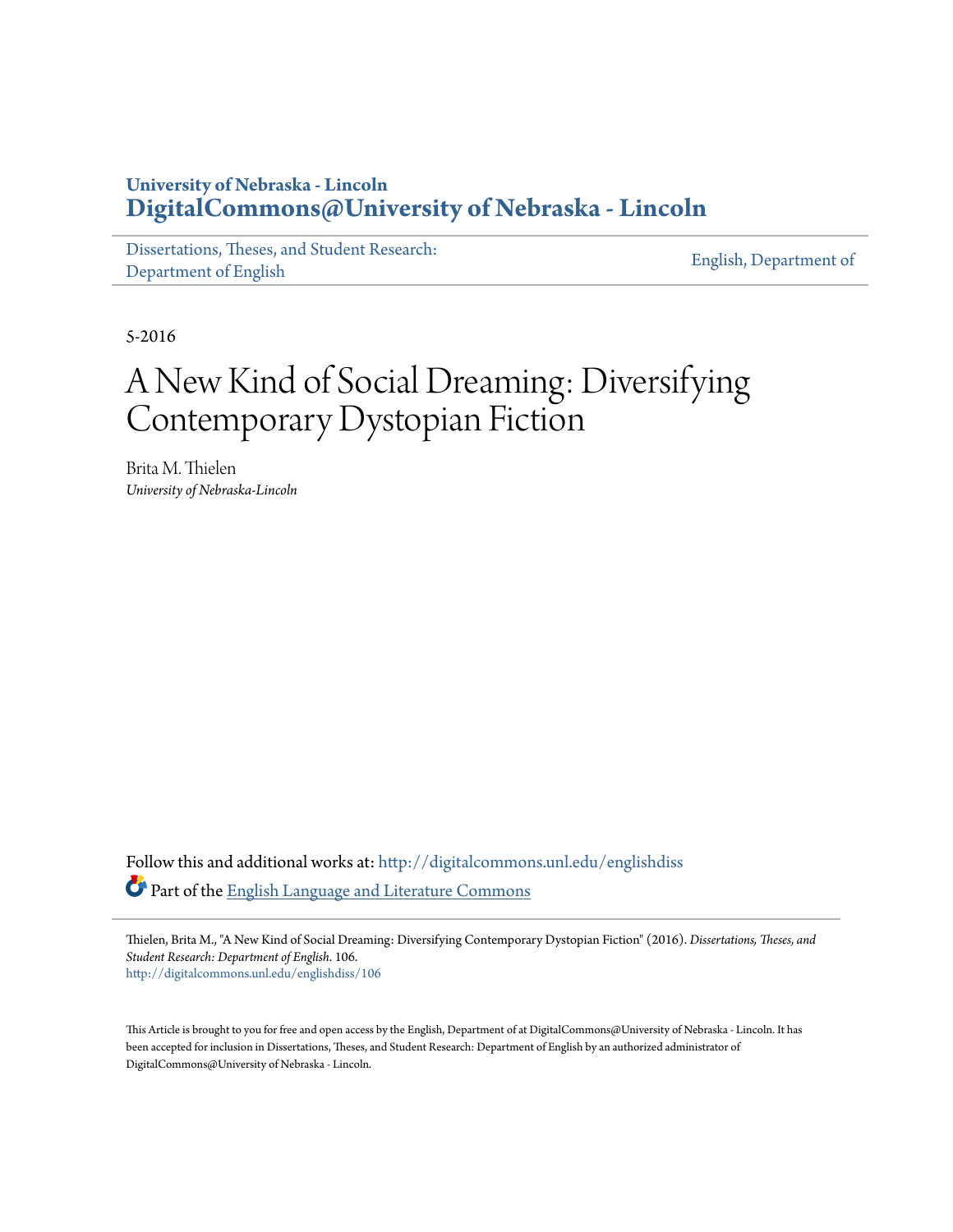# A NEW KIND OF SOCIAL DREAMING:

# DIVERSIFYING CONTEMPORARY DYSTOPIAN FICTION

by

Brita M. Thielen

A THESIS

Presented to the Faculty of

The Graduate College at the University of Nebraska

In Partial Fulfillment of the Requirements

For the Degree of Master of Arts

Major: English

Under the Supervision of Professor Amelia María de la Luz Montes

Lincoln, NE

May, 2016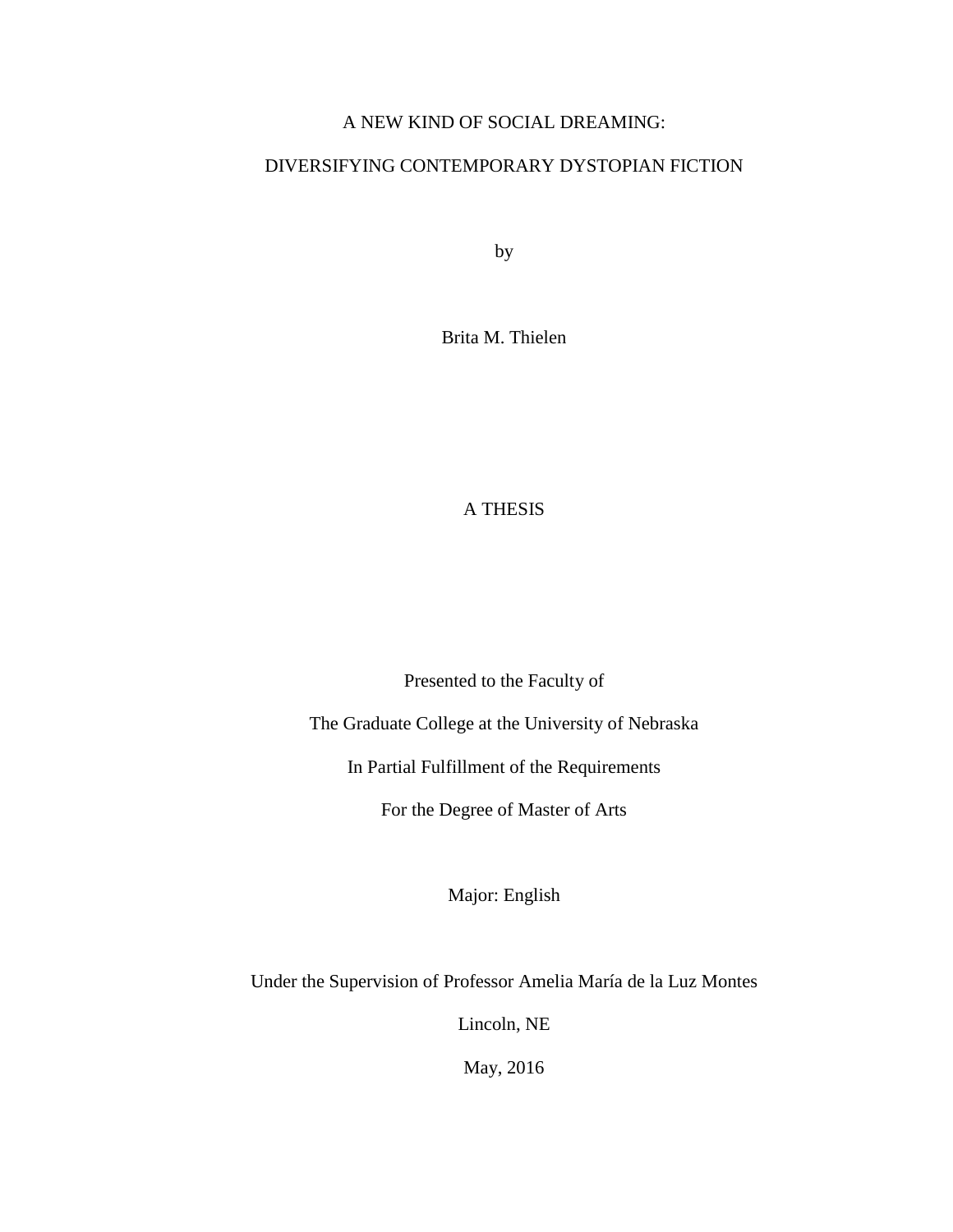# A NEW KIND OF SOCIAL DREAMING: DIVERSIFYING CONTEMPORARY DYSTOPIAN FICTION

Brita M. Thielen, M.A.

University of Nebraska, 2016

Advisor: Amelia María de la Luz Montes

This thesis argues that the dystopian genre lacks diversity not because dystopian novels with a focus on issues of gender, race/ethnicity, and sexuality have not been written, but because these novels are assigned to other genres. Reevaluating the importance of a future setting to dystopian fiction opens the genre to stories whose characters need not exist in a future temporal landscape because their oppression exists in the present. The entrenched norm of a future temporal setting in dystopian fiction privileges the perspectives of a group of people who largely do not experience systemic oppression in the present: white heterosexual men. The idea that a dystopian protagonist is relatable to any potential reader, and that this figure is best depicted as a white heterosexual man, is terribly misguided—even dangerous. If the primary aim of dystopian fiction is social criticism that warns of oppression, we cannot be satisfied with a genre that almost exclusively concerns itself with the fears of white heterosexual men. By doing so, we limit our imagination to how this particular group could face persecution and ignore the ways other groups of people can, and historically have, been persecuted *because* they don't fit the privileged white heterosexual male position.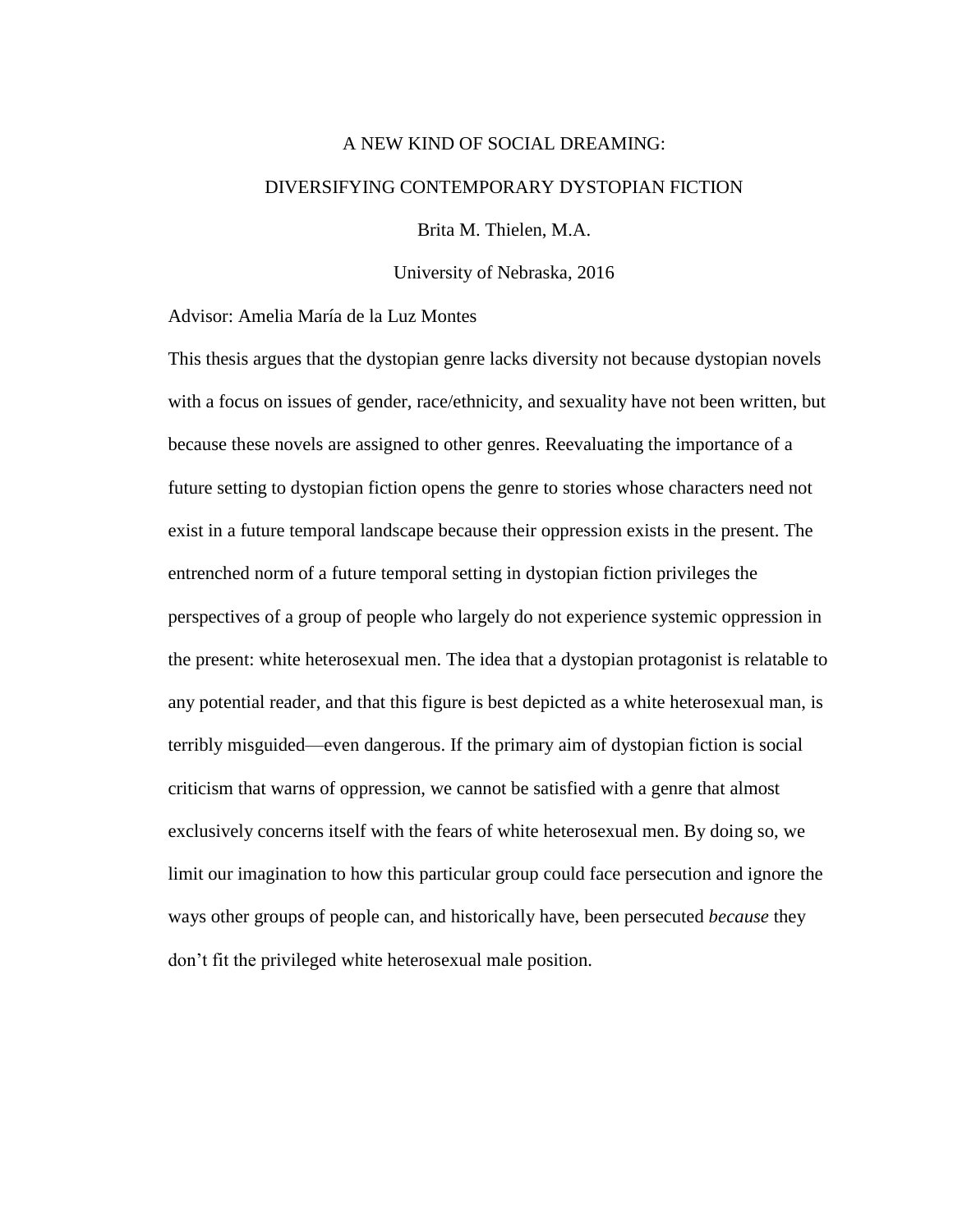It is not an understatement to say that YA dystopian fiction is enjoying a golden moment. According to a 2012 *Jezebel* article, *The Hunger Games* trilogy, a dystopian series authored by Suzanne Collins, has surpassed J.K. Rowling's *Harry Potter* series as the most-sold books on Amazon<sup>1</sup> (Barry). The first novel in the trilogy debuted in 2008, and the final novel, *Mockingjay*, was released in 2013. The trilogy has also been made into four blockbuster films (*Mockingjay* was split into two films). The final film debuted in November 2015 and had grossed \$280,976,000 as of February 5, 2016, according to the film's page on *IMDB.com*. The success of *The Hunger Games* paved the way for numerous other YA dystopian fiction novels, including Veronica Roth's *Divergent* series, Allie Condie's *Matched*, M.T. Anderson's *Feed*, and revived interest in Scott Westerfeld's *Uglies* series (the first of which was released in 2005). *Allegiant,* the third novel of the *Divergent* series, was published in 2013 and had a first printing of two million copies, a "number nearly unheard-of" in recent publishing history according to Michelle Dean in *The New York Times* ("Our Young-Adult Dystopia," 31 Jan. 2014).

However, YA dystopian fiction is receiving increased criticism for its overwhelming "whiteness" because of its moment in the spotlight. Kyla Bills makes such a critique in her article, "Why 'Divergent' and Other Dystopian Stories Aren't Such a Fantasy" when she writes, "We might be watching a bunch of white people go through horrible shit in a sorta-realistic future, instead of looking at the fact that this 'dystopia' has historically been a reality for people of color in American society" (*Milk*). While criticism like Bills' is currently heavy around the YA dystopian fiction market, it is no

<sup>&</sup>lt;sup>1</sup> Ebook and print sales combined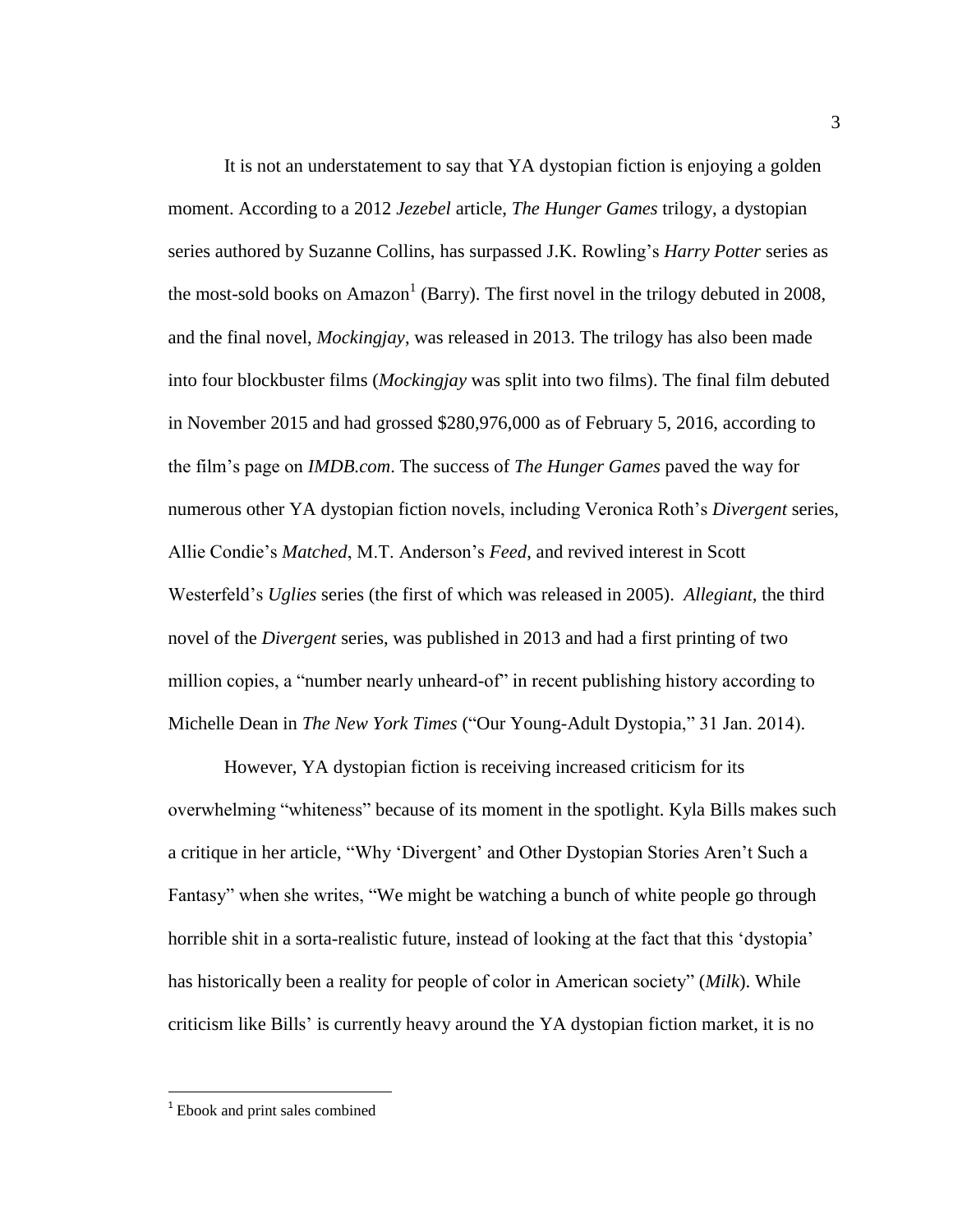less relevant to adult dystopian fiction, or dystopian novels that might be considered more "literary."<sup>2</sup>

Such criticism should also not just be limited to racial representation. While young women might currently be occupying the spotlight in the YA dystopian market, their presence is a relatively recent phenomenon that focuses exclusively on white heterosexual women, and they continue the tradition of the "everyman" figure within the dystopian world. By "everyman," I refer to the fact that the typical dystopian protagonist is meant to be a universal touchstone of humanity, a figure every reader can relate to by virtue of the fact that s/he (but typically he) occupies the narrative "I/eye" of the text and suffers particular persecution within the dystopian society. The female protagonists of YA dystopian fiction occupy this same position, but these novels frequently ignore any form of social critique or oppression that might be gender-specific; in other words, they could pretty much be substituted with young male protagonists and the stories would change very little.

Yet, there might be reason to conclude that the dystopian genre lacks diversity not because dystopian novels with a focus on issues of gender, race/ethnicity, and sexuality have not been written, but because these novels are assigned to other genres. In particular, a reevaluation of the importance of a future setting to dystopian fiction would open the genre's doors to a wealth of stories whose characters need not exist in a future temporal landscape because their oppression exists in the here-and-now. The entrenched norm of a future temporal setting in dystopian fiction privileges very specific forms of

<sup>&</sup>lt;sup>2</sup> See also "Where Are the People of Color in Dystopias?" by Sarah Hannah Gómez, "Do Girls of Color Survive Dystopia?" by Victoria Law, "On The Erasure of People Of Colour From Dystopian Fiction" by Cate Young, and "The Racial Politics of Disaster and Dystopia in *I Am Legend*" by Sean Brayton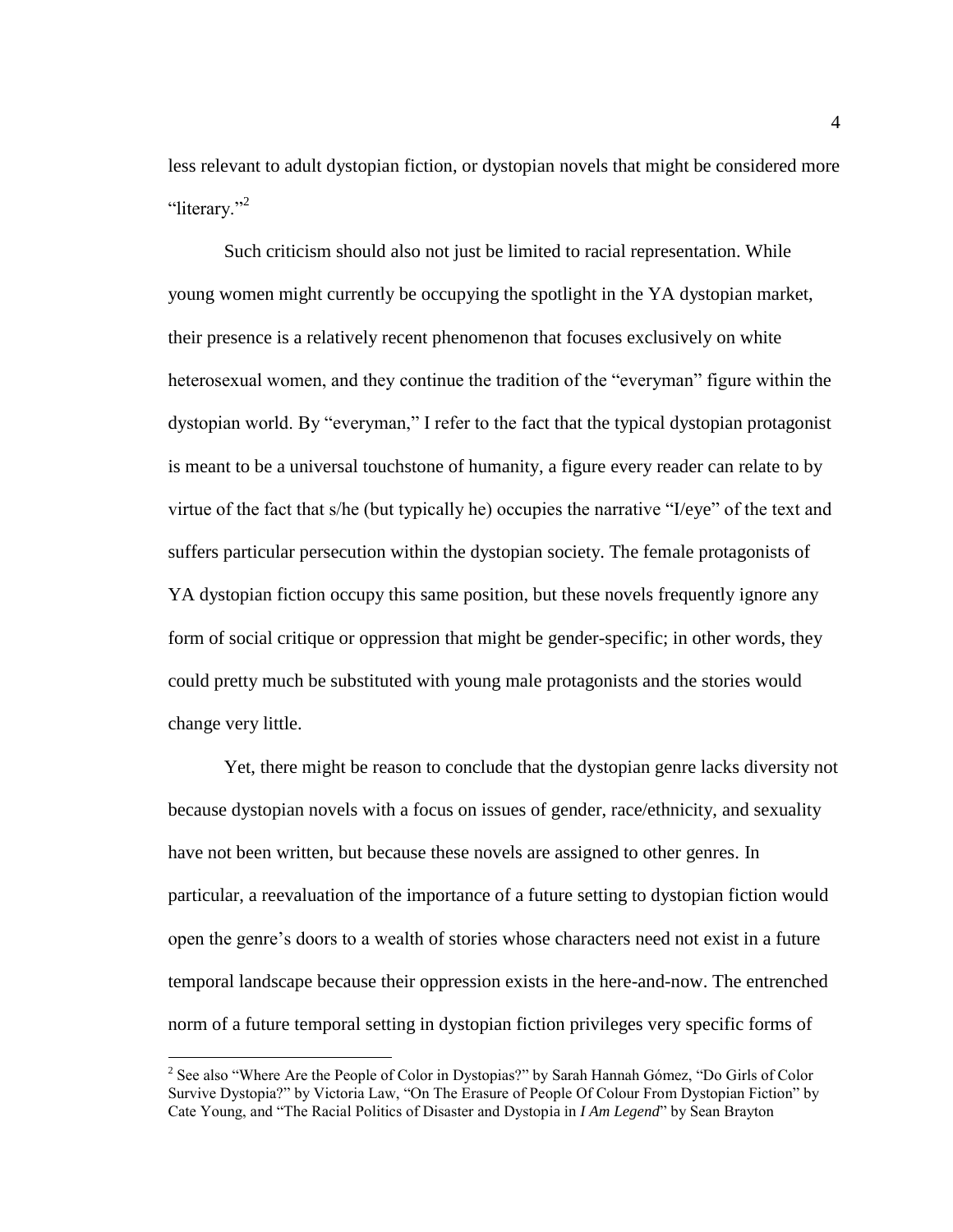oppression; or perhaps I should say, privileges the perspectives of people who largely do not experience systemic oppression in the present. In fact, I question whether under current definitions, dystopian fiction is in many ways designed for (primarily) white heterosexual men to construct fantasies of their own oppression.

Therefore, the idea that a dystopian protagonist can be relatable to any potential reader, and that this figure is best depicted as a white heterosexual man (who continues to occupy the most privileged position in nearly every society, but especially in the United States and the U.K./Western Europe where the majority of dystopian novels are situated) is terribly misguided—even dangerous. If, as I will explore shortly, the primary aim of dystopian fiction is social criticism that warns of oppression, we cannot be satisfied with a genre that almost exclusively concerns itself with the fears of white heterosexual men. By doing so, we limit our imagination to the ways in which this particular group could face persecution, ignoring the ways other groups of people can (and as Bills argues, historically have) been persecuted *because* they don't fit the white heterosexual male position of privilege.

My primary concern at this time is to examine the characteristics of gender and race/ethnicity by focusing on the ways women and people of color (specifically African Americans) contribute to the critical purpose of dystopian fiction. Thanks to the women's movements of the 1960s and 70s, it is not particularly difficult to find dystopian novels that provide gendered critiques; however, it is much more challenging to locate texts overtly dealing with race<sup>3</sup> or featuring non-white protagonists.

 $3$  To be fair, there are dystopian novels that use aliens or other life forms to stand in for racial difference, but the focus of my work here is on novels that specifically speak to the effects of racial difference.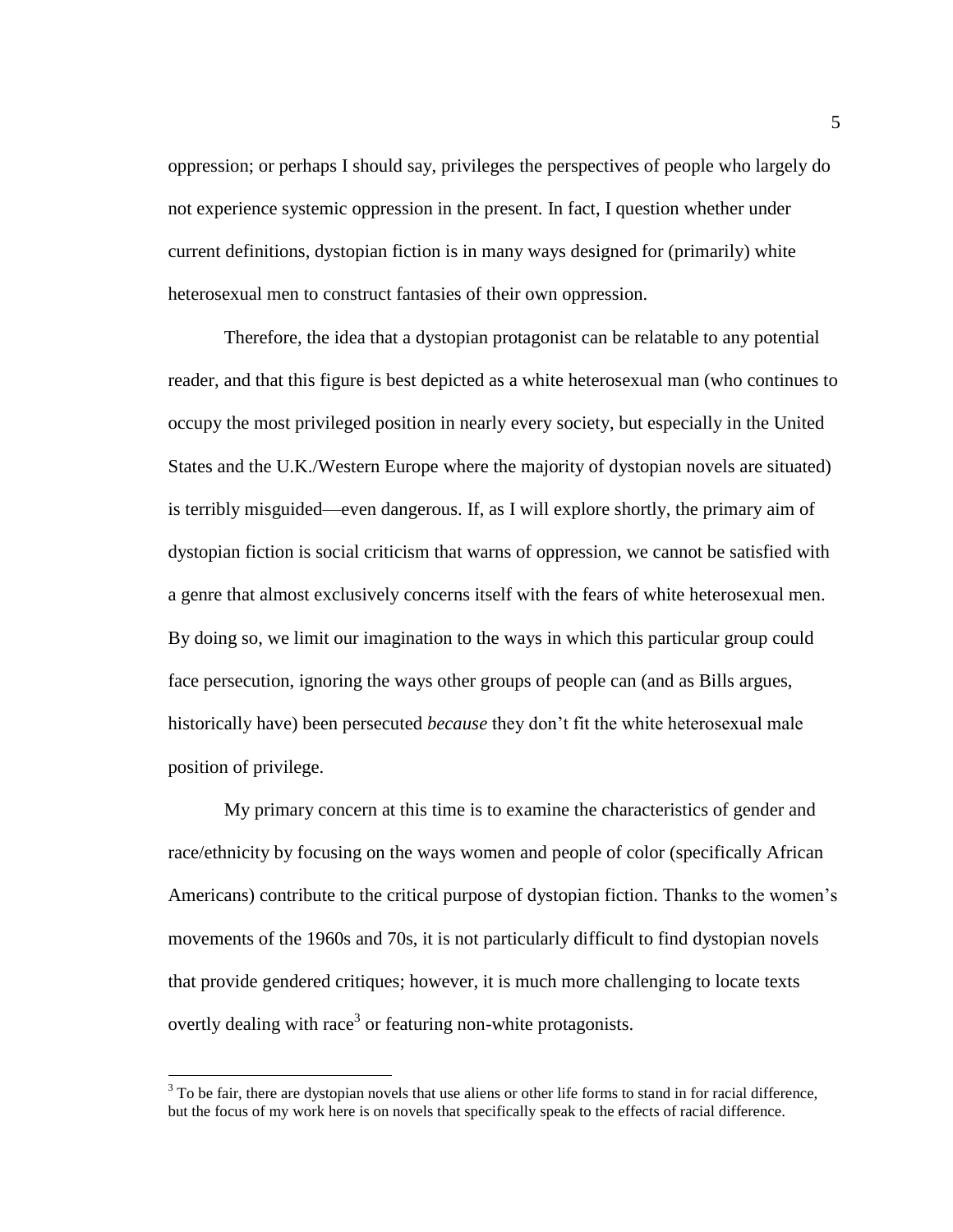In the following section, I will focus on the definition of "dystopia"—and how the definition might be made more inclusive. The scholarship of Lyman Tower Sargent, M. Keith Booker, and Maria Varsam inform this section. Anne Cranny-Francis's work on feminism's use of genre fiction helps highlight the importance of academic criticism on genres not typically viewed as "literary." For the remainder of this thesis, I will focus on five novels that prominently feature women and/or people of color as protagonists: *The Handmaid's Tale* by Margaret Atwood, *The Children of Men* by P.D. James, *J: a novel* by Howard Jacobson, *Invisible Man* by Ralph Ellison, and *The Gilda Stories* by Jewelle Gomez. The first three novels are already included in the dystopian canon, while the latter two are not but could be, under a revised definition. Close-reading these novels, and especially how the protagonist functions within them, will show the necessity of diversifying the genre by exposing how certain forms of oppression are tied to characteristics like race, gender, and sexuality. I bring the novels of Atwood, James, and Jacobson together using theory by Giorgio Agamben and Carl Schmitt to show how these novels highlight the biopolitical State control that could be faced by women in the event of a global or national halt in reproduction. The following section makes an argument for Ellison's *Invisible Man* as a dystopian novel. Finally, I apply Emma Pérez's concept of the decolonial imaginary and Chela Sandoval's hermeneutics of love to *The Gilda Stories* to argue for its inclusion as a dystopian text. This range of theorists is an effort to show that one need not only view these novels through a very specific lens in order for them to do the work of social criticism. Additionally, *The Gilda Stories* is a unique example of a novel that features an African American, homosexual, female protagonist, as well as a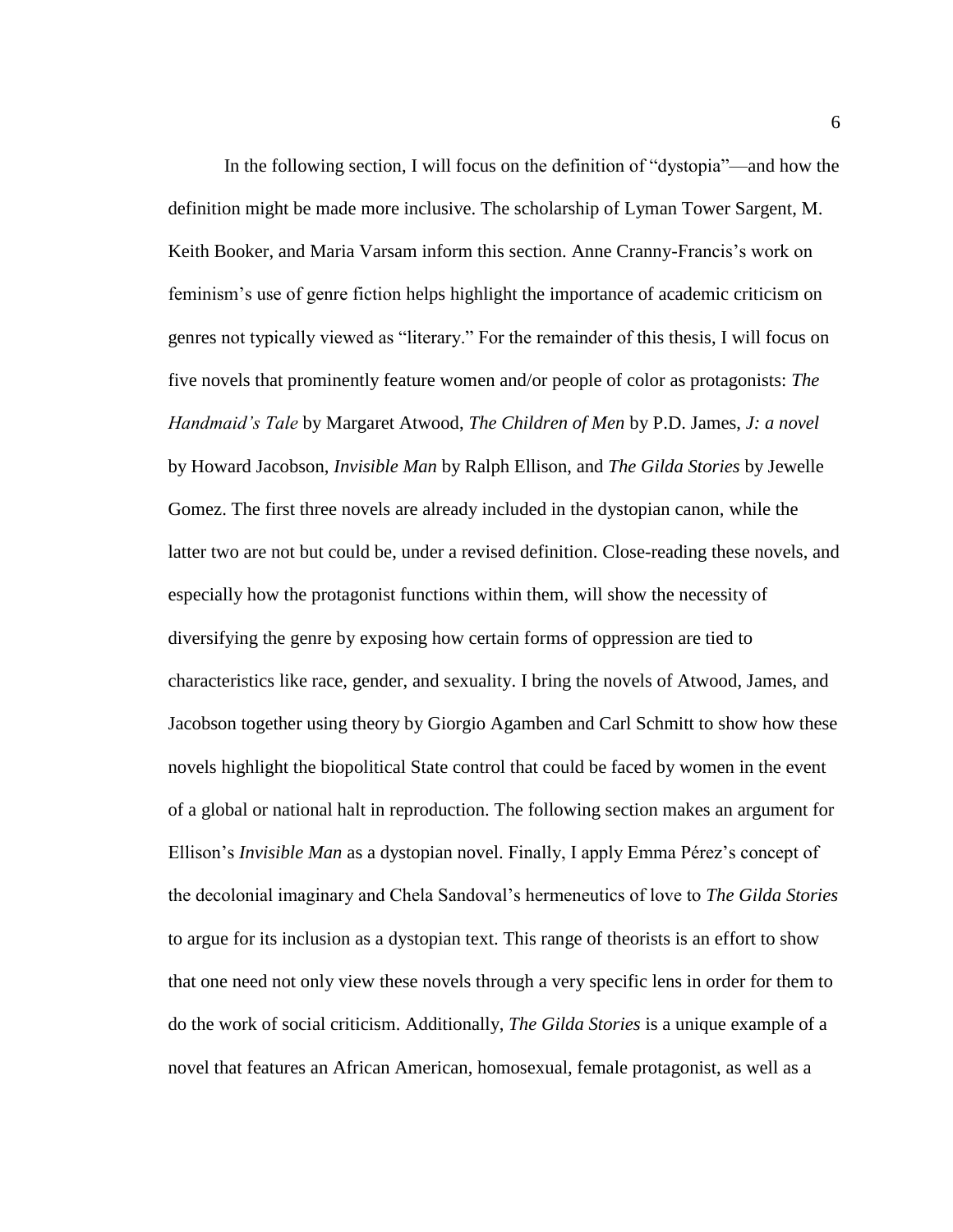host of other non-white, non-heterosexual characters, presenting yet another way that the traditional "everyman" figure cannot speak to certain forms of oppression.

## **II. What is Dystopian Fiction?**

 $\overline{a}$ 

In attempting to define "dystopia," I shall first turn—as many have done before me—to the scholarship of Lyman Tower Sargent. In "The Three Faces of Utopianism Revisited," Sargent attempts to define such slippery concepts as "utopia," "eutopia," and "dystopia"—both in a literary and political sense. Sargent defines "utopia"<sup>4</sup> as simply "a non-existent society described in considerable detail and normally located in time and space" (9). Sargent then distinguishes between "utopia" and "eutopia" by describing eutopia as "a non-existent society described in considerable detail and normally located in time and space *that the author intended a contemporaneous reader to view as considerably better than the society in which that reader lived*" (9; my emphasis). Finally, then, a "dystopia" is presented as the opposite of eutopia (but still a sub-set of utopia) as "a non-existent society described in considerable detail and normally located in time and space *that the author intended a contemporaneous reader to view as considerably worse than the society in which that reader lived*" (Sargent 9; my emphasis). I locate the initial discussion of terms using Sargent's definitions, even though I will dialogue with them throughout this thesis. For instance, it is important to consider what is meant in these definitions by "a non-existent society" and how our interpretation

 $4$  Thomas More invented the term "utopia" in his 1516 book of the same name. Utopia translates as "nowhere" (Sargent 5).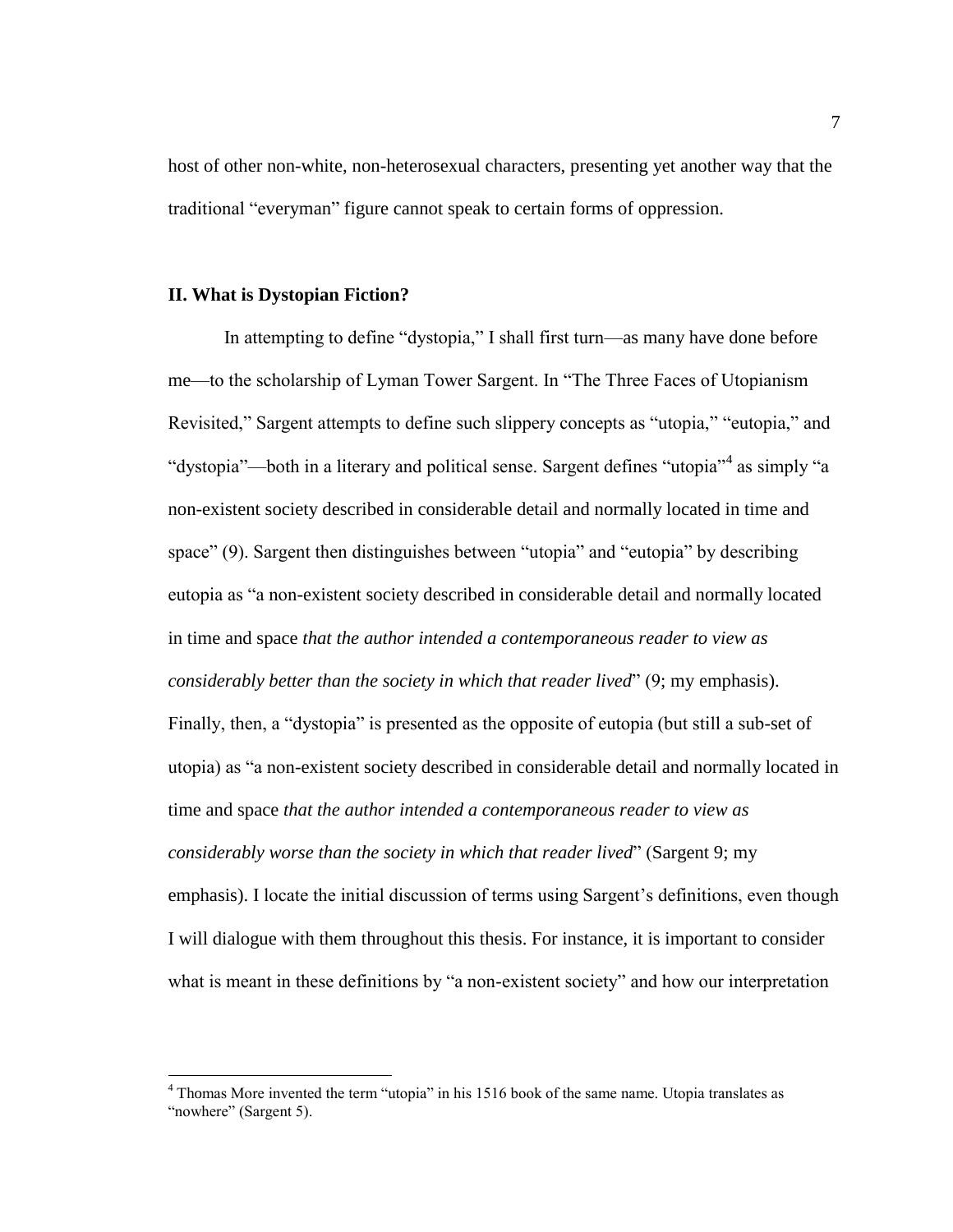of this phrase could considerably impact the types of narratives that are considered dystopian.

While recognizing that Lyman Tower Sargent is one of the most prominent utopian scholars, his admission that "To further complicate matters, we are discussing living traditions which are always in process, only fixable at a moment in time and place" (3) justifies my questioning of the way in which we understand these terms. Sargent's definitions are over two decades old, and in that time the literary community has an even better understanding of the ways in which literature and literary interpretation have long been primarily concerned with the interests of white, heterosexual men. It is also important to acknowledge that Sargent's understanding of utopianism is broader than just the literary genre; however, the literary genre is my primary concern here. Therefore, any challenges to Sargent's terminology and definitions are strictly limited to literary categorization, not broader social constructions.

M. Keith Booker, author of *The Dystopian Impulse in Modern Literature: Fiction as Social Criticism*, builds off of Sargent's work by emphasizing social critique as the main purpose of the dystopian novel. The presence of social criticism is, for Booker, what differentiates dystopian fiction from science fiction or speculative fiction more generally (Booker *Dystopian Impulse* 19). Booker also maintains that ". . . dystopian societies are generally more or less thinly veiled refigurations [sic] of a situation that already exists in reality" (*Dystopian Impulse* 15). Here, we again see the importance of social criticism to Booker's understanding of the dystopia, as well as how that criticism grows out of contemporary or past events. In order for a critique to be communicated, the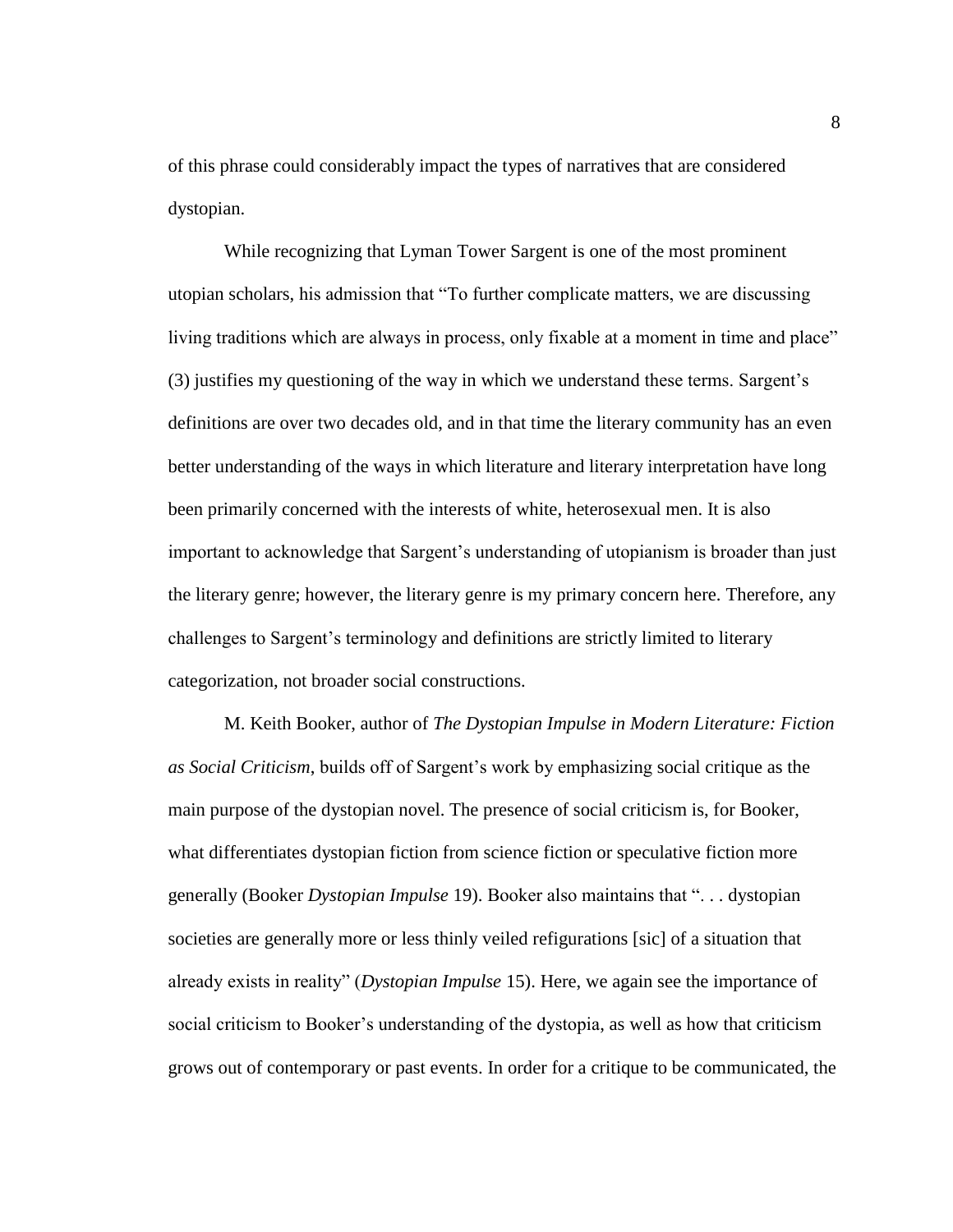author must develop a situation that can be understood and related to by the reader. The easiest way to do this is by caricaturing an existing situation, such as Aldous Huxley does with consumerism in *Brave New World* and George Orwell with Fascism in *1984*.

Booker describes this transformative act as a method of "defamiliarization," another technique he sees as crucial within dystopian writing. Through defamiliarization, dystopian fiction writers use "spatially or temporally distant settings" to give readers "... fresh perspectives on problematic social and political practices that might otherwise be taken for granted or considered natural and inevitable" (Booker 19). Most frequently, we see authors of dystopian novels employing futuristic settings to create temporal distance between the dystopian society and the reader. This distance gives the reader space to join the author in a critical examination of the social, political, or cultural ideas present in the novel.

Maria Varsam also sees defamiliarization as a key component of dystopian literature. In "Concrete Dystopia: Slavery and Its Others," she writes, "Applied to dystopian fiction, defamiliarization makes us see the world anew, not as it is but as it *could* be; it shows the world in sharp focus in order to bring out conditions that exist already but which . . . we can no longer see" (206; her emphasis). In other words, the world of the novel acts like a fun-house mirror by distorting the reader's own temporal and physical reality, but this distorted reflection becomes interpretive by making the reader's social and political reality more visible to the reader. Varsam also highlights the notion of potentiality in this passage; that is, the possibility for a society to change. In this sense, Varsam sees social criticism to be just as essential to the genre as Booker, for in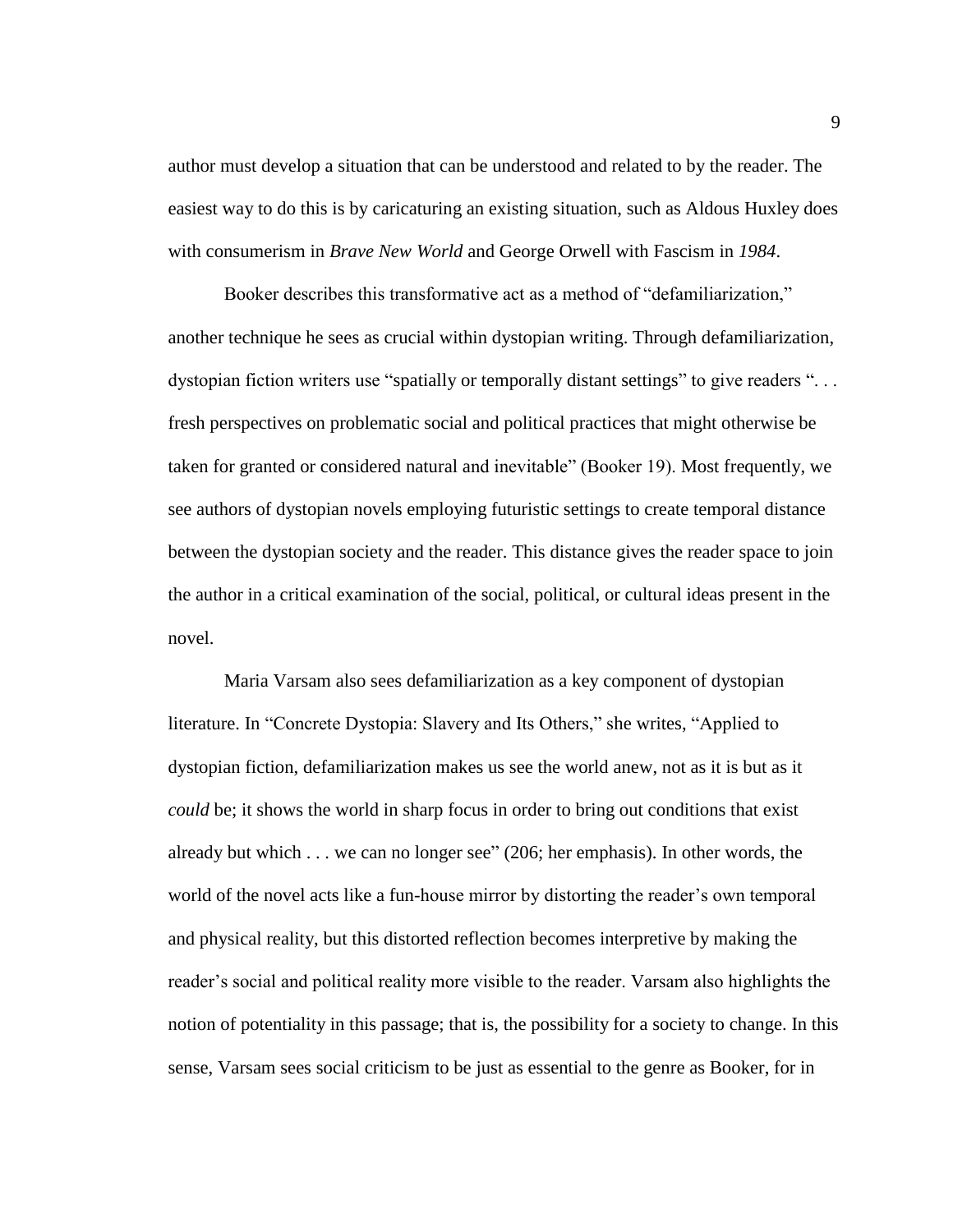order to instigate social change, one must be able to imagine a world different from the present reality.

The other key distinction Varsam makes regarding dystopian fiction is the way it aligns the reader with the story's protagonist. In order for the work of dystopian fiction to serve as an interpretive lens for the reader, it must contain a protagonist with whom the reader can trust and empathize (Varsam 205). Varsam believes it is more useful to judge whether a text is dystopian from a reader-response perspective, rather than by authorial intention<sup>5</sup>, because, " $\dots$  it is the reader's understanding of the narrator's message that will establish the distinction between what constitutes a 'good' or 'bad' future world'' (205). She argues that the protagonist's view of the socio-political landscape is the easiest and best indicator of whether a text is dystopian (Varsam 205). If the protagonist shows opposition to the current power structure, whether through thoughts, actions, or some combination, and imagines or hopes for a different world that she sees as "better," the text is quite likely dystopian. For this response to take place, the reader must be drawn into identification with the protagonist. If this identification is unsuccessful, the reader might align with the dystopian force of the novel, and the critique would be lost.

At this point we could ask, why bother with dystopian literature at all? Why care about its representation of traditionally marginalized populations? As a subset of science fiction/speculative fiction, and therefore genre fiction,<sup>6</sup> dystopian fiction has not escaped

<sup>5</sup> Varsam is directly engaging Lyman Tower Sargent's position that authorial intention is a primary basis for deciding whether a text is dystopian. See "The Three Faces of Utopianism Revisited."

<sup>&</sup>lt;sup>6</sup> Matthew Schneider-Mayerson defines "genre fiction," also referred to as "popular fiction," in his article "Popular Fiction Studies: The Advantages of a New Field": ". . . a novel is 'popular fiction' if its success is measured (by the public and its publisher) as much by its sales and the devotion of fans (by its author) as opposed to timeless literary quality" (22). Genre fiction is therefore contrasted with "Literature" and houses such genres as the romance novel, the Western, science fiction, and crime fiction (21). Schneider-Mayerson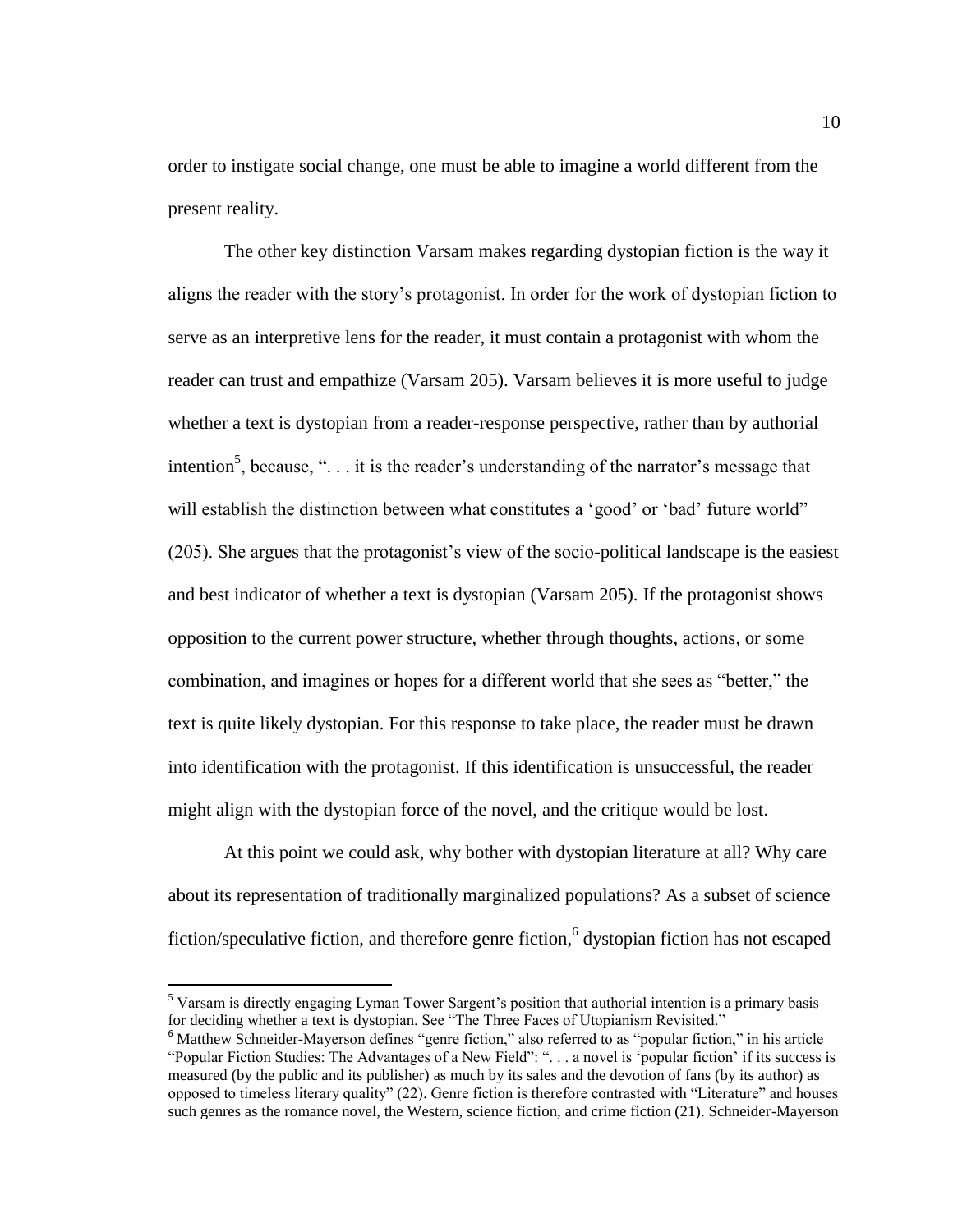accusations of being formulaic or low-brow. However, Anne Cranny-Francis calls these accusations into question in the introduction to *Feminist Fiction: Feminist Uses of Genre Fiction*, by arguing that high-brow, literary fiction might be no less tied to convention than genre fiction—genre fiction is just more obvious about it. She writes that ". . . modernist and realist fiction, on the other hand, uses less mannered conventions and so achieves an apparent 'naturalization' which has the effect of obscuring its encoded ideological statements" (Cranny-Francis 3). While the obscured ideology of literary fiction might make it more insidious, that does not necessarily mean it has the greater influence on a culture or society. For instance, the readership of genre fiction is much larger than that of literary fiction. Genre fiction is popular fiction—in short, it sells (Cranny-Francis 2). With the recent explosion of interest in dystopian fiction, it is important to consider what messages and norms the genre is communicating to its audience, particularly if these messages and norms are being "naturalized" by the "everyman" figure of the white, heterosexual, middle-class male protagonist. To paraphrase Shannon Winnubst in "Vampires, Anxieties, and Dreams: Race and Sex in the Contemporary United States," if this "everyman" figure is the only one dreaming the dystopic nightmare (3), how will his dreams limit the genre's ability to raise audience consciousness of social criticism, or to even identify the issues caused *by* the historic dominance of the white, heterosexual, male in Western culture? This is certainly not to say that a novel cannot be both literary and dystopian. The majority of the novels

also explains that "The contrast between 'popular fiction' and 'literature' occurs against the backdrop of continuing debates about the categories 'low' and 'high' culture . . . ." (22).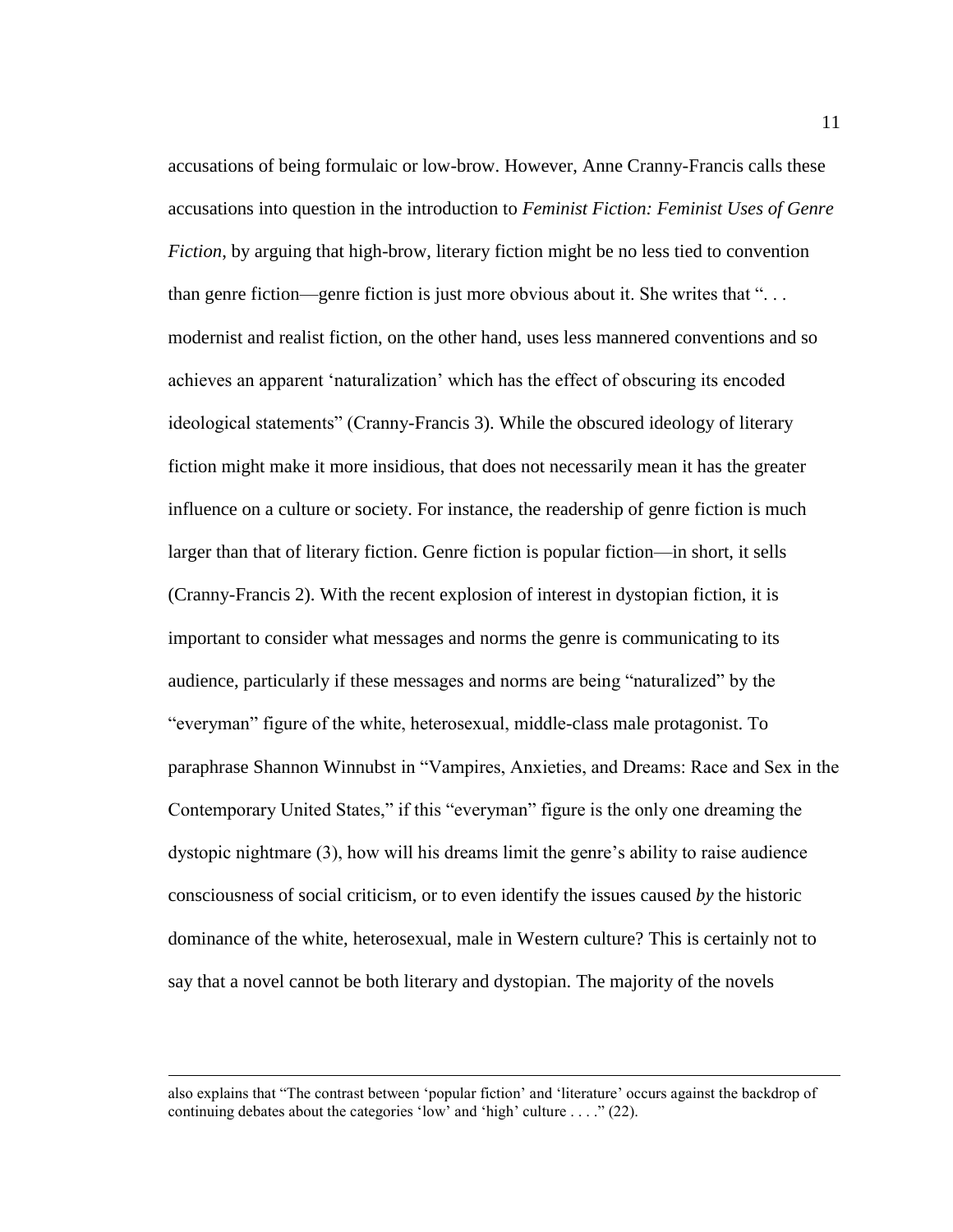examined in this thesis are arguably both. However, when spoken of broadly, dystopian fiction is more likely to be thought of as genre fiction rather than literary fiction.

Another reason it is important to study this genre is dystopian fiction has the ability to identify and name oppressive situations and spaces, creating opportunities for conversations about these issues—and for positive social change. For this reason, we could view dystopian fiction as a form of Chela Sandoval's "prophetic love," in that the characters within the dystopic societies are searching for an alternative to the oppressive "system[s] of knowledge and power" that control their world, which in turn allows the reader to imagine alternatives to their current world view (Sandoval 145,6—146,7).

## **III. Gender and Dystopian Fiction: Fertility Crises and Policing the Female Body**

In the last section, I brought the theoretical work of Lyman Tower Sargent, M. Keith Booker, Maria Varsam, and Anne Cranny-Francis together in order to present and challenge how current definitions of dystopian fiction limit the types of social criticism it can conduct, often promoting a distinctly white, heterosexual, male worldview. Now in this section, I demonstrate the need for diversifying this particular worldview, as diverse protagonists reveal the way oppression operates intersectionally. Three dystopian novels that focus on fertility crises show women's bodies becoming particularly oppressed by the State: *The Handmaid's Tale* by Margaret Atwood (1985), *The Children of Men*, by P.D. James (1992), and the recently published *J: a novel* by Howard Jacobson (2014).

The subject of the control of women's bodies and reproduction was the first major trend within the genre to destabilize the universality that is often associated with the dystopian fiction. The term "destabilized" refers to the fact that novels like *Handmaid,*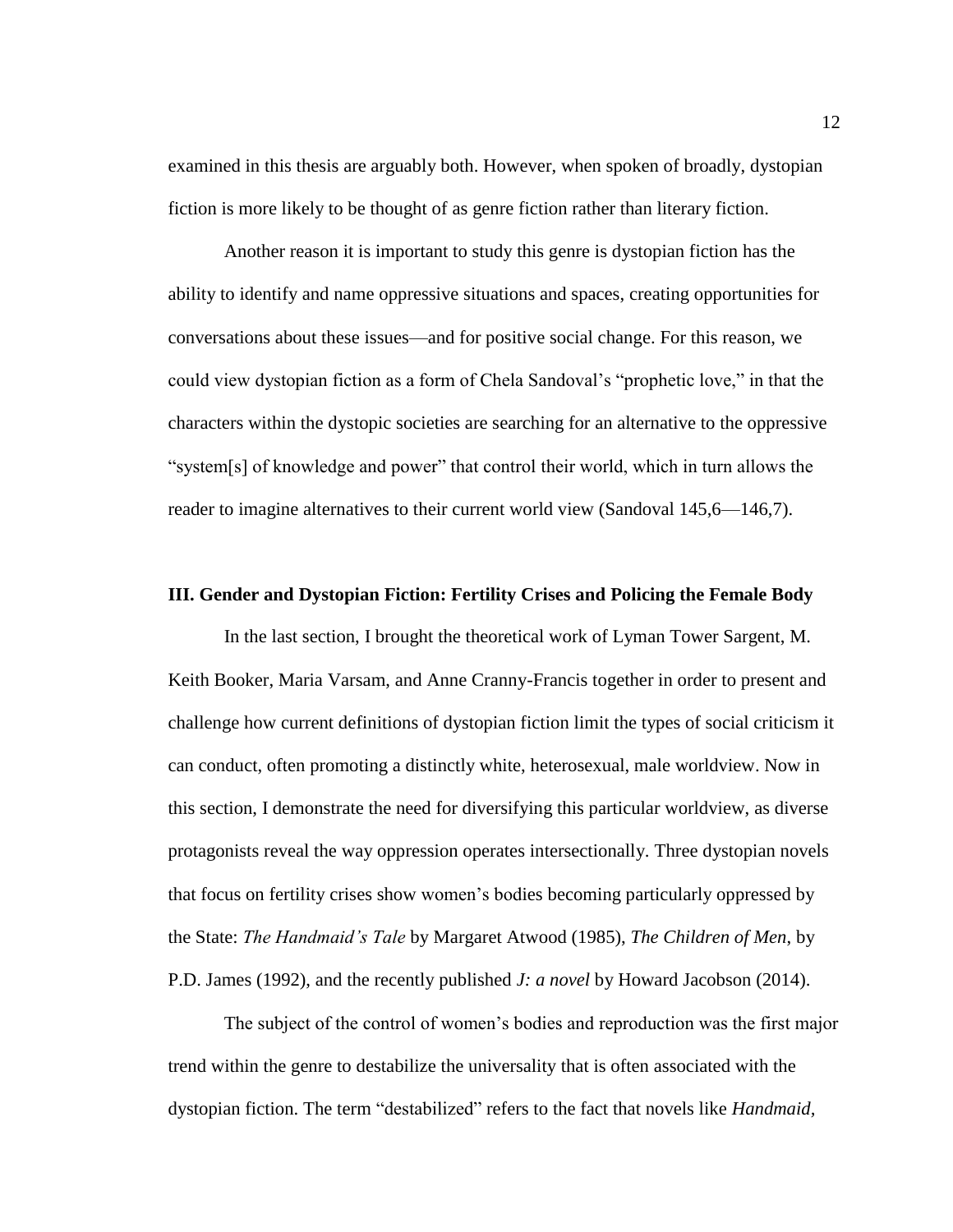*Children,* and *J* do not show white, heterosexual, middleclass men as the primary victims of oppression. This trend broadens the dystopian landscape by showing how the issue of reproduction in particular necessarily places women at the center of the dystopian government's persecution and/or control in a way that men, because of their biological sex and therefore different reproductive role, cannot share. This creates room for a greater range of social criticism that accounts for differences in race, sexual orientation, class, and/or gender.

# *Theoretical Framework: Giorgio Agamben and Carl Schmitt*

 $\overline{a}$ 

In *Homo Sacer: Sovereign Power and Bare Life,* Italian philosopher Giorgio Agamben argues that the modern world is entering a permanent "state of exception" due to the State's increasing focus on regulating "bare life."<sup>7</sup> Agamben's use of the term "state of exception" comes directly from Carl Schmitt's "Definition of Sovereignty," and both theorists define it as a legal situation in which the sovereign has the ability to suspend normal law to accommodate a period of crisis (Agamben 11; Schmitt 5). One of Agamben's core arguments is that while the state of exception is inherent to the existence of law and therefore has always existed, we increasingly live in "exceptional" rather than "normal" legal periods (Agamben 20). According to Agamben, when the sovereign suspends normal law to account for events outside the jurisdiction of regular law, the suspension never disappears. In fact, it becomes the new "normal" (Agamben 174-175).

<sup>&</sup>lt;sup>7</sup> For Agamben, the term "bare life" can be equated to the ancient Greek word  $zo\bar{e}$ , which means "the simple fact of living common to all living beings (animals, men, or gods)" (Agamben 1). *Zoē* is distinct from another ancient Greek term for life, *bios*, "which indicated the form or way of living proper to an individual or a group" (Agamben 1). We could loosely differentiate between *zoē* as occupying the sphere of the personal (the home), whereas *bios* was the sphere of public and political life.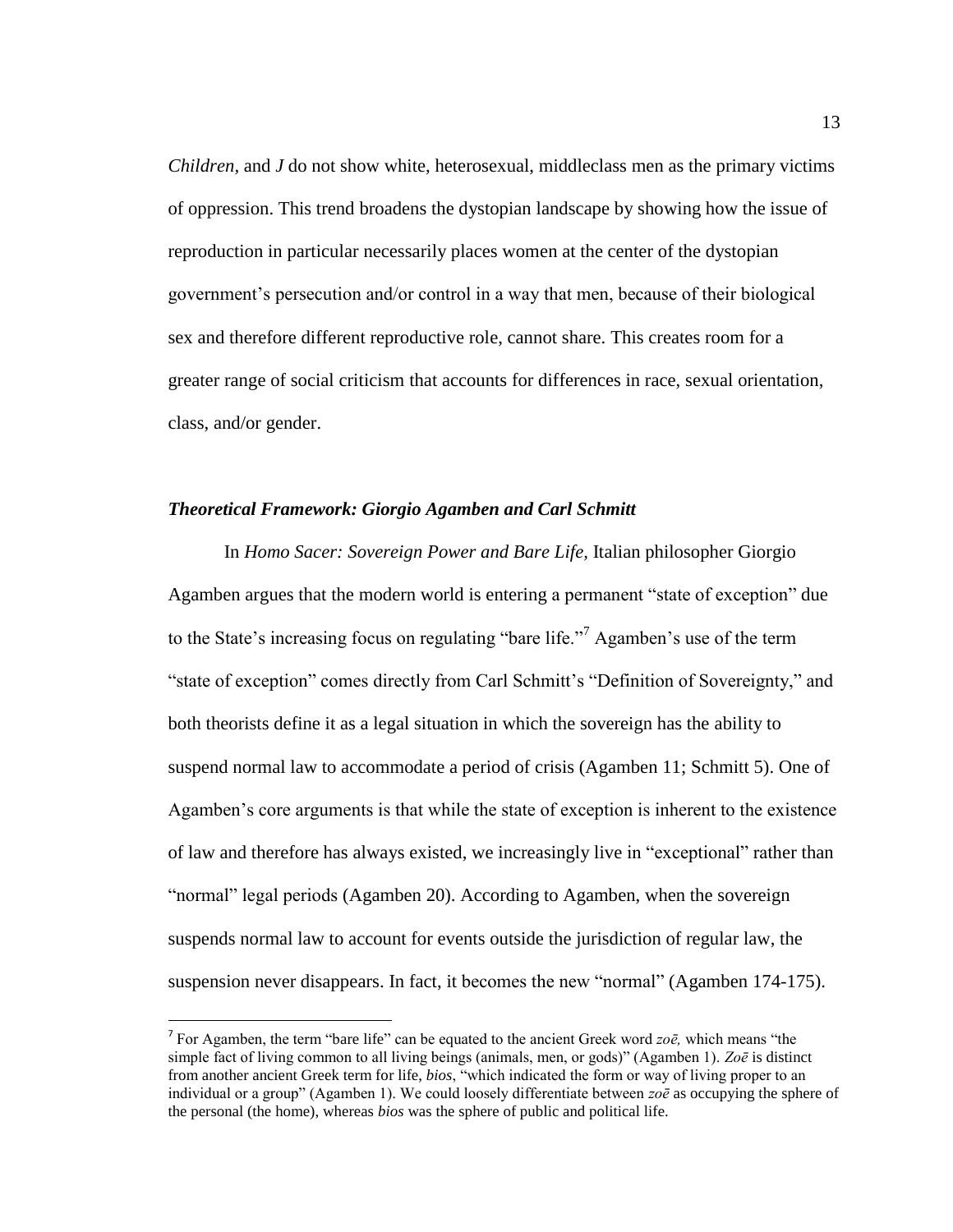A dystopian government is in many ways a literary example of the state of exception becoming the rule. In numerous contemporary dystopian novels, some catastrophic event takes place (e.g. global infertility) that requires or instigates a drastic socio-political change, often in the form of a repressive new government.<sup>8</sup> This new governing body becomes entrenched; it does not relinquish its power even if the original crisis is resolved. I would even argue that this pattern of events—catastrophe to dystopian government—is becoming more frequent than the pattern of older dystopian texts, like *1984* and *Fahrenheit 451*, where the dystopian State is already entrenched long before the events of the novel, and its generation is not necessarily explained. *The Handmaid's Tale*  is another novel where the change in government actually creates the dystopian aspects the novel describes, <sup>9</sup> while *The Children of Men* and *J* follow this second pattern where the governing body is a reactionary force to a particular catastrophe. This shift is important because it marks a change in our cultural fears. We no longer fear that some outside force will invade and ruin everything, but that we ourselves will create a situation in which our "normal" way of life, and therefore government, no longer seems possible, resulting in the ascension of a dystopic regime.

In the case of *The Handmaid's Tale* and *The Children of Men,* the justification given for the state of exception is a global fertility crisis. In *Handmaid,* the theocratic government of Gilead implements extreme controls over women's bodies using the argument that this system will provide the best chance of reproduction. The government

 $8$  Or in more recent decades, the corporation, as Tom Moylan points out in "The moment is here  $\dots$  and it's important': State, Agency, and Dystopia in Kim Stanley Robinson's *Antarctica* and Ursula K. Le Guin's *The Telling.*"

 $9$  Although this is compounded by human-caused environmental destruction that has severely impacted reproduction.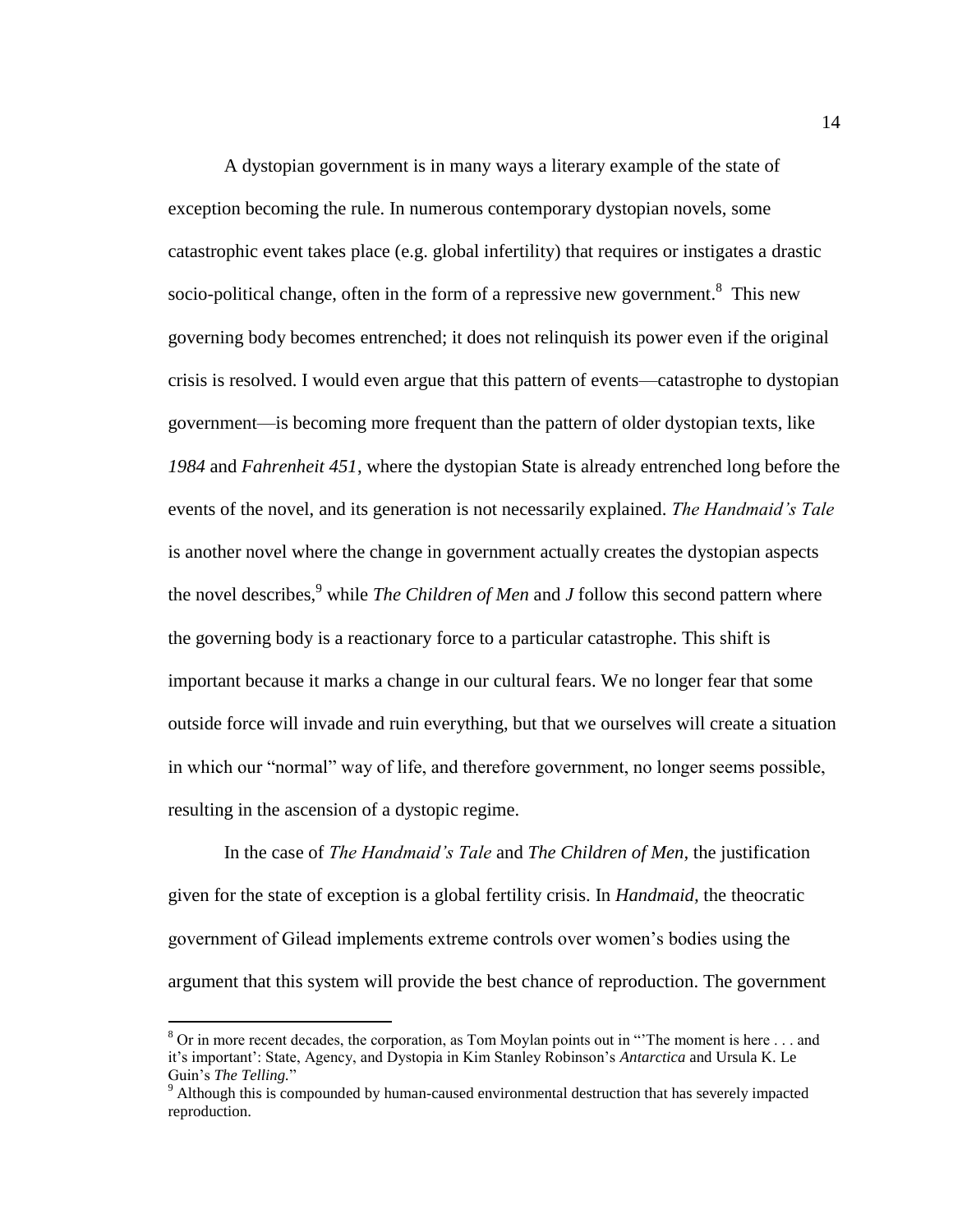in *Children*, led by Xan Lyppiat, ostensibly exists to maintain order in the final years of humanity. While fertility tests are conducted on both men and women, at the time in which the novel is set nearly everyone in society sees this as merely an empty exercise. *J,* on the other hand, is set up a bit differently. Here, in addition to Agamben's state of exception, we see the presence of Carl Schmitt's figure of the Enemy. In "The Concept of the Political," Schmitt defines the Enemy as a specifically political adversary of the State who is "existentially something different and alien, so that in the extreme case conflicts with him are possible" (27). In this sense, the Enemy must be truly Othered from the rest of society, which necessitates a grouping based on some kind of shared characteristic(s). Schmitt also maintains that the Enemy is only a political category and that "the state as an organized political entity" decides who the enemy is (Schmitt Concept 28-30).

While *J* is the only one of the three novels that specifically engages with Schmitt's figure of the Enemy, all three contain states of exception that focus on reproduction. The state of exception is created when some or all of the human population faces extinction. In order to ensure the existence of the State, the sovereign in each novel, represented by the theocratic government of Gilead in *Handmaid*, Xan Lyppiat in *Children*, and Ofnow in *J*, has a vested interest in ensuring controlled procreation. This interest becomes a justification for certain legal changes. In *Handmaid,* legal suspension is most apparent in women's loss of rights to money, education, and sexual agency; in *Children*, there are the human rights abuses against refugees/immigrants and the convicts at the Isle of Man penal colony, as well as government-encouraged suicide of the elderly; in *J,* we see a government-encouraged "forgetting" of genocide and erasure of history.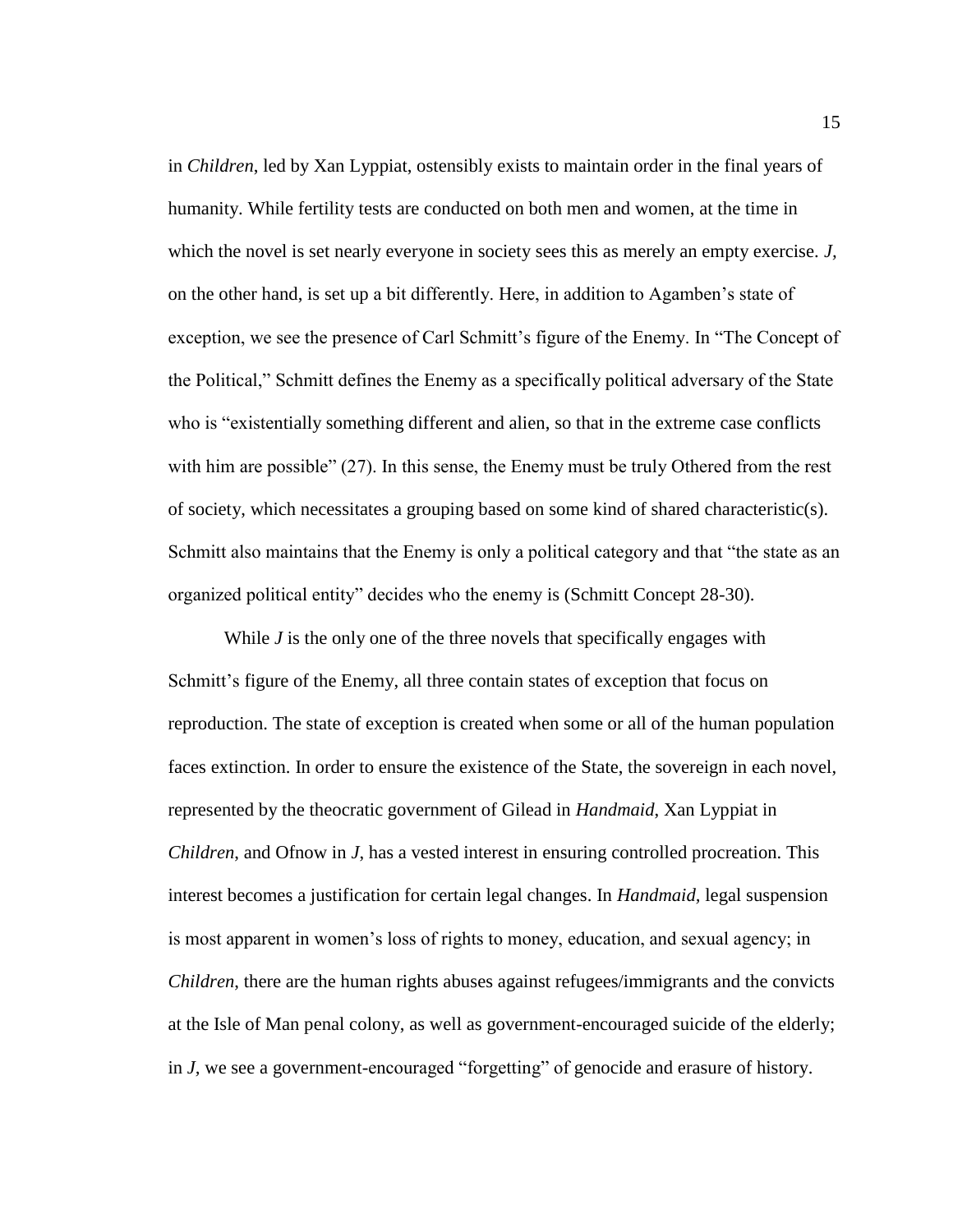However, the central "crisis" of each novel can ostensibly be resolved by women's ability to conceive and bear healthy children.

Because all three novels emphasize human reproduction as the source of salvation, we see the respective States and Sovereigns engaging in a heightened level of biopolitics. According to Agamben, biopolitics occurs when ". . . the species and the individual as a simple living body become what is at stake in a society's political strategies" (Agamben 3). In *Handmaid, Children,* and *J*, the political strategy at hand is completely biologically-based because the State must find a way to prevent extinction of the human race or a specific human community. Since none of these novels take place in a biotechnologically advanced society like that of Aldous Huxley's *Brave New World*, where human reproduction occurs exclusively outside of the body, regulation of the human body becomes essential to the survival of the State. Also, women's bodies come under more scrutiny and control than men's in these novels because while men are required for fertilization, women's bodies carry the child to term. The result is that women become reduced to their bodies alone; specifically, to their reproductive organs.<sup>10</sup> This reduction is most obvious in *Handmaid*, but it likewise permeates *Children* and *J.* These novels raise the biopolitical situation that in a society or community that can no longer reproduce, women's bodies become valuable for their reproductive role, and thus must be brought under State control. There are of course variations in the ways this control is manifested and justified by the State, but this variety merely shows the richness of exploring issues like fertility and reproduction in a dystopian context.

<sup>&</sup>lt;sup>10</sup> As Offred, the narrator of *Handmaid*, says, "We are two-legged wombs, that's all: sacred vessels, ambulatory chalices" (Atwood 136).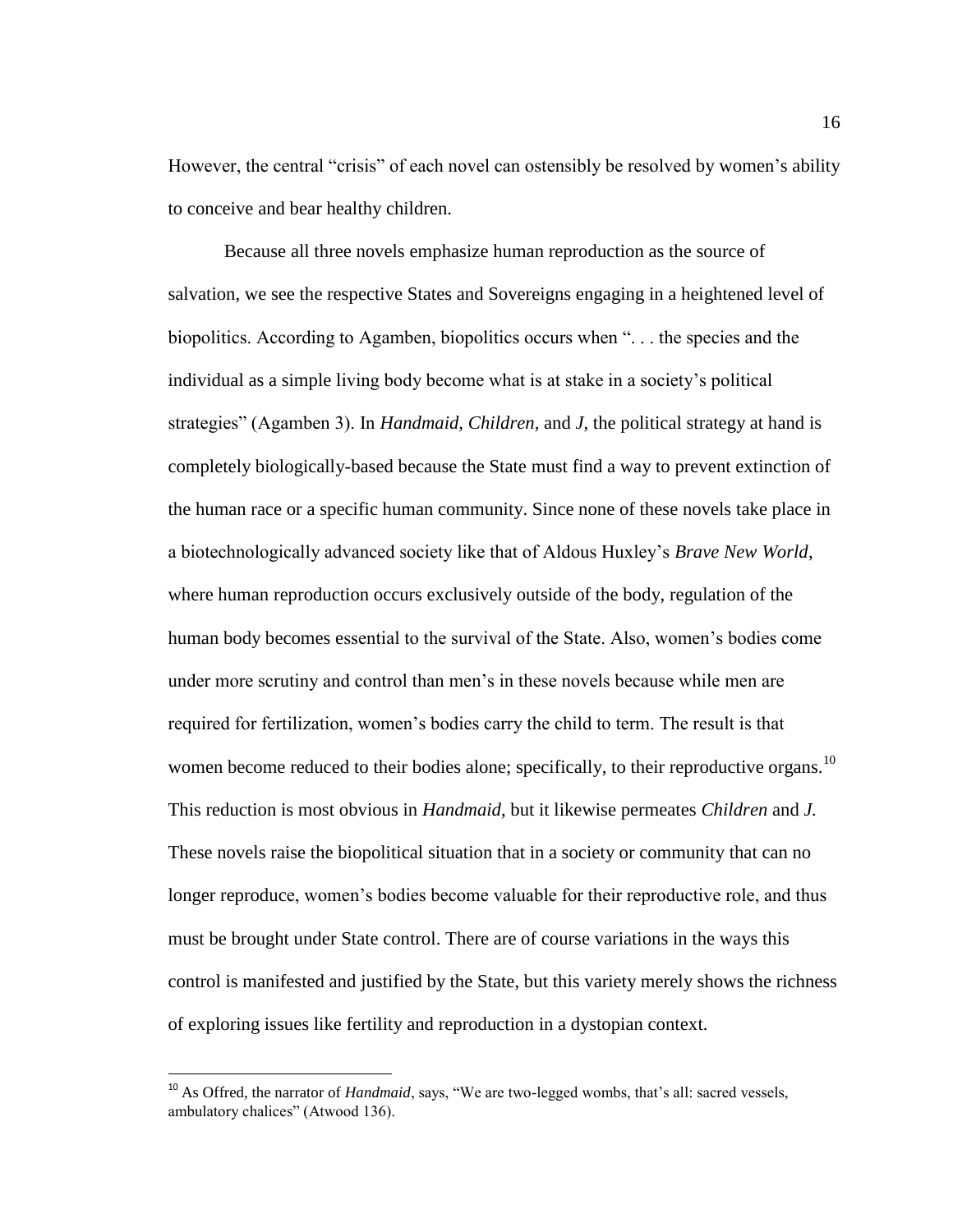# *The Handmaid's Tale*

Of the novels examined here, *The Handmaid's Tale* most directly engages with the State's biopolitical control of women's bodies. While the ostensible need for this control is a drastic global decline in fertility rates, this is merely an excuse used to justify the totalitarian regime of Gilead and more efficiently control the entire population. The state of exception in *Handmaid* occurs after a coup overthrows the familiar American government. After the coup, the protagonist Offred claims that the army "declared a state of emergency" which is when "they suspended the Constitution" (Atwood 174). Offred never specifies who "they" are, but the fictional scholar in the novel's epilogue refers to this organization as the Sons of Jacob, a theocratic and totalitarian organization. The important point here is that the new "sovereign" of the State "suspended" normal, constitutional law, which Offred claims was supposed to be a "temporary" suspension (Atwood 174). Of course, this suspension is far from temporary and allows the new government to usher in a completely different legal and social system, creating Gilead. By using force and violence to establish power over the general population, the Sons of Jacob manipulate the law to bring about a permanent state of exception.

The Republic of Gilead then stratifies society based on alleged Biblical directives. In the upper classes, which Atwood spends the most time describing, women's roles are divided into four categories: Wife, Handmaid, Martha, and Jezebel. Wives and Marthas have distinctly unsexual roles within society; they are status symbols and mothers on one hand, and domestic help on the other. Handmaids and Jezebels, by contrast, are the two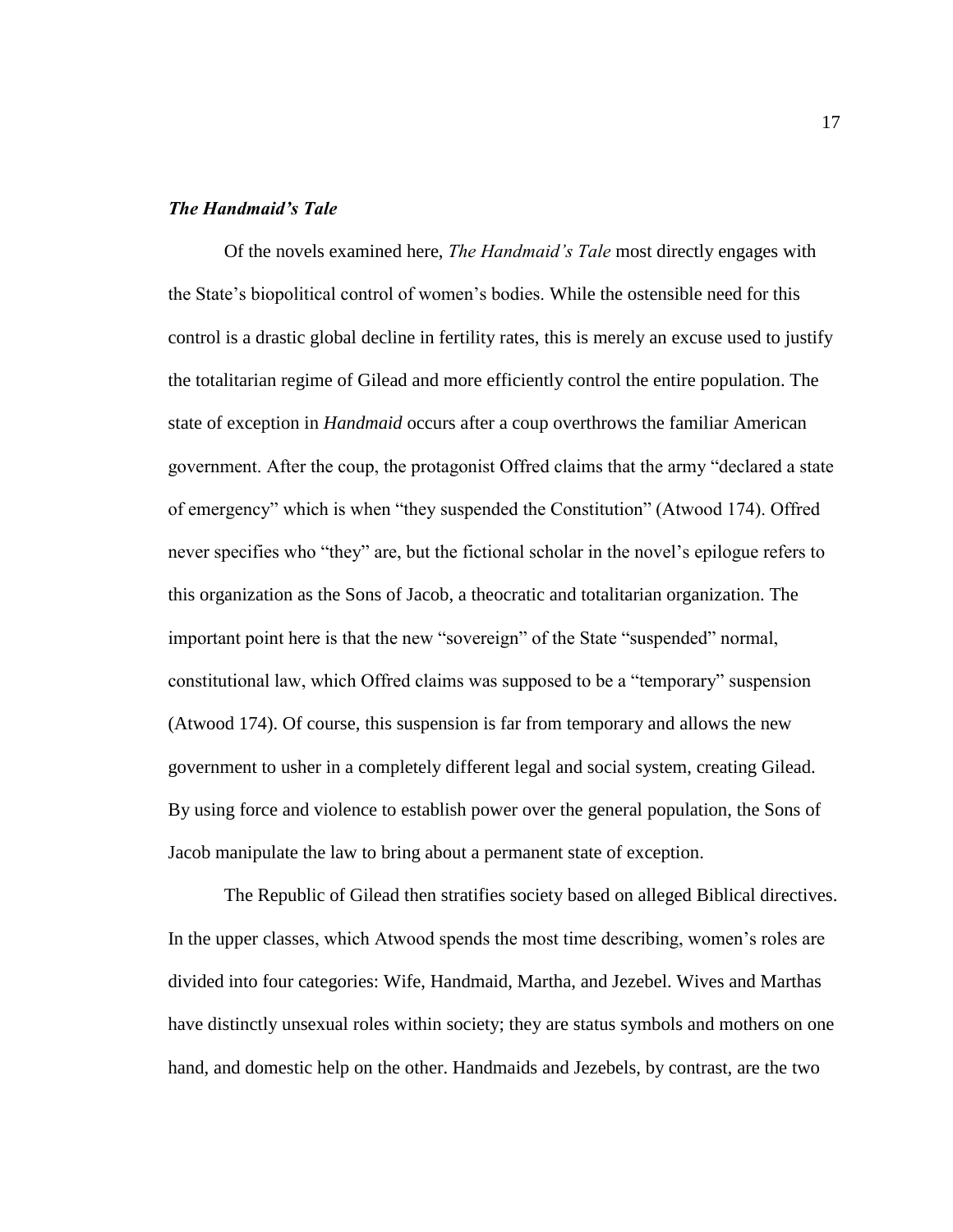sides of the society's sexual coin. The Handmaids are officially-sanctioned sexual partners intended only for purely reproductive purposes, while Jezebels live on the fringes of society and exist for the purpose of male sexual pleasure. Offred was selected as a Handmaid because of her demonstrated ability to bear healthy children, while her friend Moira admits to having been sterilized by the government before beginning her assignment as a Jezebel (Atwood 249). In this way, the government separates sex into licit and illicit categories, with the former elevated because it is intended for procreation. However, both roles are officially sanctioned, which demonstrates the reaches of the State's control: even illicit sexual unions have been accounted for within the societal makeup. This, of course, allows the State to control all of Gilead's female population, as well as the more powerful men who wish to have sex with someone besides their Wives or Handmaids. In addition to these measures, homosexual unions and masturbation are prohibited for both men and women. $11$ 

It is important to remember whom this social structure is intended to benefit. The men who hold power, like Offred's Commander, have much greater sexual freedom than women of all statuses and their poorer male counterparts. For those women who are permitted (or forced) to have sex, the sexual act has been made merely perfunctory. The Handmaids, of course, are assigned specific sexual partners and are not expected or encouraged to enjoy sex. When Offred describes sex with the Commander during the monthly Ceremony, she notes, "It has nothing to do with passion or love or romance or

 $11$ <sup>11</sup> While it is certainly true that Gilead also limits male sexual expression, it is controlled in different ways; for example, men who do not have Handmaids or Econowives are prohibited from sex. However, even though the average man in Gilead might in many ways have as little power as Offred and other women, their male bodies still afford them rights such as owning property, controlling money, and the freedom to read and write.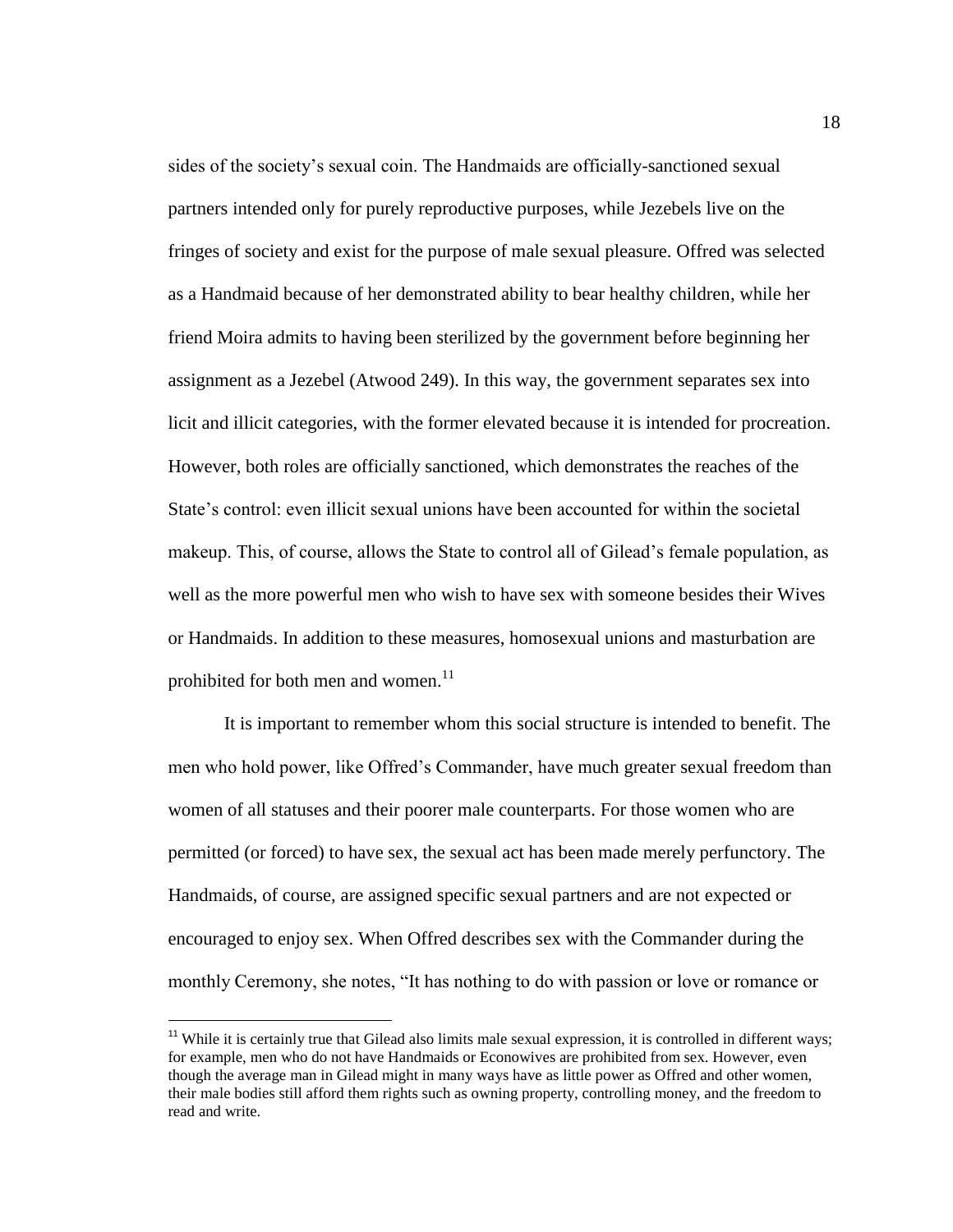any of those other notions we used to titillate ourselves with. It has nothing to do with sexual desire, at least for me, and certainly not for Serena. Arousal and orgasm are no longer thought necessary [for women]; they would be a symptom of frivolity . . ." (Atwood 94). Until she begins her illegal sexual relationship with Nick, the chauffer, Offred never enjoys sex under the Gilead regime and is discouraged from doing so. While the Jezebels arguably are allowed to be more "promiscuous," they still have littleto-no choice in when or with whom they have sex—their role exists to benefit the men who visit them.

On the other hand, for wealthy, powerful men like the Commander, the sexual act has been divided into the perfunctory and the pleasurable, but only in terms of time and place and the woman involved. The Commander has obligatory, reproductively-focused sex with Offred, but he is also allowed to have "illicit" unions with the Jezebels. While men like the Commander might well be forbidden from openly discussing the existence of the Jezebels, it is not so much because liaisons with these women are forbidden as because it would likely expose the unfairness and hypocrisy within the system, which could spark resistance among women and the lower-classes. Therefore, while there is not a black-and-white delineation of power between men and women in Gilead in terms of sex, those in power clearly benefit from the sexual hierarchy and use this hierarchy to control the rest of the population.

The justification for the rigid control of female sexuality is that women are deemed responsible for the fertility problems faced by Gilead. As Offred explains, "There is no such thing as a sterile man anymore, not officially. There are only women who are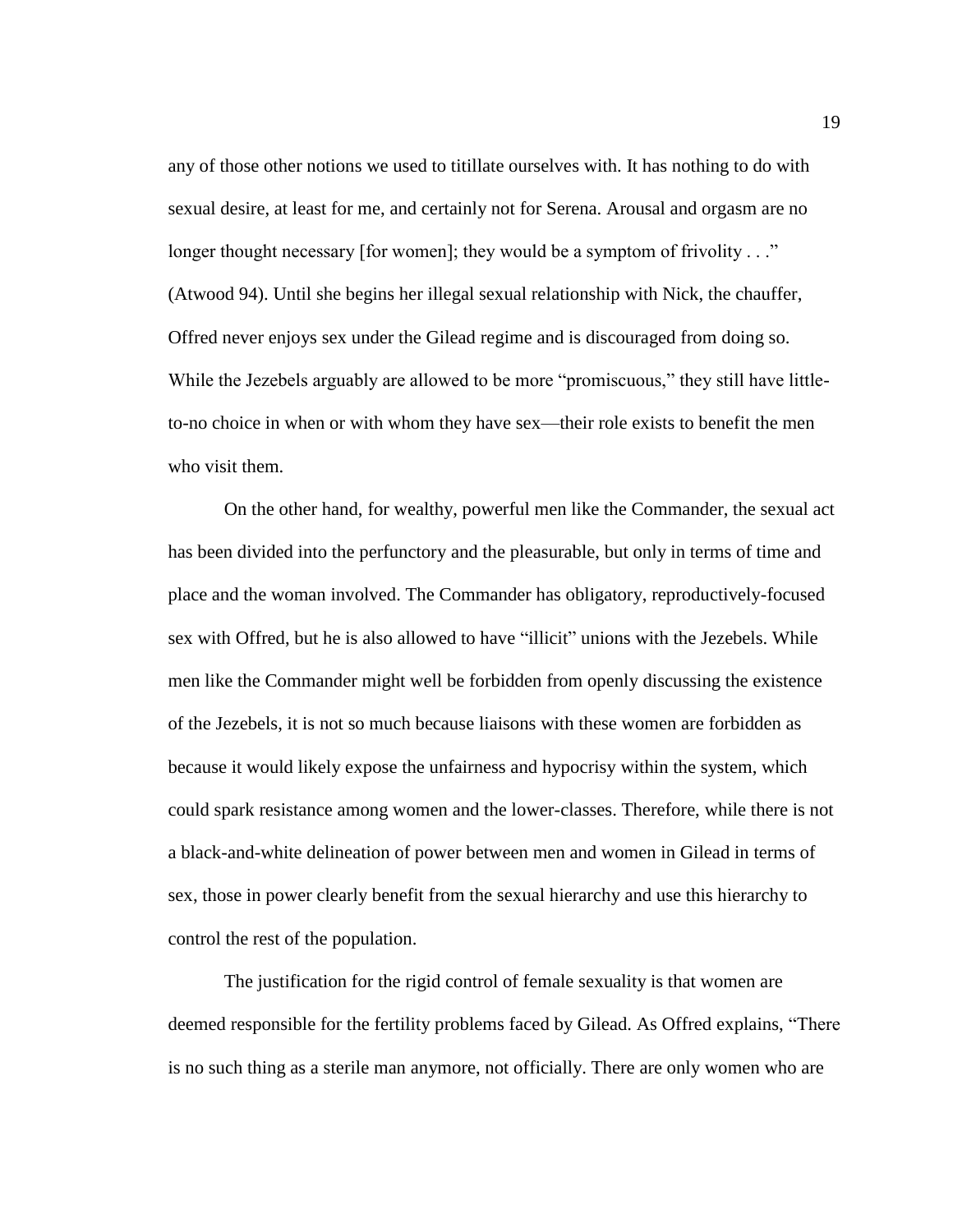fruitful and women who are barren, that's the law" (Atwood 61). The "law" is based on an interpretation of certain passages from the Bible, especially the Old Testament account of Rachel and Leah in Genesis 30. When Jacob's wife Rachel struggles to conceive, she tells her husband ". . . 'Give me children, or I shall die!'" The passage continues, "Jacob's anger was kindled against Rachel, and he said, 'Am I in the place of God, *who has withheld from you the fruit of the womb*?'" (*The Holy Bible,* Genesis 30.1-2; my emphasis). Jacob's response completely avoids any responsibility for their lack of children. He places the onus of generating children as a matter between God and Rachel. By saying that God has not allowed Rachel's body to generate children, the "failure" becomes Rachel's, not Jacob's. Rachel eventually asks Jacob to have sex with her handmaid Bilhah, who becomes pregnant, and Rachel raises the child as her own. Jacob's other wife, Leah, also uses this strategy after she is no longer able to conceive (*The Holy Bible,* Genesis 30.4-12). Jacob, Leah, and Rachel's use of handmaids for childbearing inspires the societal structure of Gilead, especially in the division of roles between Wives and Handmaids. If women's fertility is viewed as the problem, it "logically" follows that women's bodies hold the solution—if they are properly regulated.<sup>12</sup>

As a potentially fertile woman within Gilead, Offred's body becomes her sole measure of societal worth. If she does not bear a healthy child after serving as a Handmaid to three different men, she will be declared "Unwoman" and shipped off to the Colonies to be worked to death or poisoned from cleaning up chemical spills. Offred

 $12$  This Biblical scene is even referenced in the name of the theocratic organization that formed Gilead—the "Sons of Jacob"—which simultaneously evokes this Biblical scene and locates political power in male bodies by focusing on the sons born of Leah and Rachel's handmaids, not their daughters (*The Holy Bible,*  Genesis 30.1-24).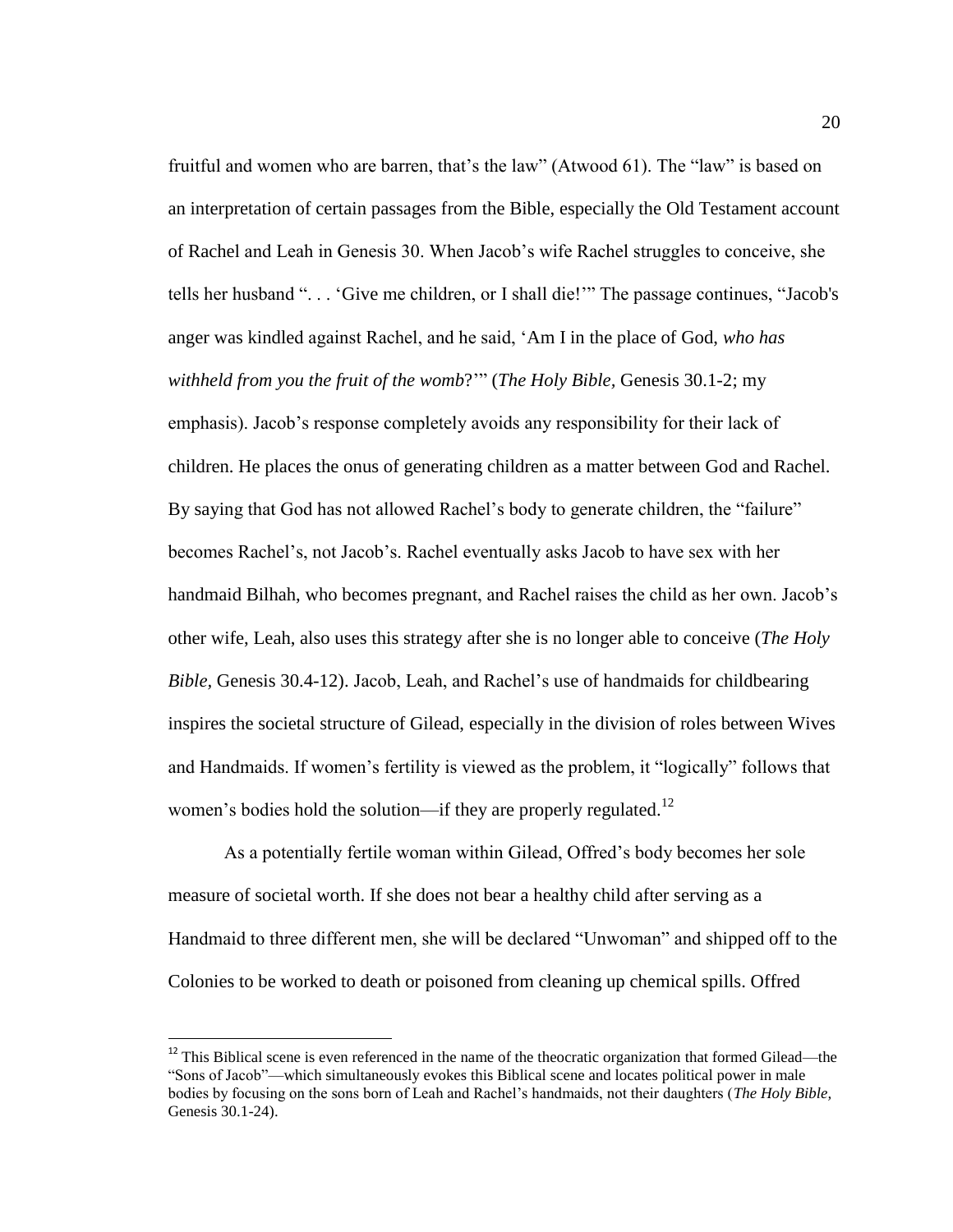relays the crux of her social standing when she alludes to the passage from Genesis in the doctor's office: "*Give me children, or else I die*. There's more than one meaning to it" (Atwood 61; author's emphasis). Her life depends on a successful pregnancy. However, Gilead's limited valuation of her body often causes Offred to view it with a mixture of love and hatred. She cares for it and about it because it's a part of her but on the other, but she also dislikes it for the way it defines her within society. For example, after her appointment with the doctor who offers to have sex with her to improve her chances of conceiving, she thinks, "I avoid looking down at my body . . . . I don't want to look at something that determines me so completely" (Atwood 63). By contrast, the men within the novel need not fear being declared "Unmen" because they cannot father a child.

The emphasis Gilead's leadership places on the role of women as almost exclusively reproductive agents frequently causes both society and women themselves to believe it's true. Offred oscillates between resistance and acceptance of this new societal teaching. She informs the reader numerous times of her dissatisfaction at being so defined by her body, yet she also occasionally revels in the limited power this definition gives her, such as when she torments the guards by swaying her hips when she passes by (Atwood 22). While Offred admits that this is merely the passive power "of a dog bone" (Atwood 22), it is for her a manner of resistance. In *The Past That Might Have Been, the Future That May Come,* Lauren J. Lacey reads Offred's thought in this moment as an acknowledgement of her overall lack of power because "Her status as an object of desire is all that gives her power in this world" (124). I push Lacey's idea further by stating that Offred is not only acknowledging but deliberately using this moment of power to give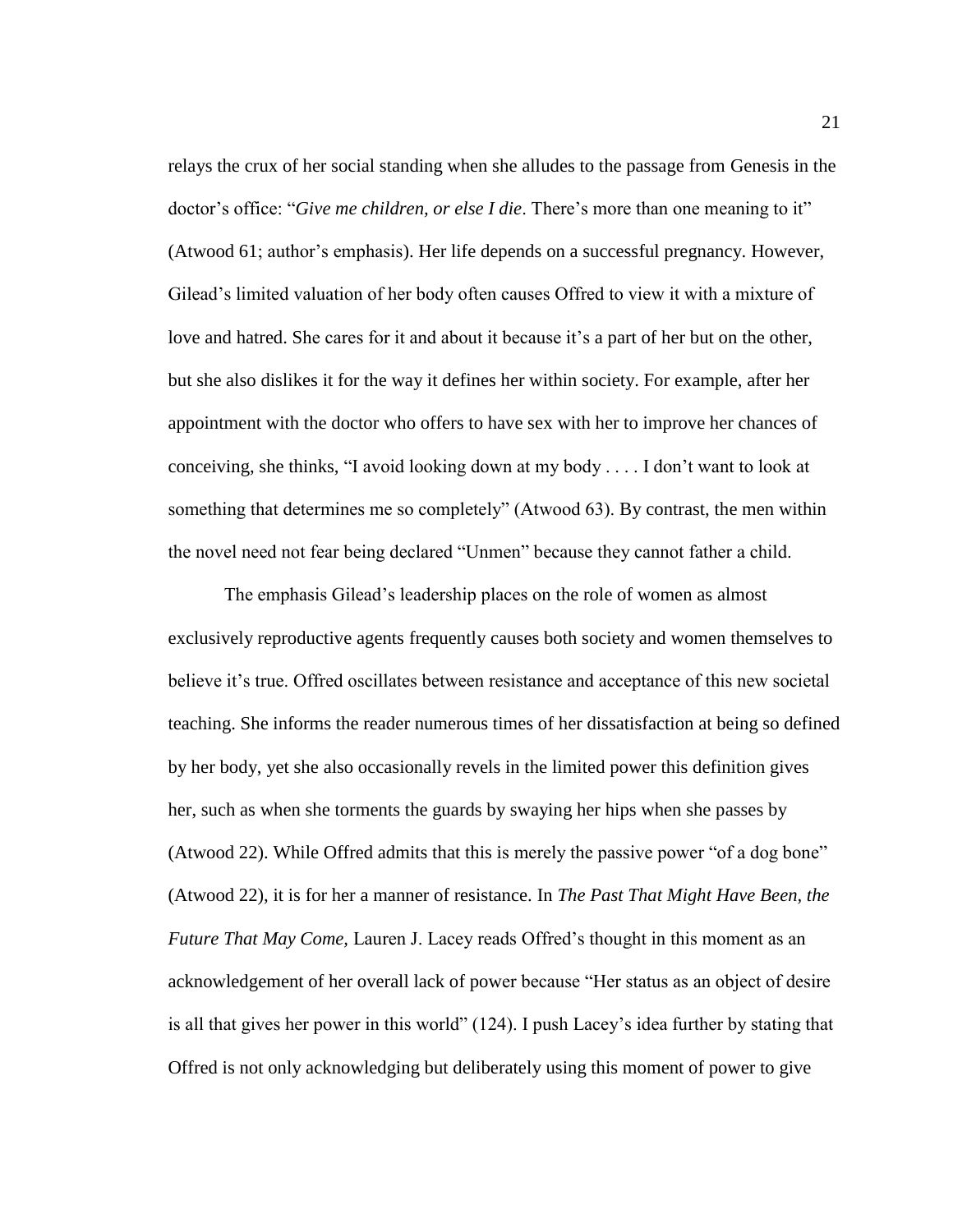herself agency. By deliberately playing into the men's sexualization of her body, she encourages them to view her with sexual desire—an aspect of sex that is denied her in her role as Handmaid. Offred's power also lies in the fact that these men are prevented by law from acting on their sexual desires, since they are too poor and powerless to have been assigned a Wife. To extend Offred's analogy, they are dogs tethered to a tree with the bone just out of reach. In this scene, Offred momentarily takes control of her sexuality; however, her agency is complicated by the fact that she is retaliating against people who are oppressed in many of the same ways as she. Yet these small instances of resistance are important because they prevent Offred from completely surrendering to the dogma of Gilead's elite.

The centrality of fertility for women in Gilead is problematic for Offred in part because it severely limits her "value" as a human being. During Handmaid training and initiation, Aunt Lydia frequently lectures the Handmaids about their need for sexual purity and obedience to the new order. She tells them, "A thing is valued . . . only if it is rare and hard to get. We want you to be valued, girls" (Atwood 114). However, Aunt Lydia is not being entirely honest here, or perhaps she does not fully understand the motives of Gilead's rulers. If the end goal were simply procreation, sex would not be restricted as it is in *Handmaid*. In fact, promiscuity would probably be encouraged, as it is in *The Children of Men*, because it would increase the odds of conception. So much of the "value" surrounding Handmaids is artificial—they are really *valuable,* not *valued*. By regulating reproduction, the leaders of Gilead fully control every aspect of their citizens'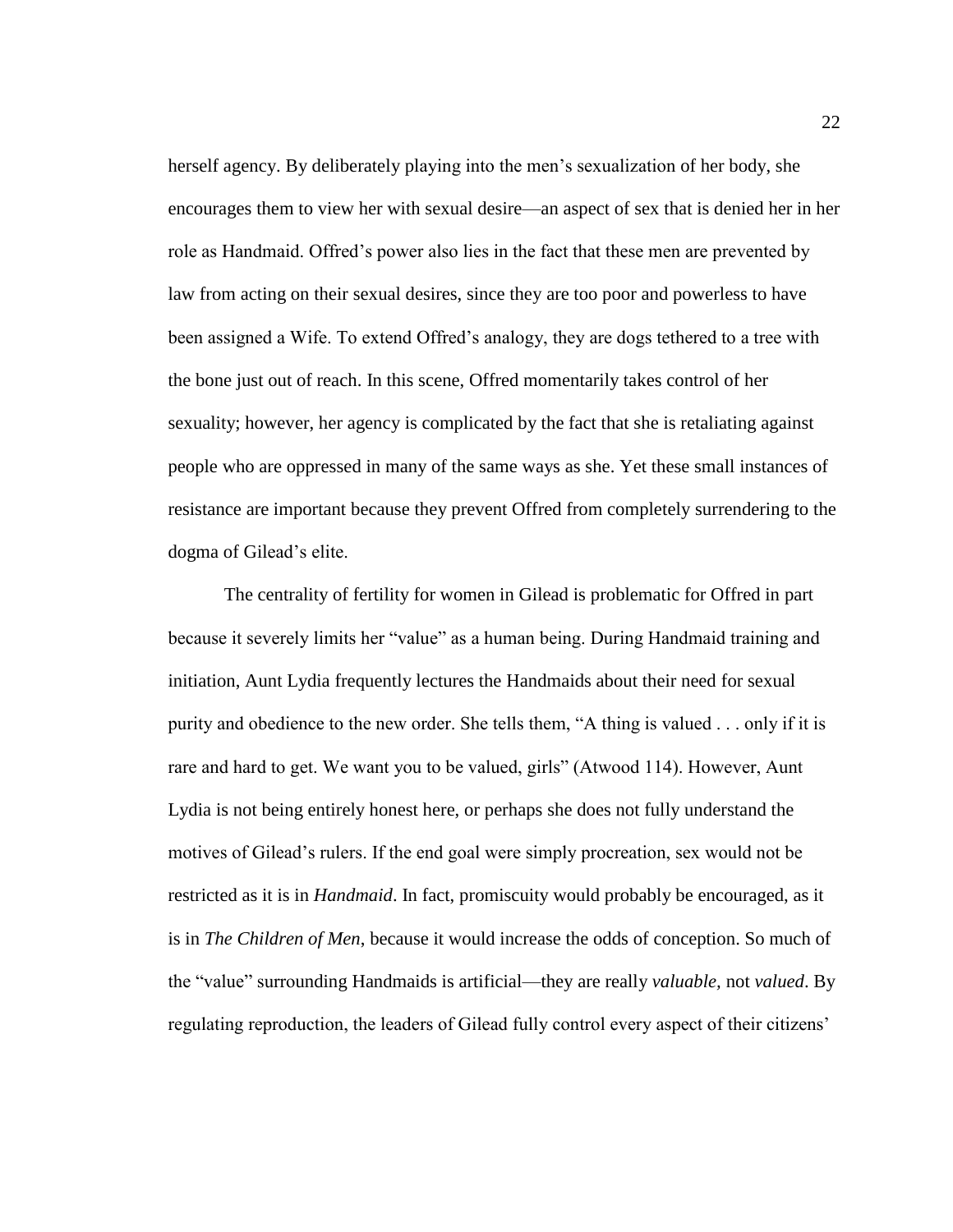lives from birth to death and their economic and political presence.<sup>13</sup> The women of Gilead are valuable because the republic's leaders can use their bodies to control the entire population. The Handmaids and other women are valuable not for their reproductive capabilities, but for the ways that State control of their reproductive capabilities benefits those in power.

It is also vital to note the distinction between the words "valued" and "valuable." We as readers are given a glimpse into this difference when Offred confesses, "I want to be valued, in ways that I am not; I want to be more than valuable" (Atwood 97). Being valued means being appreciated or esteemed, while the term valuable is more directly tied to monetary worth or being useful to someone. Part of the semantic difference is who has the control in each situation: in the former instance, it's the "valued" person who has the power, and in the latter, the power goes to whoever controls the "valuable" person or object. So while Aunt Lydia might tell the handmaids that their wholehearted adherence to the system will make them "valued," the handmaids can never be truly valued while they remain powerless within the system. While Offred is supposedly valuable to her society by being able to bear children (a "two-legged womb"), she is not valued for the simple fact that she is a human being.

*The Handmaid's Tale*, then, depicts a classic totalitarian government while specifically engaging with issues of gender and sexuality. The government of Gilead uses declining fertility rates as an excuse for strict sexual regulation, thereby gaining absolute

<sup>&</sup>lt;sup>13</sup> In many ways, Gilead's control of sex resembles Michel Foucault's relation between sex and state power in the question: "All this garrulous attention which has us in a stew over sexuality, is it not motivated by one basic concern: to ensure population, to reproduce labor capacity, to perpetuate the form of social relations: in short, to constitute sexuality that is economically useful and politically conservative?" (Foucault 37).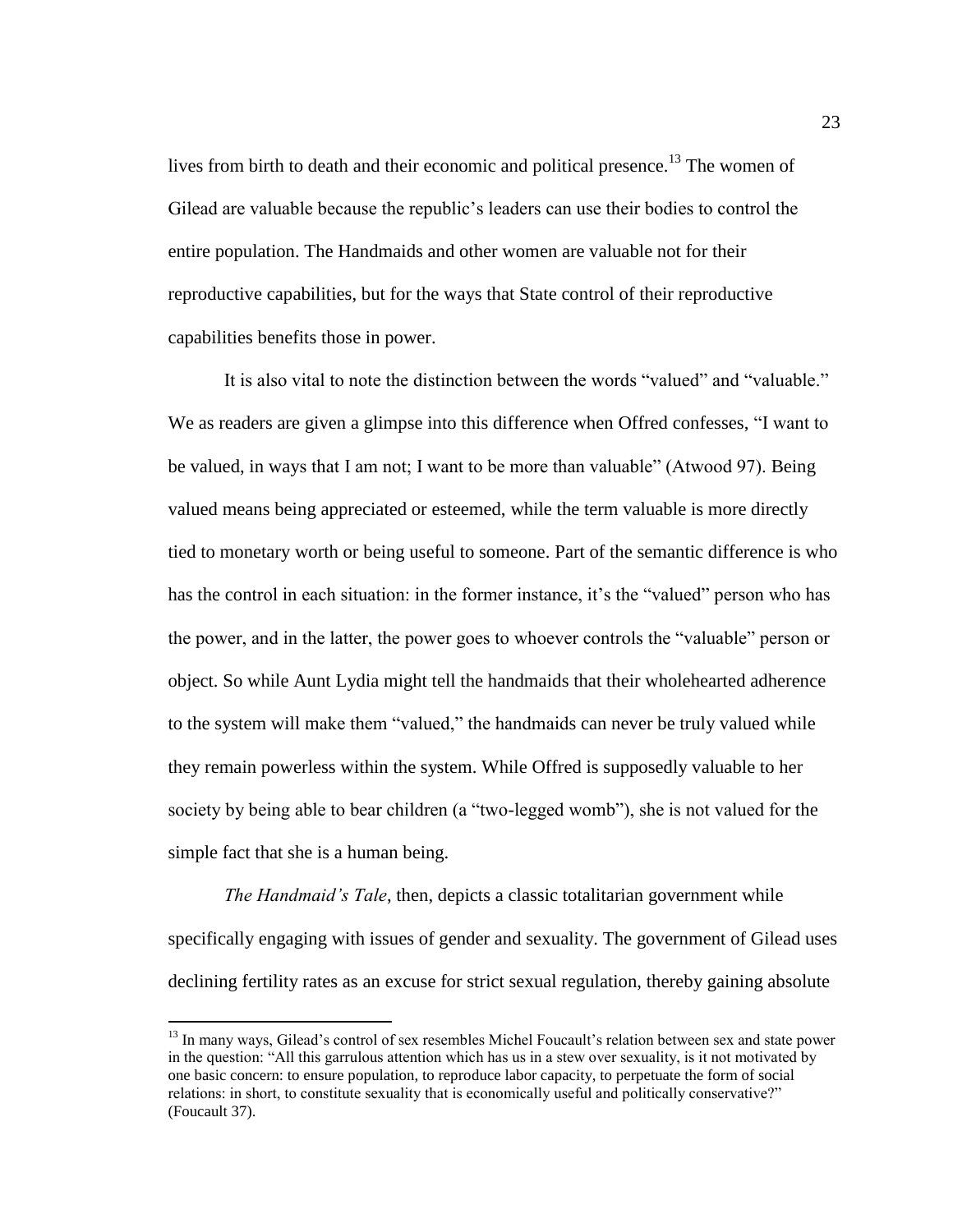control over the populace. This tight control over sex also limits reproduction by reducing the number of eligible sexual partners, thus prolonging the "crisis" that justifies Gilead's suspension of normal law.

# *The Children of Men*

 $\overline{a}$ 

Unlike *The Handmaid's Tale*, P.D. James' *The Children of Men* portrays not just a declining population, but an absolute halt in reproduction; however, it still draws strong connections between reproduction and power. The novel states several times that male sterility is the cause of the global halt in reproduction,<sup>14</sup> not women, as in *Handmaid*. Even frozen sperm is found to be infertile (James 10). While male "culpability" in *Children* might suggest that women will hold more power as a result, the opposite is true. Just as in *Handmaid,* we see male power asserting itself over women, reinforcing the argument that reproductive crises in these novels ultimately have far greater political impacts on women than men.

The state of exception in this novel is declared shortly after the world realizes that there are no longer any pregnant women. The novel's narrator, Theo Faron, notes that once this global infertility crisis was discovered, the population feared a complete societal breakdown (James 56). However, Theo's cousin Xan Lyppiat was shortly thereafter elected to the new position of Warden of England, promising to bring peace and comfort to the British people for their remaining days. While this promised peace and comfort does exist for many people, including Theo, the reader learns that these benefits

<sup>&</sup>lt;sup>14</sup> Interestingly, this plot point is changed in Alfonso Cuarón's 2006 film adaptation, which even in the film's trailer attributes the crisis to female infertility.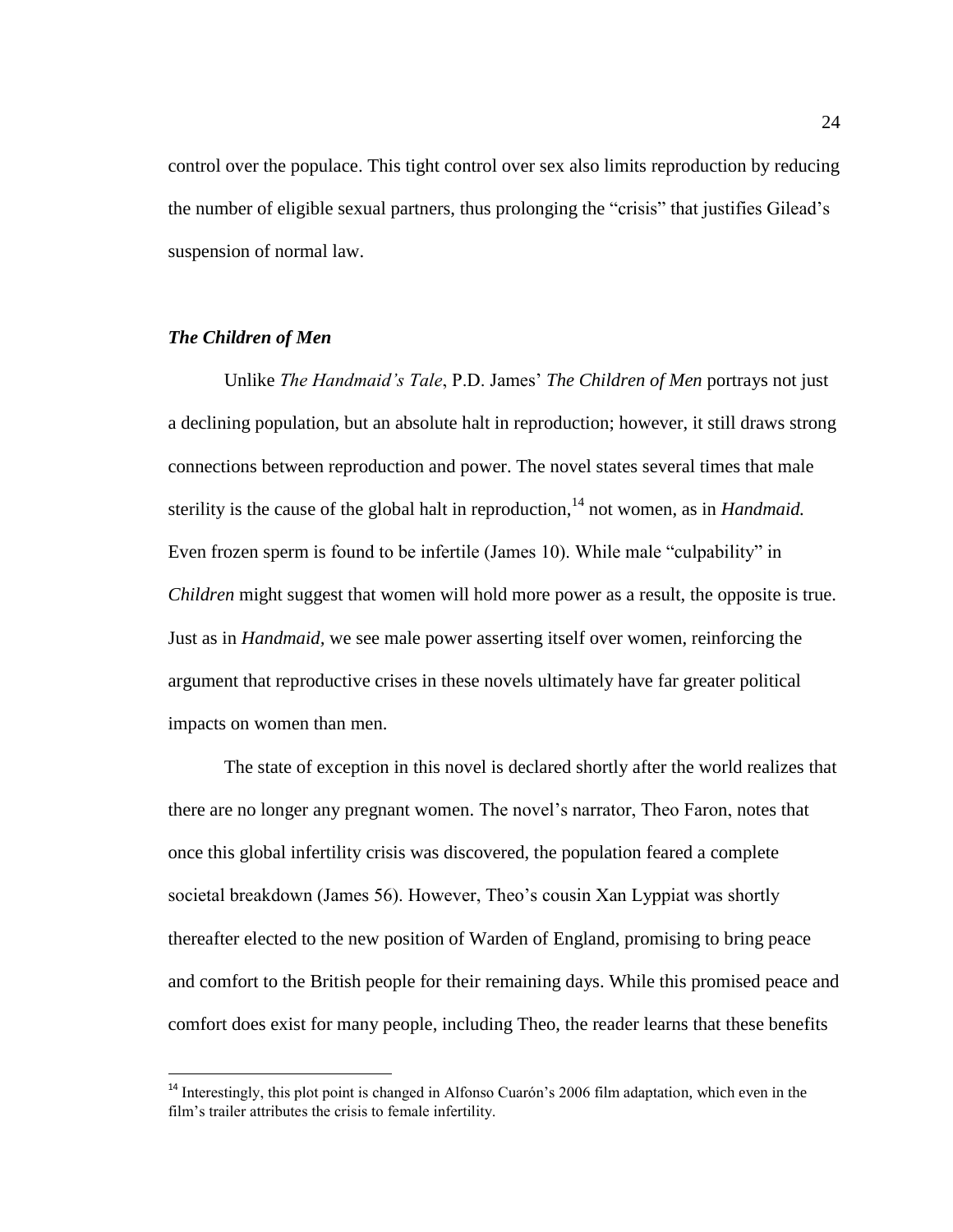come at the cost of many other people's basic human rights.<sup>15</sup> Yet despite these many dystopian elements, the position of Julian as the first and only pregnant woman since Year Omega is of particular interest.

Julian's pregnancy goes unnoticed by the State because she is disqualified from the fertility examinations all healthy women undergo. No one who is considered "physically deformed, or mentally or physically unhealthy" is eligible for "breeding" in the event that a means for human reproduction is discovered (James 49). As a result, Xan's criteria for reproductive eligibility is its own eugenics movement. While he doesn't forbid reproduction between those he considers unfit, he certainly doesn't encourage it and tells Theo that unless it is the only option, he would prohibit anyone with a criminal record or a "psychopath" from breeding. However, he adds that in these cases, the mothers would ". . . be carefully chosen for health, intelligence, no criminal record. We'll try to breed out the psychopathy" (James 129). However, Xan's determination of those who are "fit" to reproduce becomes his Achilles' heel. Julian does not fit the ideal criteria for reproduction because her left hand is deformed, which ends up protecting her from Xan and the State's control until she is nearly ready to give birth.<sup>16</sup> Had Xan been less concerned with what he considers optimal reproduction, he would have had better odds of asserting his power over Julian and Luke. Xan's pursuit of genetic perfection brings

<sup>&</sup>lt;sup>15</sup> Gascoigne, a member of the rebel group The Five Fishes, claims that Xan has maintained his position without re-election and uses a group called the "Grenadiers" as his own private army (James 72). Under Xan, new laws were established that created harsher punishments for criminals, implemented a form of "legalized slavery" (James 74) to manage immigration, and sanctioned mass suicides of the elderly, referred to as the "Quietus."

 $16$  It is also significant that the father of Julian's child, a former priest named Luke, was disqualified for sperm testing because he suffered from epileptic seizures in his youth (James 234).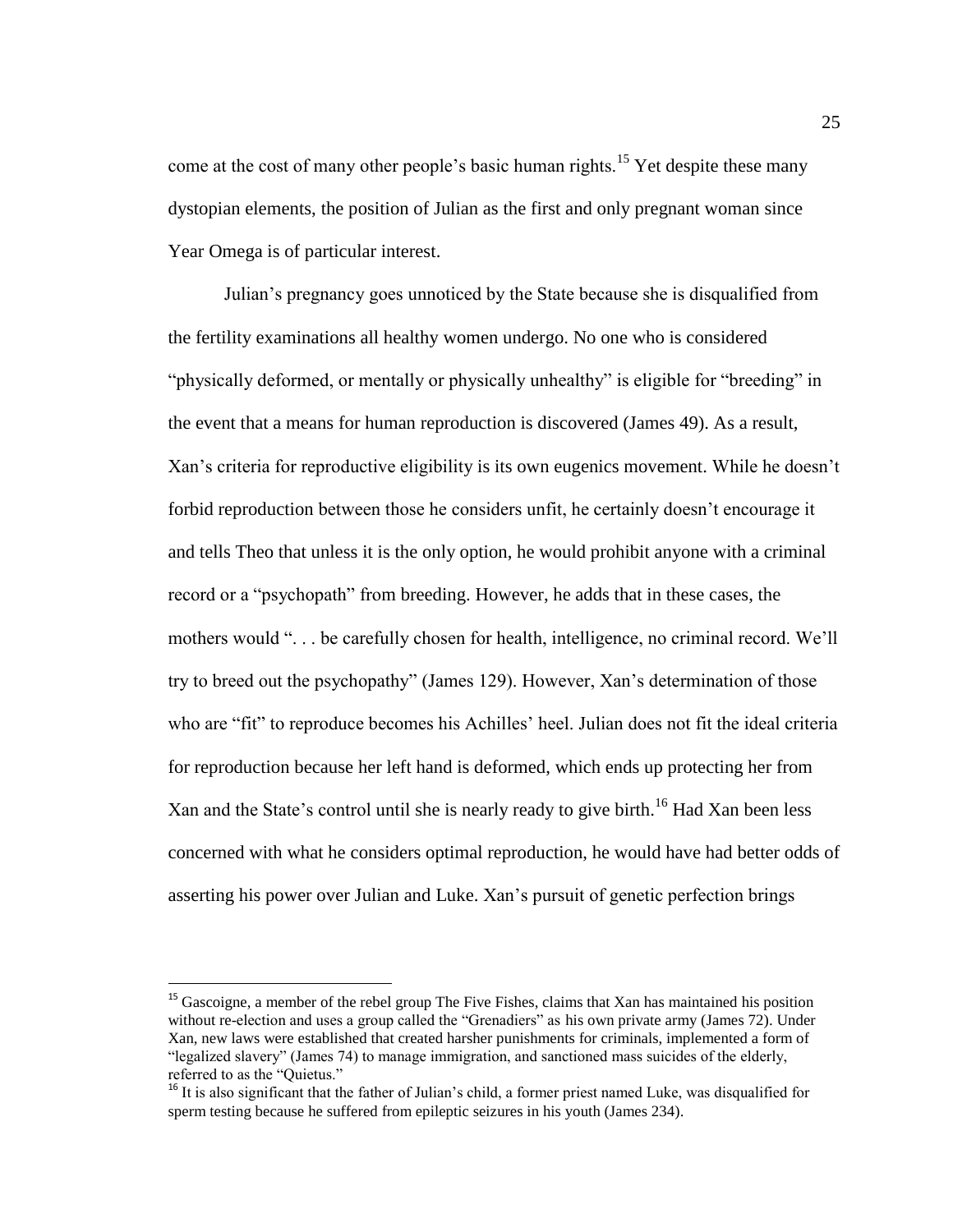about his downfall, for his belated pursuit of Julian leads to his death at the hands of Theo.

One of the most interesting aspects of James' novel is that according to Theo, the population at large has lost interest in sex. Sexual apathy is so great that Xan's government funds national porn shops in an attempt to stimulate public interest in sex. Theo attributes this disinterest to the fact that sex no longer leads to reproduction. He claims, "Sex totally divorced from procreation has become almost meaninglessly acrobatic" (James 145). In the world of *Children*, the seeming impossibility of human reproduction has led to an obsessive focus on producing babies. Without this component, sex serves no purpose to *Children*'s society. Theo continues, "Women . . . have at last an overwhelming justification for the pent-up resentment of centuries. We who can no longer give them a child *cannot even* give them pleasure" (James 145; my emphasis). The pattern of Theo's words in this final sentence establishes a hierarchy for women's sexual experience. It is the structural pattern of "if I cannot have  $X$ , I at least want  $Y$ ," which sets up  $X$  as the main priority and  $Y$  as the consolation prize. While this logic is problematic from a feminist perspective, the emphasis on reproduction helps James deepen the State's interest in the sexual lives of its citizens and strengthens the biopolitical focus of the novel.

## **Power Issues**

Several male characters in *Children* seek to capitalize on Julian's pregnancy to assert their own power, including Xan, Theo, and Julian's husband Rolf. Several times in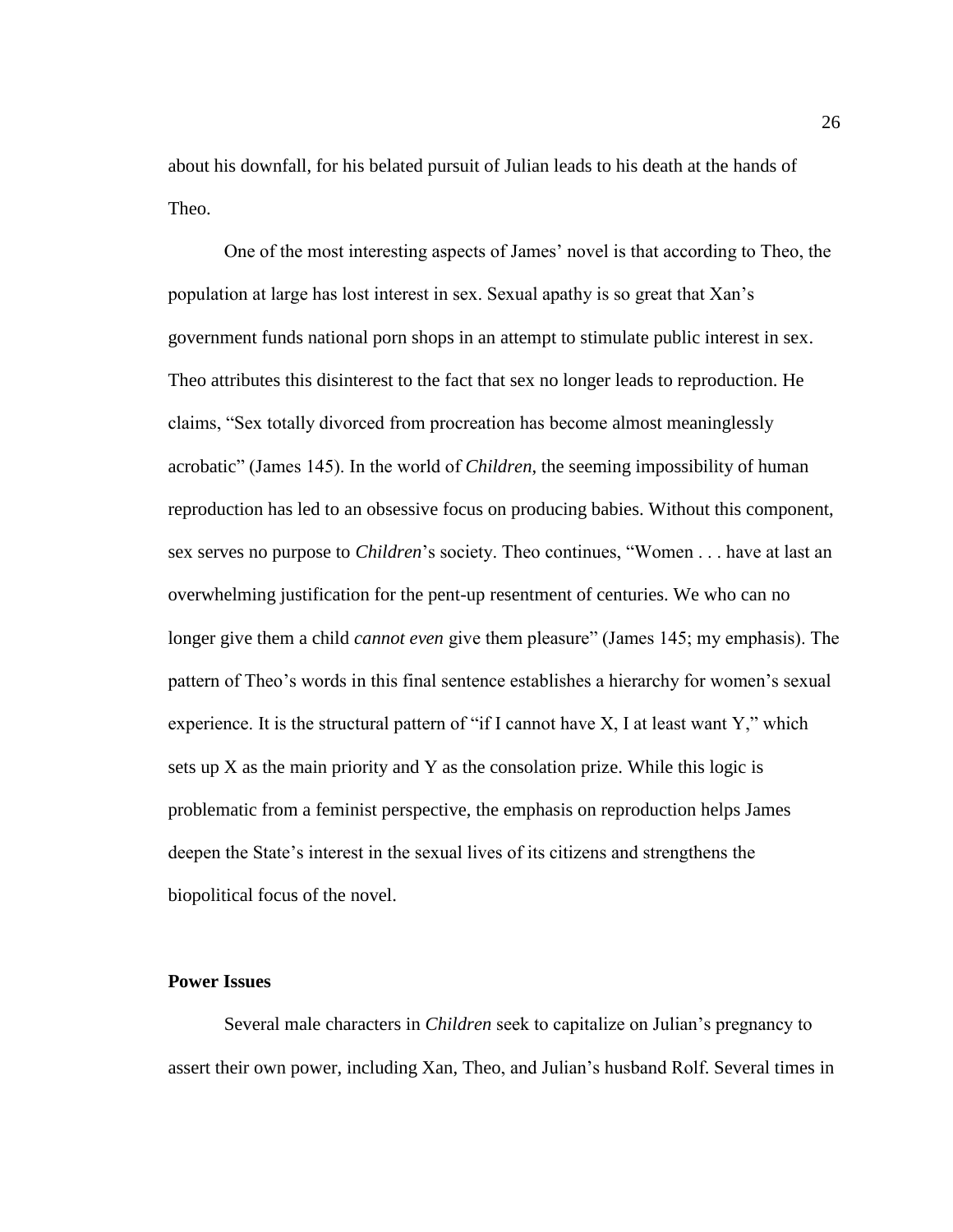the novel, Rolf angrily notes that if Julian's child is discovered, Xan would use the child to solidify his power as Warden. Since Rolf believes he is the father of the child, he thinks he should become the Warden in Xan's place on the basis of having fertile sperm (James 208, 210). Obviously, there is no logical connection in Rolf's assertion that fertile sperm demonstrates leadership ability, but that is because Rolf is concerned with power, not leadership. In his mind, procreative power is the ultimate power, and in an infertile world, this is to some degree true. The question of Rolf ruling becomes moot when Julian confesses that Luke was the actual father of her child shortly after Luke's death at the hands of the Omegas. We might speculate as to whether Luke would have sought such power had he lived; however, the fact that he allowed Rolf to believe he was the father suggests that he perhaps feared being used as a "breeding, experimental animal"—a possibility that Theo almost suggests to humble Rolf (James 210).

On the other hand, it is never a question of Julian herself becoming the Warden of England. Despite the fact that she is the female half of this procreative miracle, she never once expresses desire for political power and no other character mentions this possibility. Like the women in *Handmaid*, she is simply a vessel for the generative power of Luke and then a symbol of hope that might be politically useful. Her body and child become a space for conquest and control by the men in the novel who seek sovereignty and power.

However, Julian cannot even be a fully-positive symbol, at least for Xan. When Xan suspects Theo is in love with Julian, he sneers, "Don't romanticize her. She may be the most important woman in the world but she isn't the Virgin Mary. The child she is carrying is still the child of a whore" (James 297). This statement harkens back to Xan's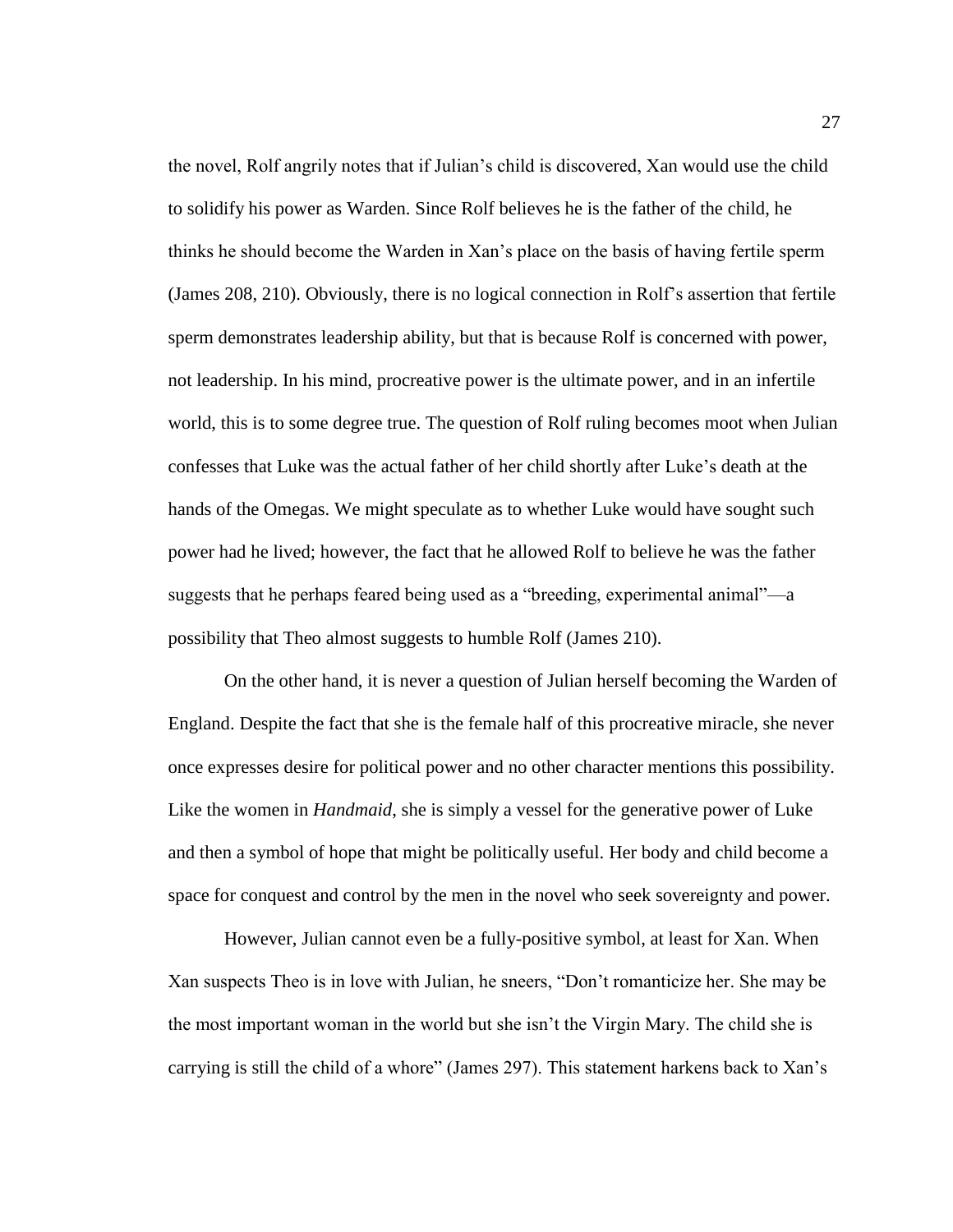eugenics policies. It seems that for Xan, Julian's symbolic or political value sustains damage because of the circumstances in which she conceived—she is not "morally fit" in addition to her physical deformity (James 129). Therefore, Xan's remark to Theo that he will "probably marry" Julian (James 296) becomes not only a way to entrench his power, but a calculated political move that will "redeem" Julian by establishing a "legitimate" family unit and making Xan the symbolic father of the new generations of humanity.

By the end of the novel, it is actually Theo who takes up the mantle of power and assumes a symbolic fatherhood. After Theo kills Xan, he removes the coronation ring that Xan wears as a symbol of his power and places it on his own hand (James 298). In doing so, Theo essentially declares himself the new Warden of England. Theo admits that taking the ring, ". . . had been instinctive and yet deliberate, a gesture to assert authority and ensure protection" (James 300). So, despite the fact that he has no biological connection to Julian's child and little political experience (beyond serving as Xan's advisor for several years), Theo takes it upon himself to rule England on the basis of protecting Julian. Despite Theo's proclaimed concern for Julian, he becomes defensive when Julian criticizes him for wearing the ring and thinks, "It must be for him to decide when he would take it off" (James 301). Already, Theo sees himself as the warden of Julian as well as England. In his first few moments of leadership, the only difference Theo demonstrates between himself and Xan is that he purportedly loves Julian; he even acknowledges that his governing policies will be little different (James 300). Presumably, Theo also plans to marry Julian, and while he might think his motives are purer than Xan's, assuming the position of Warden inevitably makes this decision political as well.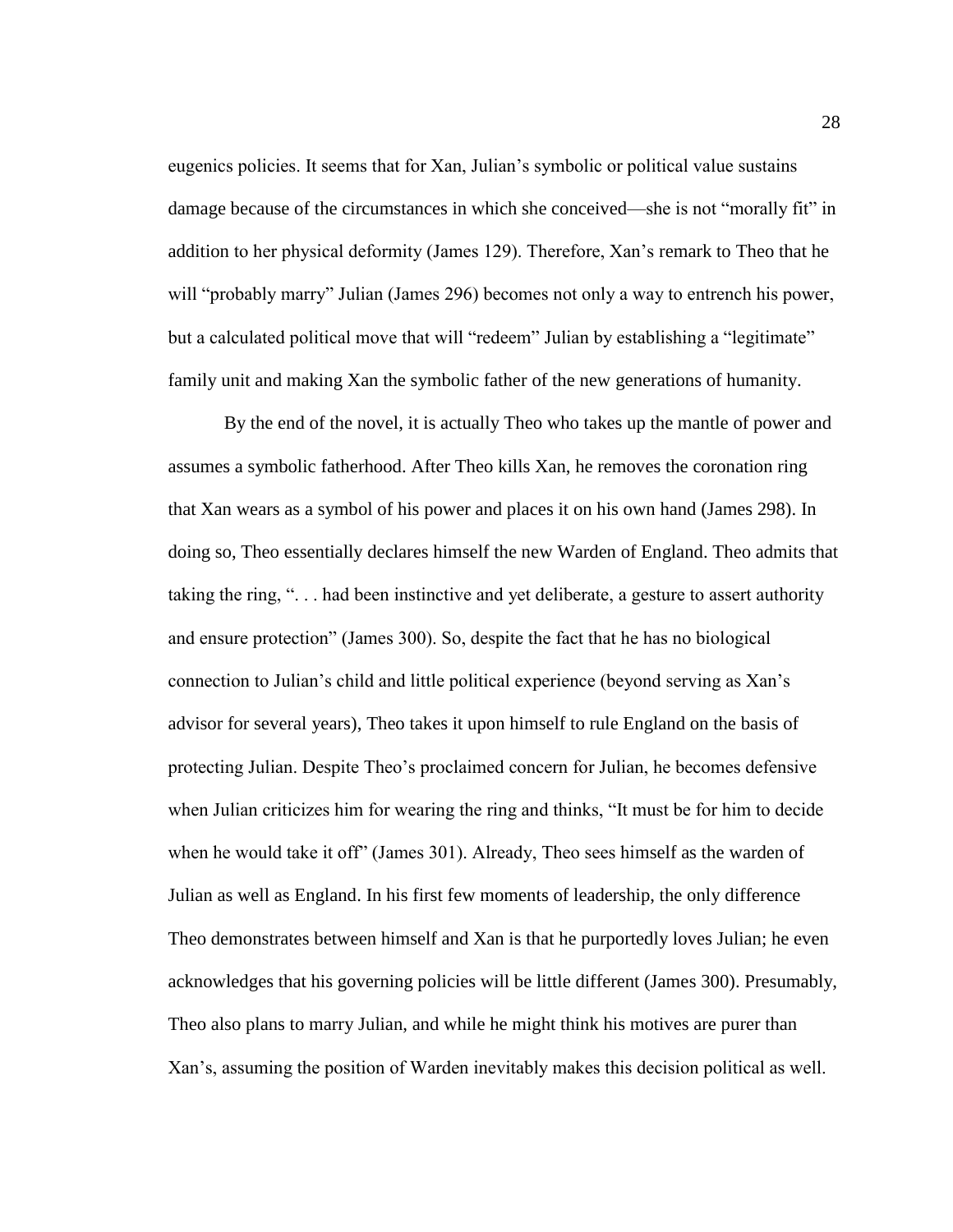Sarah Trimble notes that Theo is also differentiated from Luke due to his sterility. She writes, "... Theo's sterility means that he avoids becoming 'a breeding, experimental animal' even as he ascends to the position of 'father of the new race' ([James] 198)—a rise to power founded on his claim to Julian's body and offspring" (Trimble 254). As Trimble points out, Theo's situation as a sterile male whom Julian loves and trusts puts him in an "all reward, no risk" position—he can assume the mantle of leadership by assuming surrogate fatherhood over Julian's child without his body falling under State control.

My pessimistic interpretation of the novel's conclusion also complicates our sympathy for and identification with Theo as the protagonist. According to Maria Varsam in "Concrete Dystopia: Slavery and Its Others," readers' identification with a dystopian novel's protagonist is essential to understanding the social critique of the novel (205). Yet while readers might feel skeptical towards Theo by the end of the novel, the fact that he establishes himself against the current power structure throughout much of *Children* still allows us to see the text as dystopian based on Varsam's criteria, though in a less clearcut way, perhaps, than in *Handmaid* or *J*.

Theo's appropriation of the Wardenship suggests that the Agambenian state of exception created by the fertility crisis will not end any time soon. In fact, the novel itself seems to question whether Theo will give up his newly-acquired position, for as Xan asks, "'Have you ever known anyone to give up power, real power?'" (James 127). Since political power in *Children* is viewed by several characters as dependent on procreative power, James effectively highlights the link between the two concepts. Because dystopian fiction serves as a social critique, her novel asks readers to consider the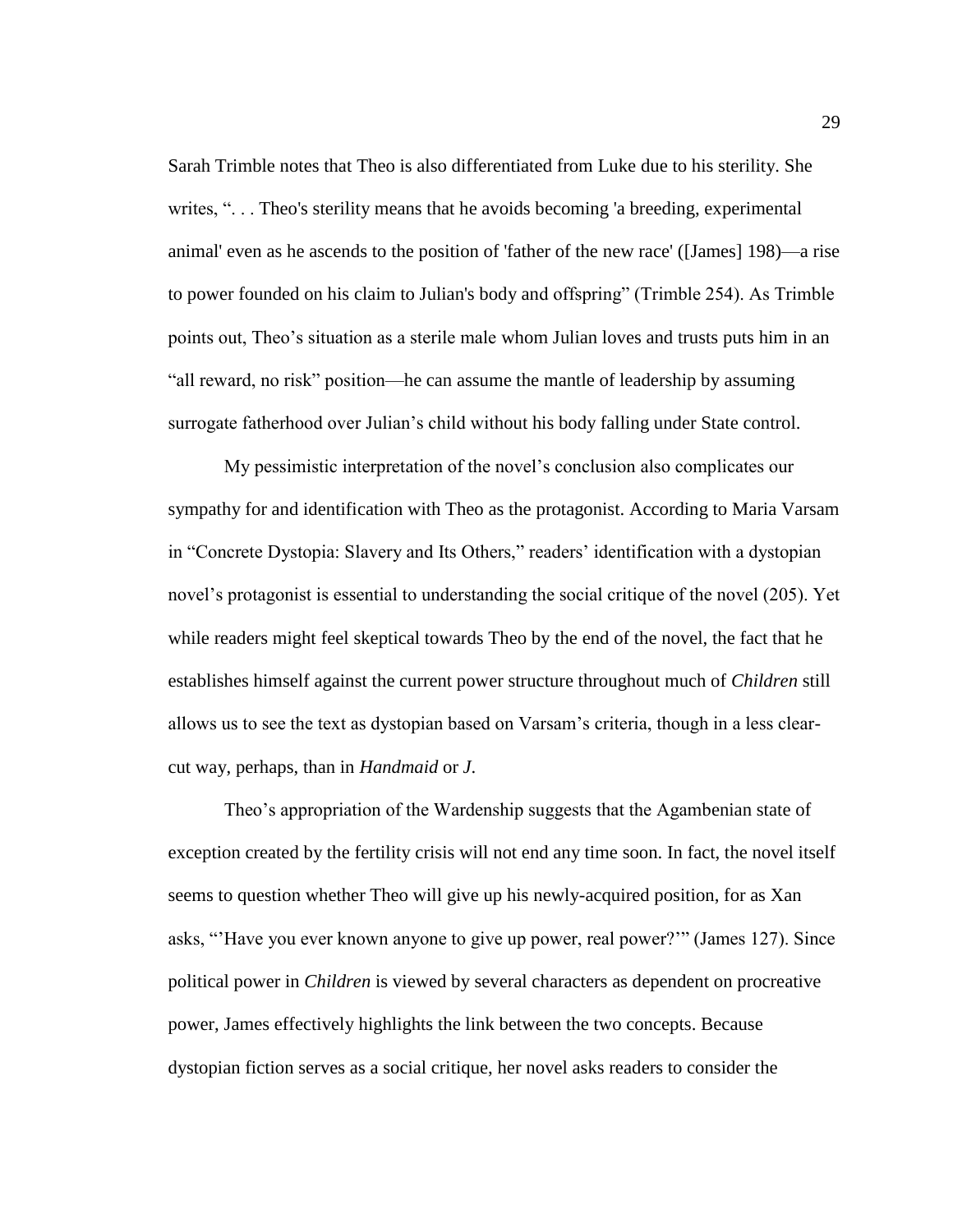connection between reproduction and political power in their contemporary lives. This critique might have been sharper if Julian, not Theo, served as the novel's protagonist; however, by choosing to narrate the story through a male voice, James foreshadows the political power and dominance of men that permeate the novel.

## *J: a novel*

Howard Jacobson's recently-published dystopia, *J: a novel* (2014) links reproductive crises and State control of the female body in a slightly different way than *Handmaid* and *Children*. In this novel, the event that provokes the State of Exception is not a matter of global infertility, but a mob-orchestrated genocide of the Jewish population in England, known as WHAT HAPPENED, IF IT HAPPENED. The ruling political body that rose to power in the aftermath of this genocide is called Ofnow, the "non-statutory monitor of the Public Mood" (Jacobson 16). Under Ofnow, nothing is expressly illegal or forbidden, but many things are discouraged or expected to be forgotten. This includes, for examples, people's former names before the introduction of Operation Ishmael, a measure introduced to, as one character puts it, "[grant] a universal amnesty" (Jacobson 91) and erase any distinctions between those who perpetrated the violence of WHAT HAPPENED and those who were destroyed. While on the surface everything seems fine, the members of Ofnow chart an increased pattern of seemingly inexplicable violence and rage within society.

One vital difference between the State of Exception in *J,* as compared to *Handmaid* and *Children,* is that it is instigated by the masses, rather than a politically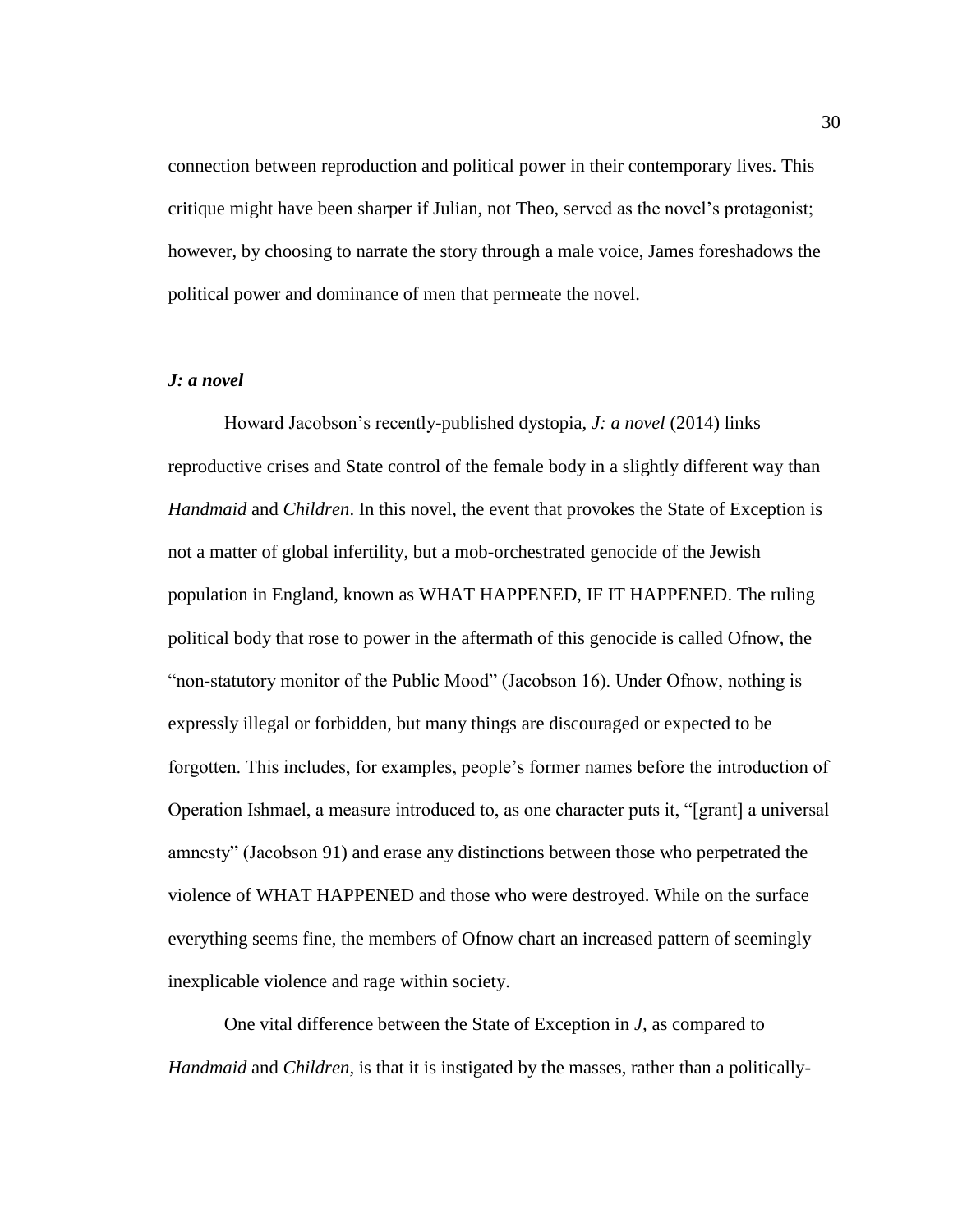motivated person or group. In one of the narrative asides, we read a fragment from an "unwritten letter" by a Jewish character who lived prior to WHAT HAPPENED. In this letter, he writes, "What it won't take, because it won't need—because it never needs—is an evil genius to conceive and direct the operation. We have been lulled by the great autocrat-driven genocides of the recent past into thinking that nothing of that enormity of madness can ever happen again—not anywhere, least of all here" (Jacobson 306). This letter points out a potential blind spot in our imagination of atrocities like genocide in that they need not be perpetrated by a Big-Brother-esque figure. While George Orwell's *1984*  protagonist Winston Smith might believe that "hope . . . lies in the proles" (Orwell 69), *J*  shows that the masses are also capable of atrocities. Jacobson draws readers' attention to this very possibility in order to break the expectation that dystopian worlds only exist under totalitarian conditions. While the State does step in to modify law in *J* after the genocide, the novel does not limit the responsibility for the dystopic societal conditions to Ofnow alone—e*verybody*, every survivor, shares in the guilt. The culpability of the nation as a whole becomes crucial to understanding the sacrifice that the protagonist, Ailinn Solomons, is asked to make by having children—she and her child will not only become a tool of the State, but of an entire population on the road to recovery.

Eventually, Ofnow employee Esme Nussbaum discovers that the uptick in the country's violent behavior directly connects to the extermination of the Jewish people. She argues that a crucial "natural" antagonism that provided the remaining non-Jewish citizens a way to measure their own identity has been lost. In fact, Esme notes, "*We are who we are because we are not them*" (Jacobson 245; author's emphasis). Esme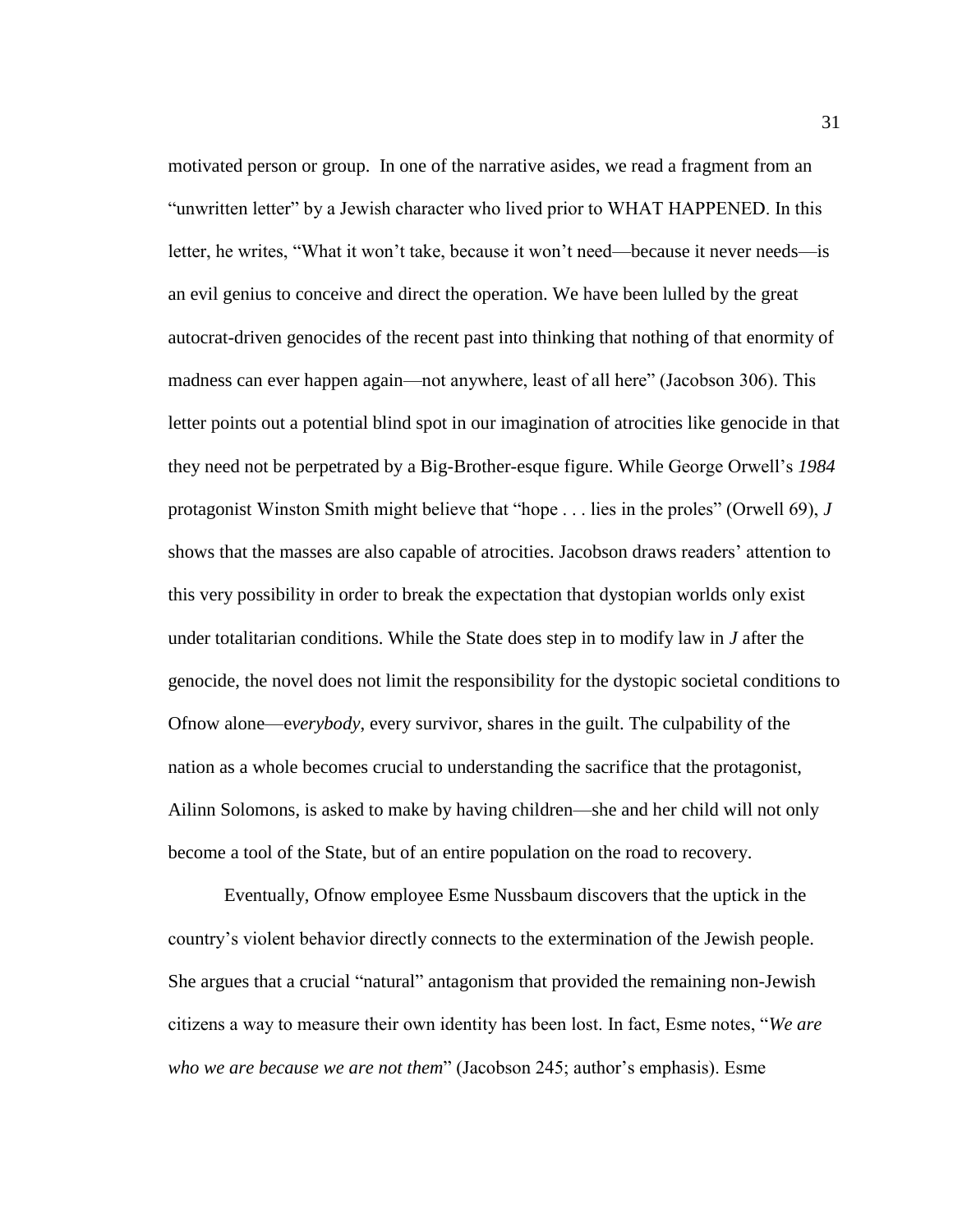eventually convinces the rest of Ofnow that they need to restore this antagonism in order to keep the populace from tearing itself apart through misdirected rage. To do so, they will need to find a surviving Jewish man and woman who are willing to have a child and serve as symbols of their people. The search for such a couple leads Esme to Ailinn Solomons and Kevern "Coco" Cohen, who are unaware of their Jewish heritage. Ailinn agrees to participate and shows a greater level of acceptance of her identity than Kevern, to whom the knowledge of his ancestry realizes his worst fears. When Ailinn becomes pregnant by Kevern, despite his outright resistance to the project, he cannot bear to bring a child into what he believes will be a life of "misery" and kills himself (Jacobson 340).

Ofnow's argument for restoring the Jewish population is devoid of any attempt at reparation for the survivors; it is merely considered necessary for national survival. Esme believes society requires conflict between the dominant culture and the "Other" represented by the Jews—in order to survive. She explains, "You don't kill the thing you love, but you don't kill the thing you hate, either. You dance with the thing you hate to the music of the spheres. And all remains well—relatively speaking . . . . The madness is to think you can dance alone, without a partner in mistrust" (Jacobson 244). Esme's understanding of the components of societal harmony resembles Carl Schmitt's idea of the Enemy. According to Schmitt and Esme's logic, society requires the potential for conflict with the Enemy. However, complete domination of the Enemy can never be realized because society needs the Enemy in order to have someone against which to define itself.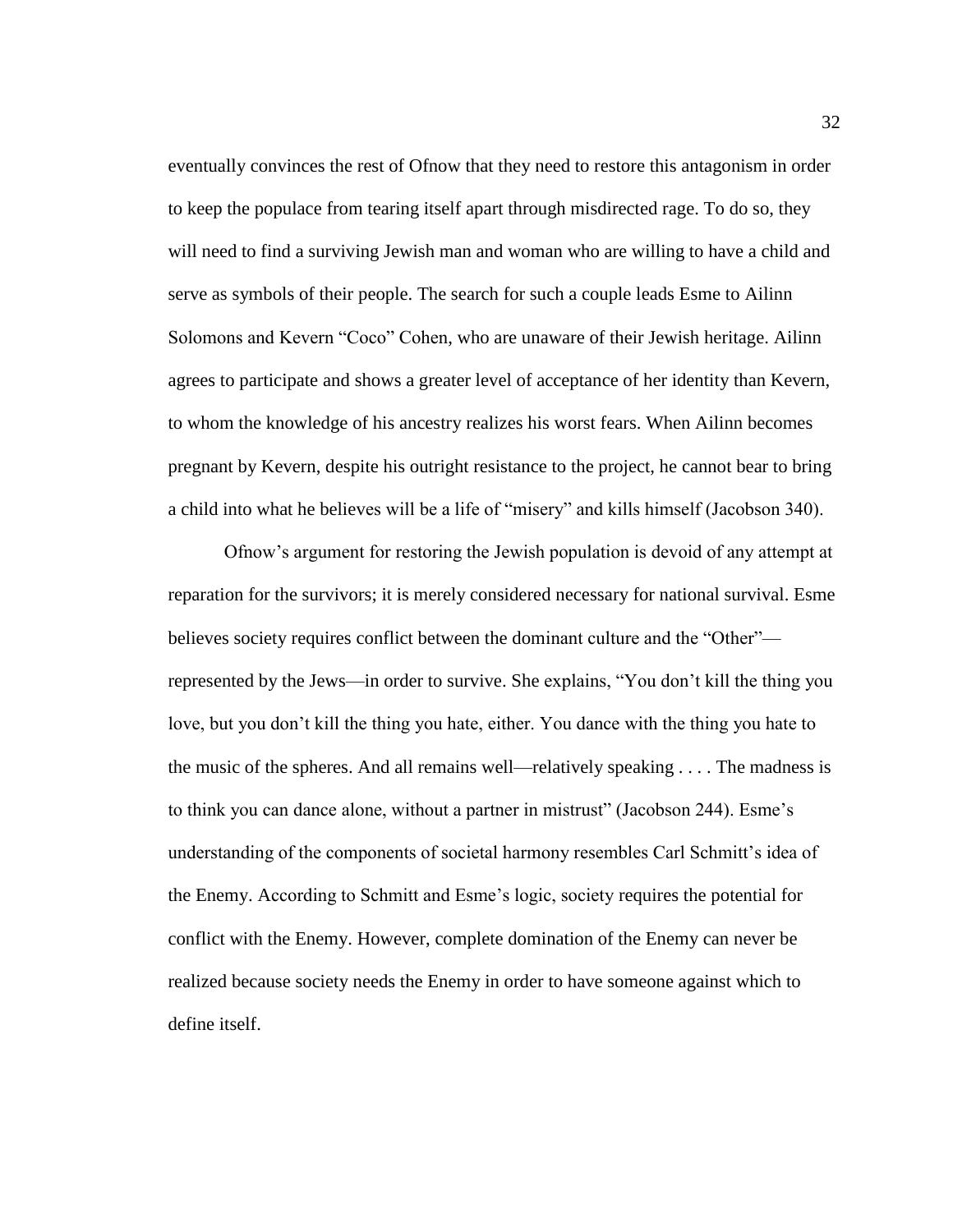In the years leading up to WHAT HAPPENED, the people of Britain begin blaming the national Jewish population for the nation's problems and decide that these problems would be resolved if the Jewish people were destroyed. The non-Jewish population of this fictional Britain establishes the Jews as the Enemy of the State and as such declares "war" on this group. As Schmitt writes, "War follows from enmity. War is the existential negation of the enemy. It is the most extreme consequence of enmity" (Concept 33). Schmitt's progression here requires the establishment of an Enemy *before* conflict occurs. However, Schmitt also acknowledges that war with the enemy is not always realized, but it is always a possibility (Schmitt "Concept" 32). Because the Enemy in *J* is actually a portion of the national population, this "war" is manifested as genocide.

The request for Ailinn to have a child, then, becomes a purely political matter of restoring society's Enemy. She is not asked to continue the Jewish line for its own sake, but for the sake of the nation—really, for the sake of the non-Jewish portion of the nation. While there is the possibility that Ofnow will locate other surviving Jewish women, Esme considers Ailinn the best candidate. For Esme, Kevern is merely a bonus: "Well, if she understood the logic of matrilineality adequately, the clearing of Kevern was of less consequence than the clearing of Ailinn. She wasn't saying Kevern was immaterial to her plans . . . but she could afford a degree of blurring around Kevern that she couldn't around Ailinn" (Jacobson 293). Because of the matrilineal focus of Orthodox Judaism, it is Ailinn who is vital to the project of "resurrecting" the Jewish people. Not only does she possess the physical ability to bear children as a woman, she also has the "authenticity" as a woman of Jewish heritage. The fact that Kevern is also Jewish would help the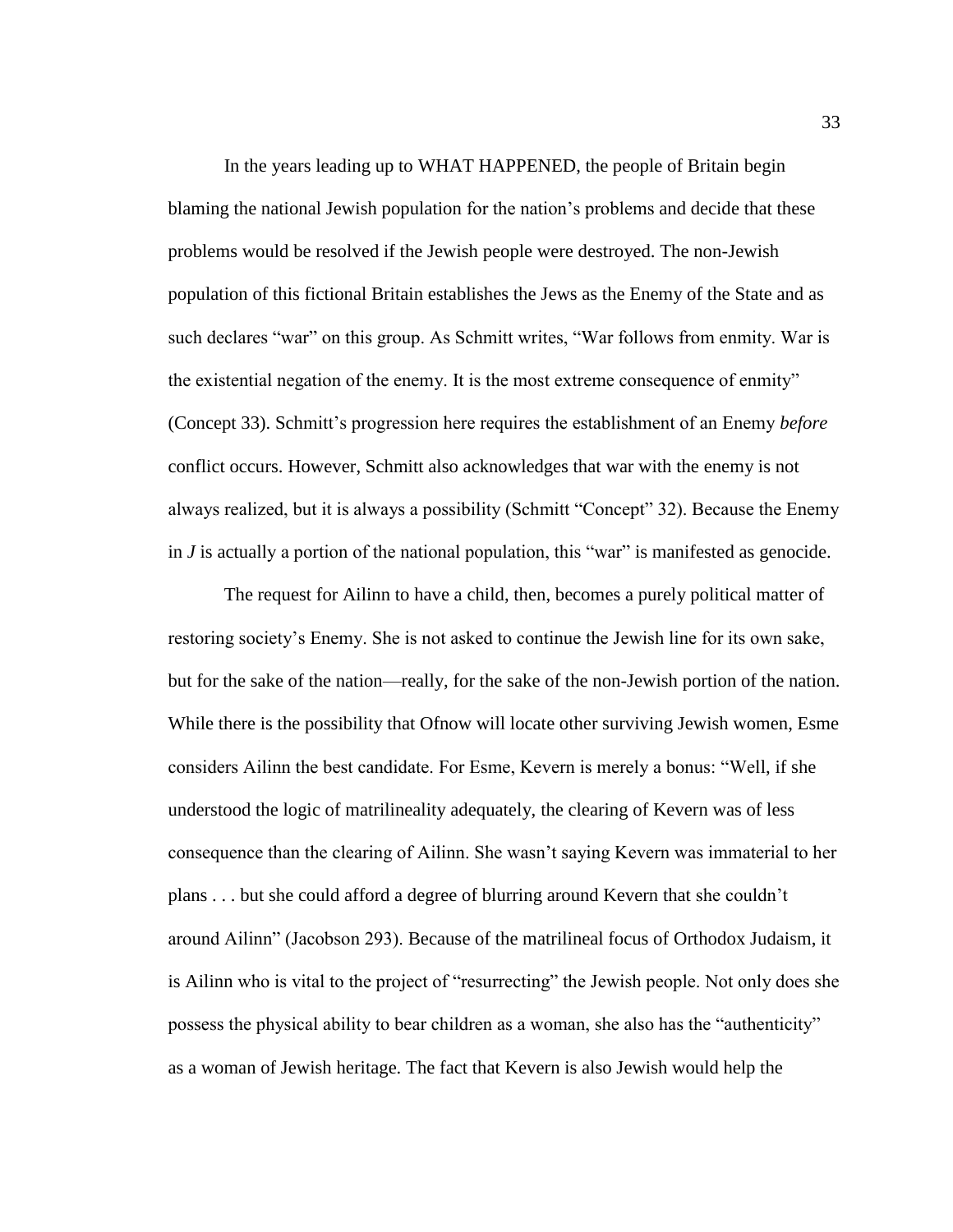project, but more so because Kevern has what Esme considers an alienating personality than because it solidifies the "Jewishness" of the child, since this can be accomplished solely through Ailinn. Instead, Esme hopes that Kevern will provoke the antipathy that is necessary to restore the balance of antagonism, which she feels Ailinn is too likeable to inspire (Jacobson 320-321). Interestingly, Ailinn is not physically *forced* to bear a child in *J*, but her relationship with Kevern is manipulated by Ofnow and Esme from the beginning with the hope that they will fall in love and progress to children themselves. After Ailinn discovers her heritage, she agrees to procreate knowing full well that she and her child will be used as a political tool to reestablish a healthy British society.

In some ways, Ailinn is doubly-bound to the State compared to Offred in *Handmaid* and Julian in *Children.* While her body is similarly thought of as a vessel, not just any woman can serve in her place—it is her Jewishness that makes her valuable to the State and allows her to assume the role of the Enemy. On the other hand, Kevern's suicide shows how men are able to escape the State control exercised on women in reproductive-focused dystopian novels because their bodies are not deemed essential for the project of procreation. While one might argue that Kevern's suicide is hardly an escape, as he is choosing death, Kevern effectively dodges the political ramifications of fathering a child by killing himself. In this way, Kevern resembles Luke from *Children*. Because of women's reproductive role, the State and Sovereign have a vested interest in keeping them alive and gaining political control of their bodies.

#### *Discussion*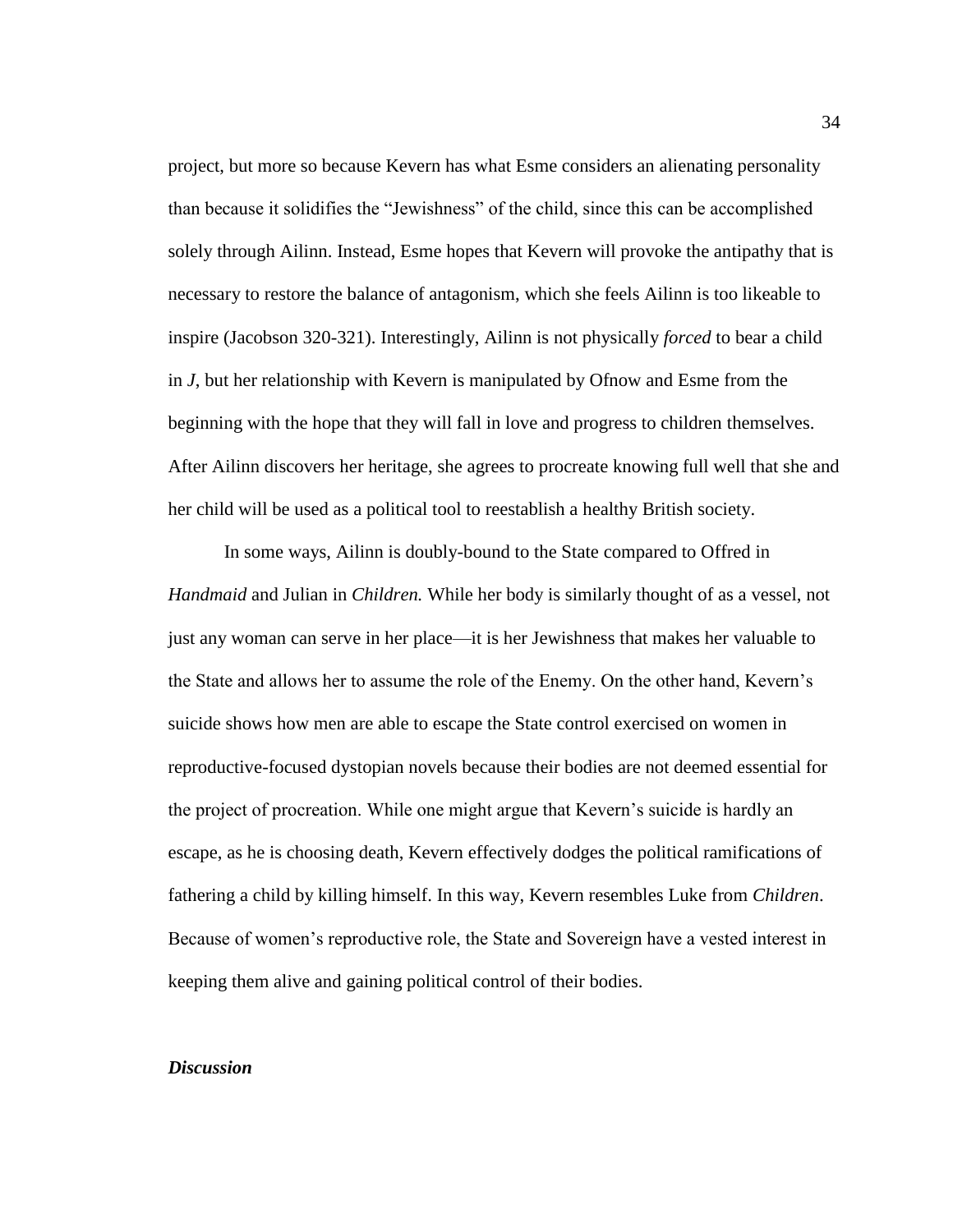*The Handmaid's Tale* by Margaret Atwood, *The Children of Men*, by P.D. James, and *J: a novel* by Howard Jacobson are only three examples of novels that focus on the specific ways crises of fertility and reproduction make women's bodies particularly vulnerable to dystopian regimes. By understanding these novels within the context of Giorgio Agamben and Carl Schmitt's explanations of the state of exception and the Enemy, we can better see the connection between reproduction and power and the ways these concepts affect men and women differently.

# **IV. Race and Dystopian Fiction:** *Invisible Man* **as Dystopian Novel<sup>17</sup>**

The fourth section will broaden the previous discussion of gender and reproduction by looking at the particular forms of oppression faced by non-white characters through Ralph Ellison's novel *Invisible Man*. This novel is currently not considered a dystopian novel (nor part of science fiction or speculative fiction). However, slight but crucial modifications to the genre definitions discussed in section II easily allow for its inclusion, which would greatly benefit the possibilities of dystopian fiction.

*Invisible Man* (1952) has long been considered a classic work of American, specifically African American, fiction. Even though Ellison resisted labeling *Invisible Man a* "social protest novel," it does critique several pertinent social issues, the most notable being the treatment of young African American men during the 1930s. While *Invisible Man* can certainly be viewed many different ways—African American fiction,

 $17$  When discussing the presence of race in dystopian fiction, it is important to note that the Jews are a "people" or a "tribe," not an ethnicity or race (despite rhetoric that would label them as a race, such as that used by Hitler's Third Reich). However, the Jewish people are frequently perceived as "Other" by Western society in much the same way as people of color and have undergone similar types of discrimination and persecution.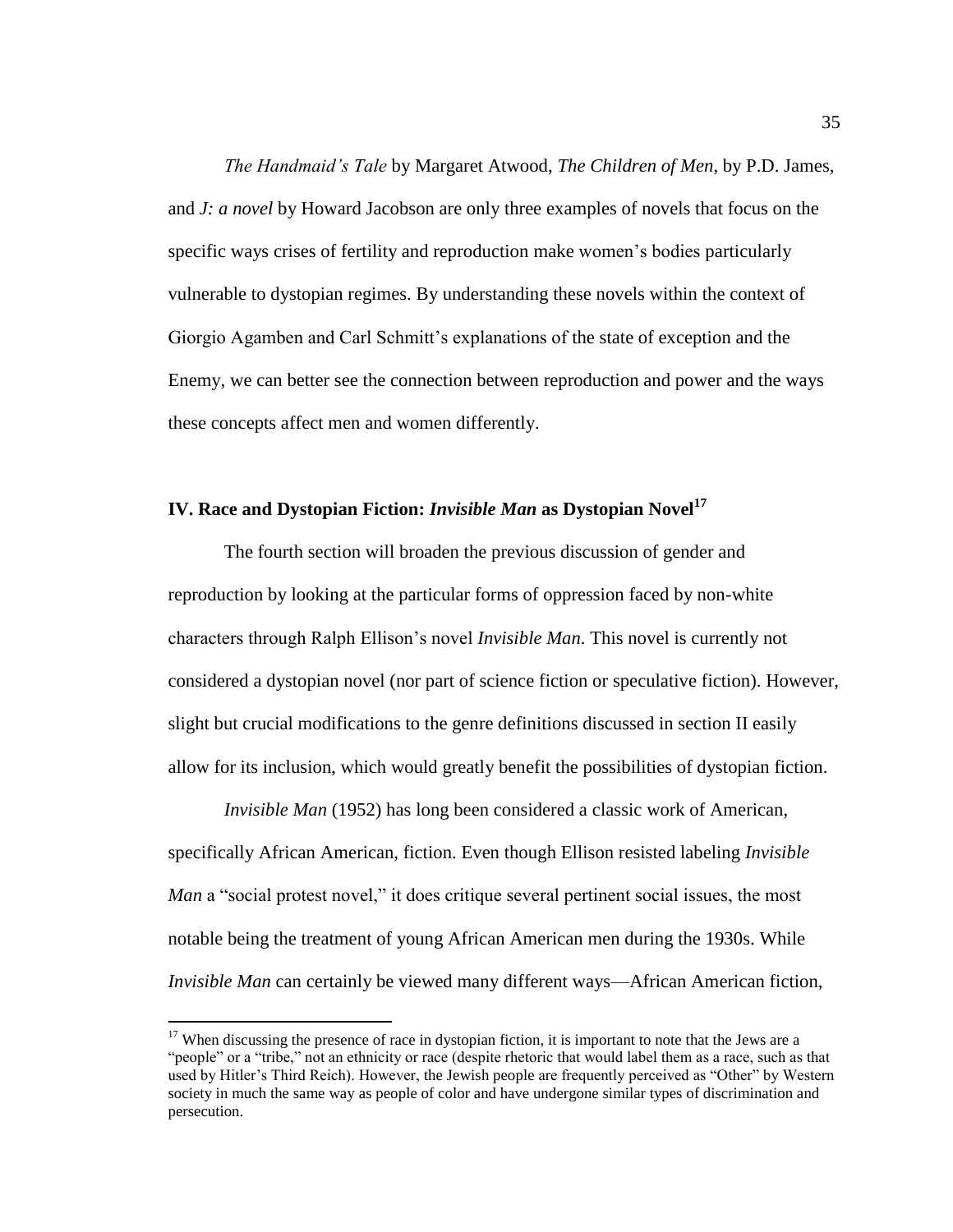modernist fiction, social protest novel, and *bildungsroman—*it may also be viewed as a dystopian novel. In fact, because it was published in 1952, *Invisible Man* can even be read as a canonical dystopian text, in the company of such classics as *Brave New World* by Aldous Huxley (1932), *1984* by George Orwell (1949), *Fahrenheit 451* by Ray Bradbury (1953), and *A Clockwork Orange* by Anthony Burgess (1962). My research to date has not yielded any prior work examining *Invisible Man* as a dystopian novel. Therefore, I hope to introduce a new perspective on this classic work of American fiction, while addressing reasons why novels that depict historic and present-day social concerns like systemic racism should be reconsidered for inclusion in the dystopian genre. The definitions of dystopia by Sargent, Booker, and Varsam discussed earlier will be of particular importance here.

While dystopian fiction often accomplishes defamiliarization and distancing through a futuristic temporal setting, it is worth questioning whether this trope should be considered a requirement. In fact, although dystopian societies are now commonly depicted as occurring in the near or far-distant future, the utopic tradition from which dystopian fiction diverged did not originally depend on a futuristic setting. Anne Cranny-Francis makes this point clear when she describes how the traveler figure in Thomas More's *Utopia*,<sup>18</sup> Raphael Hythlodaeus, describes utopian societies that he encountered in the story's *present*. The societies described by Hythlodaeus are instead geographically separated from what is identified as the current society of England. It wasn't until 1883 that a futuristic setting was used for a utopian novel, which was achieved through the use of a dream-like state in the protagonist (Cranny-Francis 116). While utopian and

<sup>&</sup>lt;sup>18</sup> *Utopia* was published in 1516 and is considered the first work of Utopian fiction.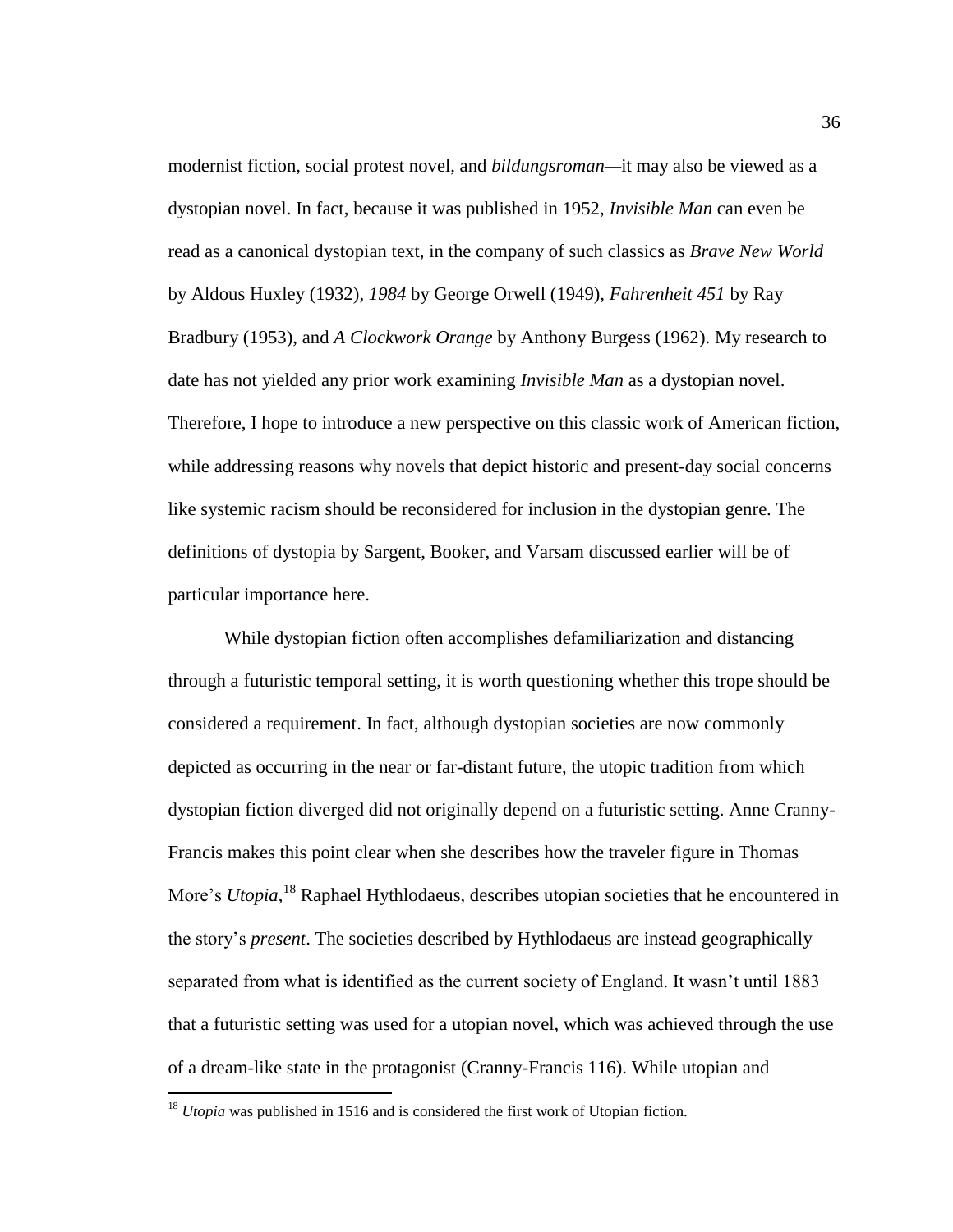dystopian fiction have different conventions and goals, it is important to note that temporal distancing was not the original type of dislocation used in utopian fiction, especially if making an argument for novels that are not currently categorized as dystopian to be considered dystopian. A novel that presents a fictionalized rendition of the past also distances the reader from the depicted events. This technique might even have a greater long-term effect because every year that passes moves the reader further from the historical moment being described, creating a larger temporal distance. While there might be certain advantages to setting a dystopian narrative in the future, it is not the only way to create defamiliarization.

If we amalgamate the theoretical work by Booker and Varsam, a dystopian novel must utilize a defamiliarized and distanced setting to clearly place the reader in line with the novel's protagonist to issue a critique of the society in the novel, and as a result the aspects of the real-life socio-political landscape that the novel exaggerates. This definition of dystopia does not differ much from the definition by Sargent presented earlier: "a non-existent society described in considerable detail and normally located in time and space that the author intended a contemporaneous reader to view as considerably worse than the society in which that reader lived" (Sargent 9). In both cases, the fictional society is used to help the reader realize and contemplate something about his/her current society. The element of social critique is therefore also present.

One of the greatest differences, however, is the description of the fictional society as "non-existent" verses "defamiliarized and distanced." This difference in terminology becomes crucial when determining which works of fiction are considered dystopian.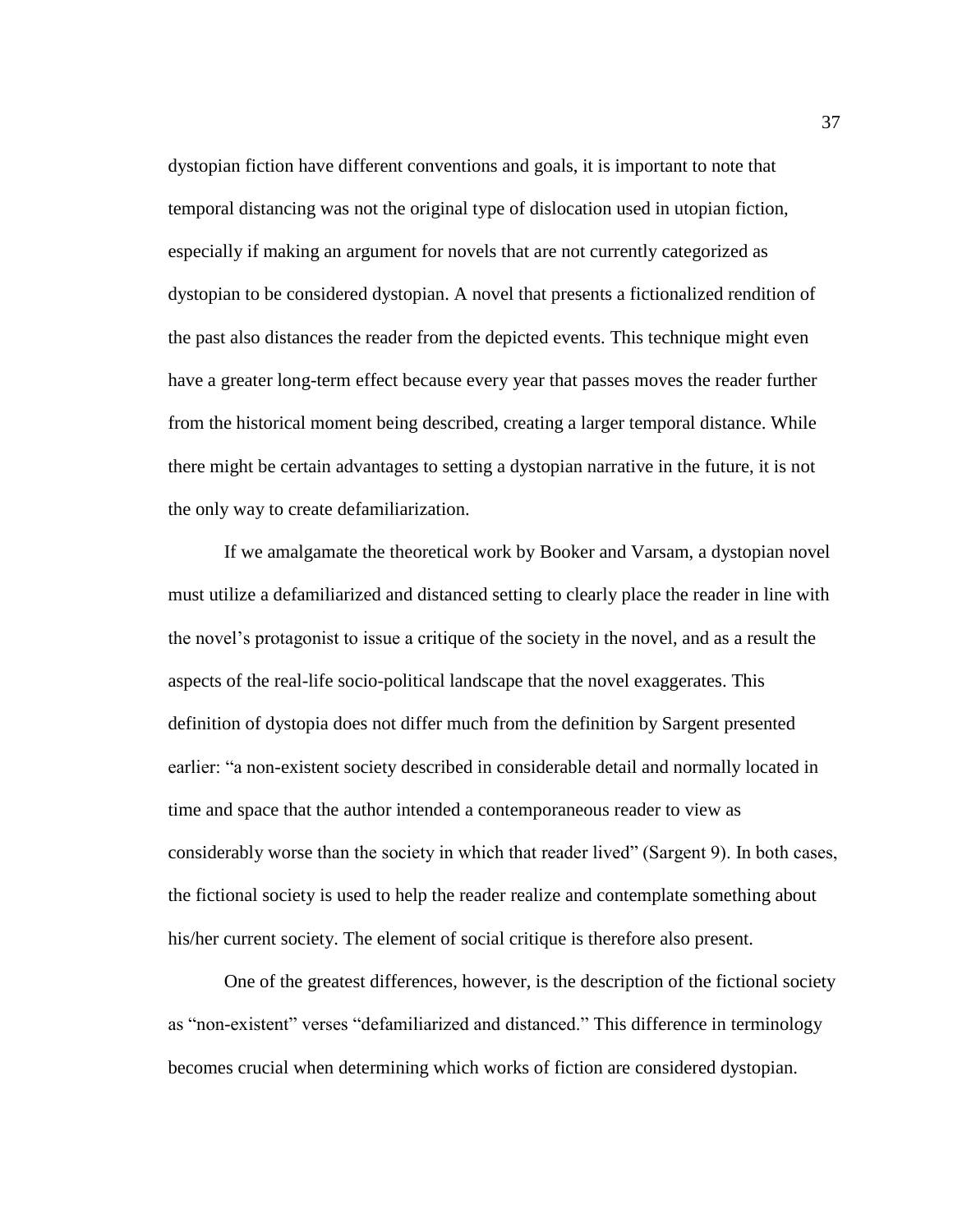Sargent does not specify in his article what he considers to be a "non-existent" society. For instance, is a non-existent city a city that appears in literature under a certain name without corresponding to a real-life city of the same name (e.g. the city of Bellona in Samuel Delaney's *Dhalgren*)? Or is any city described in a work of fiction inherently fictional? The acceptance of novel's like Octavia Butler's *Parable of the Sower* and its sequels as works of dystopian fiction would seem to indicate the latter interpretation, as the trilogy begins in Los Angeles, CA. Since there seems to be some generic precedence that a city in a work of fiction can be considered "non-existent," no matter its existence in real life, it is certainly not incompatible with a defamiliarized and distanced setting. For example, *Invisible Man* meets the criteria of defamiliarization through Ellison's rendering of New York City in the 1930s through the perspective of a young black man. Even white readers who lived in New York City during this time would have experienced a very different city *because* of their race. In this way, we can imagine how the text would be defamiliarized for a white audience—the racism and violence the narrator experiences in the novel is a result of his position as a black man, and the novel's social criticism hinges on the protagonist's race (and to some degree, gender). In other words, we could not switch out Ellison's narrator for a white man and end up with the same story, nor could a white reader relate to the specific experiences of oppression suffered by the narrator.

#### *Power and Authority within* **Invisible Man**

Since an authoritative governing body of some sort is very frequently at the center of conflict in dystopian fiction, it is necessary to examine the power structure at work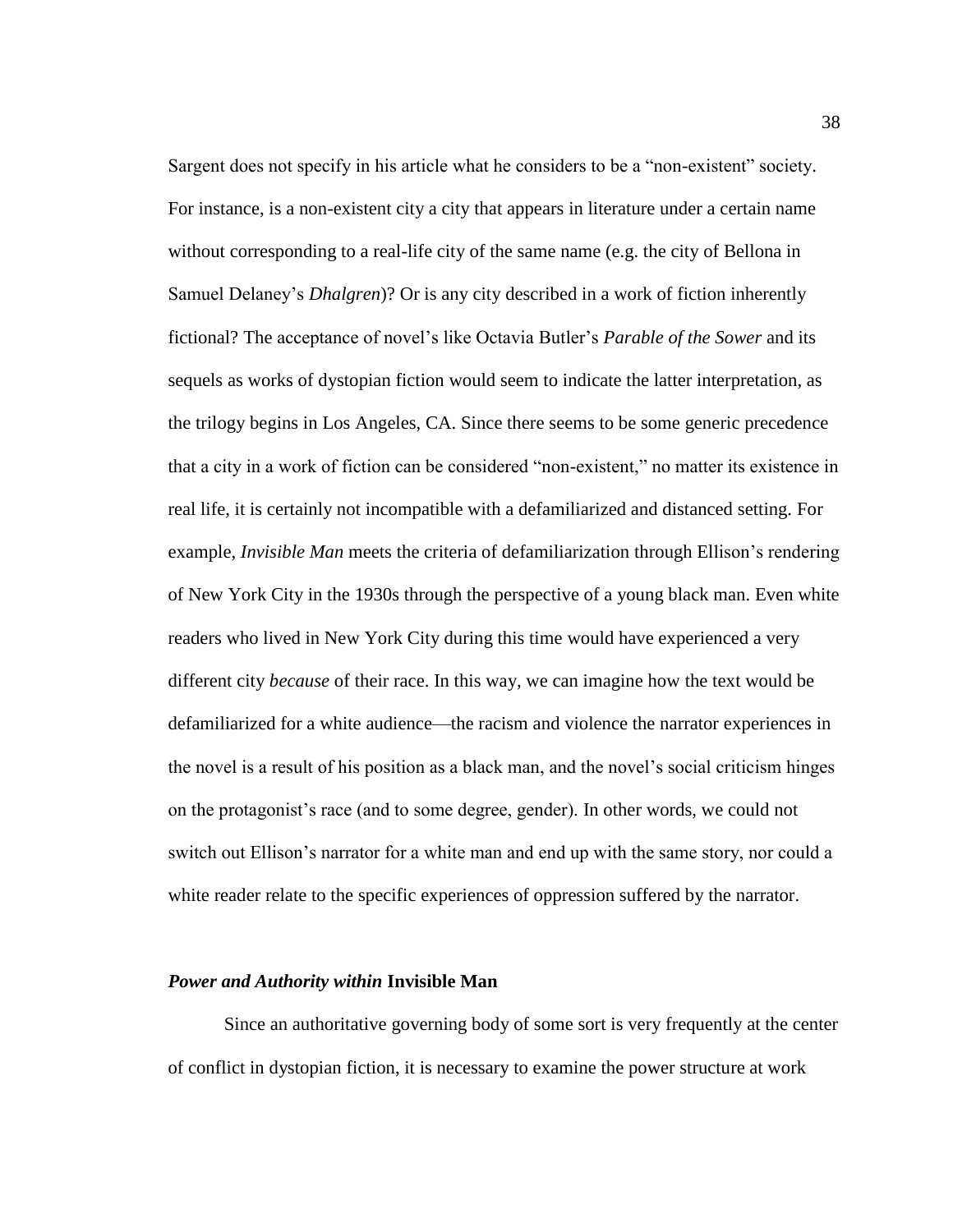within *Invisible Man*. Broadly speaking, the power structure of *Invisible Man* shows wealthy white American men, at the top of the power structure, while people of color specifically the narrator, who is a young African American man—are at the bottom. We see this structure exhibited in nearly every scene of the novel, perhaps with two arguable exceptions: the narrator's expulsion from the African American college run by Dr. Bledsoe and the scene between the narrator, Tod Clifton, and Ras the Exhorter. However, even though no white male characters are present during these scenes, their influence and authority are still felt. Dr. Bledsoe expels the narrator to keep the school in good standing with the white community. Similarly, the narrator's dispute with Ras centers on why the narrator and Clifton follow the Brotherhood rather than Afrocentrism. Therefore, we as readers see how thoroughly the authority of the white power structure has established itself within the American socio-political hierarchy, as the authority remains in place even when unaccompanied by the presence of the authority figure.

The idea of white authority in *Invisible Man*, and all of the methods used to maintain this authority, is based on the historical and contemporary power dynamics of the United States. However, the novel's power structure also dovetails perfectly with the fascist and theocratic governments represented by the dystopian novels discussed earlier in this thesis. It is primarily *because* Ellison's novel engages with these types of injustices and oppressions within the recent historical past that this novel has not previously been examined through a dystopian lens.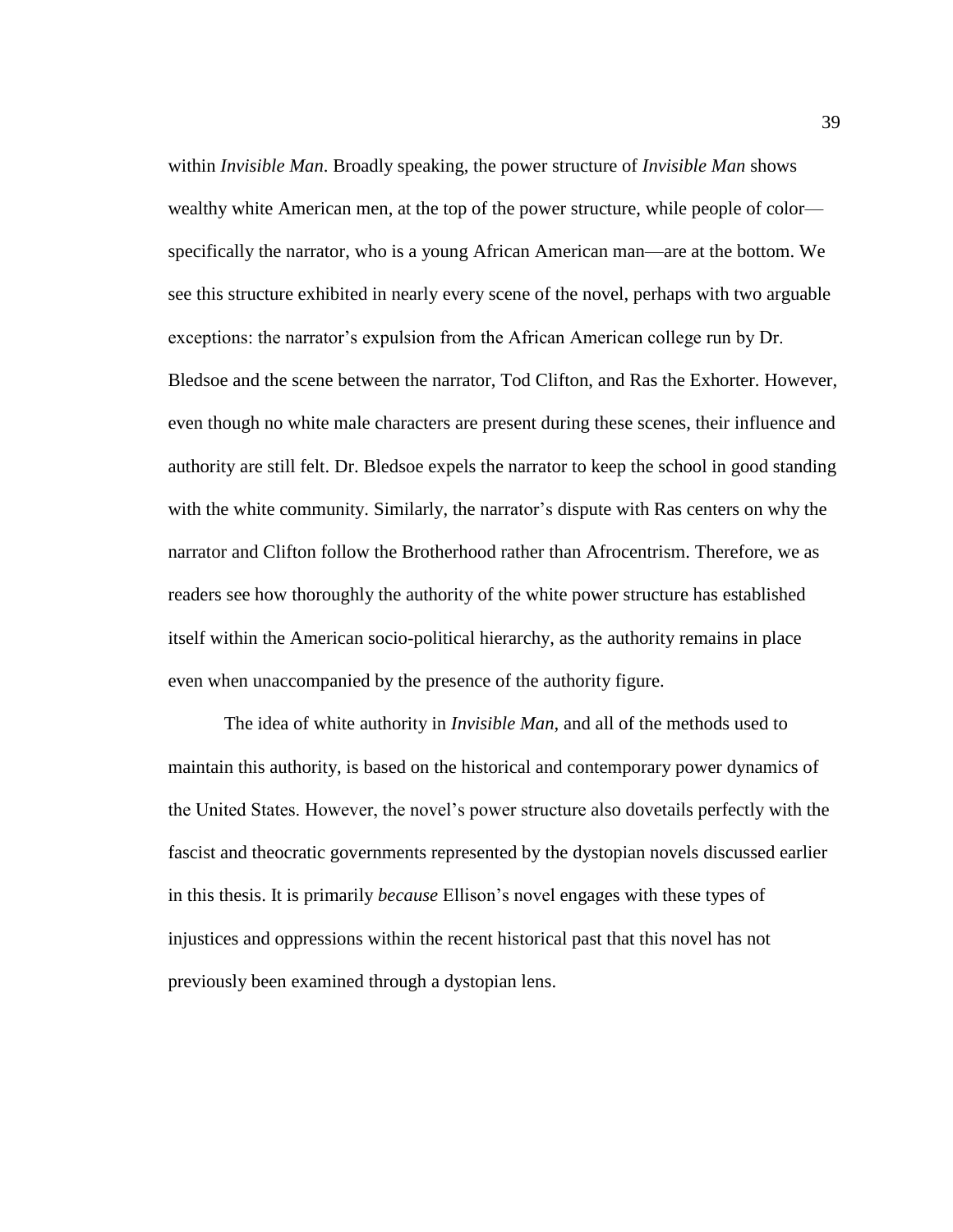# *Remaking Identity in* **Invisible Man<sup>19</sup>**

 $\overline{a}$ 

*Invisible Man* describes several important events related to the perpetuation of power over the novel's protagonist on a mental and physical level in order to reconstruct his identity to better fit the society's overarching power structure. In particular, the shock treatments forced onto the narrator in the Liberty Paints factory hospital and his renaming by the Brotherhood (Ellison 309) reveal this attempted identity reconstruction. The narrator is caught in an explosion while working at Liberty Paints, where he sustains several injuries and loses consciousness. When he wakes, he finds himself in a hospital where he is tied down, kept in what he describes as a transparent "box," and subjected to frequent electric shock treatments, which the head doctor believes perform the same function as a traditional lobotomy. After the treatments, the narrator cannot remember his name or any other aspect of his identity. He has been "reborn" or "remade" by the white doctors, and while the pseudo-lobotomy does not have lasting effects, it temporarily obliterates the narrator's knowledge of who he is.<sup>20</sup> Between these shock treatments, the narrator registers the "whiteness" dominating this scene—the white doctors and nurses, the white chair in which the narrator sits (231), the white overalls he now wears (231, 244), the "clinical whiteness" of the room (238), and the "white mist" of his lost memory (241). The overwhelming presence of the color white suggests several things: a sterile,

<sup>19</sup> It is important to note that the governing body's quest to remake the protagonist's identity in *Invisible Man* bears great similarity to Big Brother's efforts to remake Winston Smith into a loyal follower of the Party in Orwell's *1984*. After Winston is arrested by the Party for "thought crimes," a prominent Party member called O'Brien begins the process of remaking Winston. As O'Brien tells Winston, "There are three stages in your reintegration . . . 'There is learning, there is understanding, and there is acceptance'" (Orwell 264). Torture is part of the first stage; the Party must destroy Winston's resistance to their ideology by breaking down his mind through pain and fear. Like in *Invisible Man*, this torture involves electricity when Winston is imprisoned in the Ministry of Love (Orwell 248).

 $20$  These shock treatments are also reminiscent of the electrified rug during the battle royal scene earlier in the novel (Ellison 27).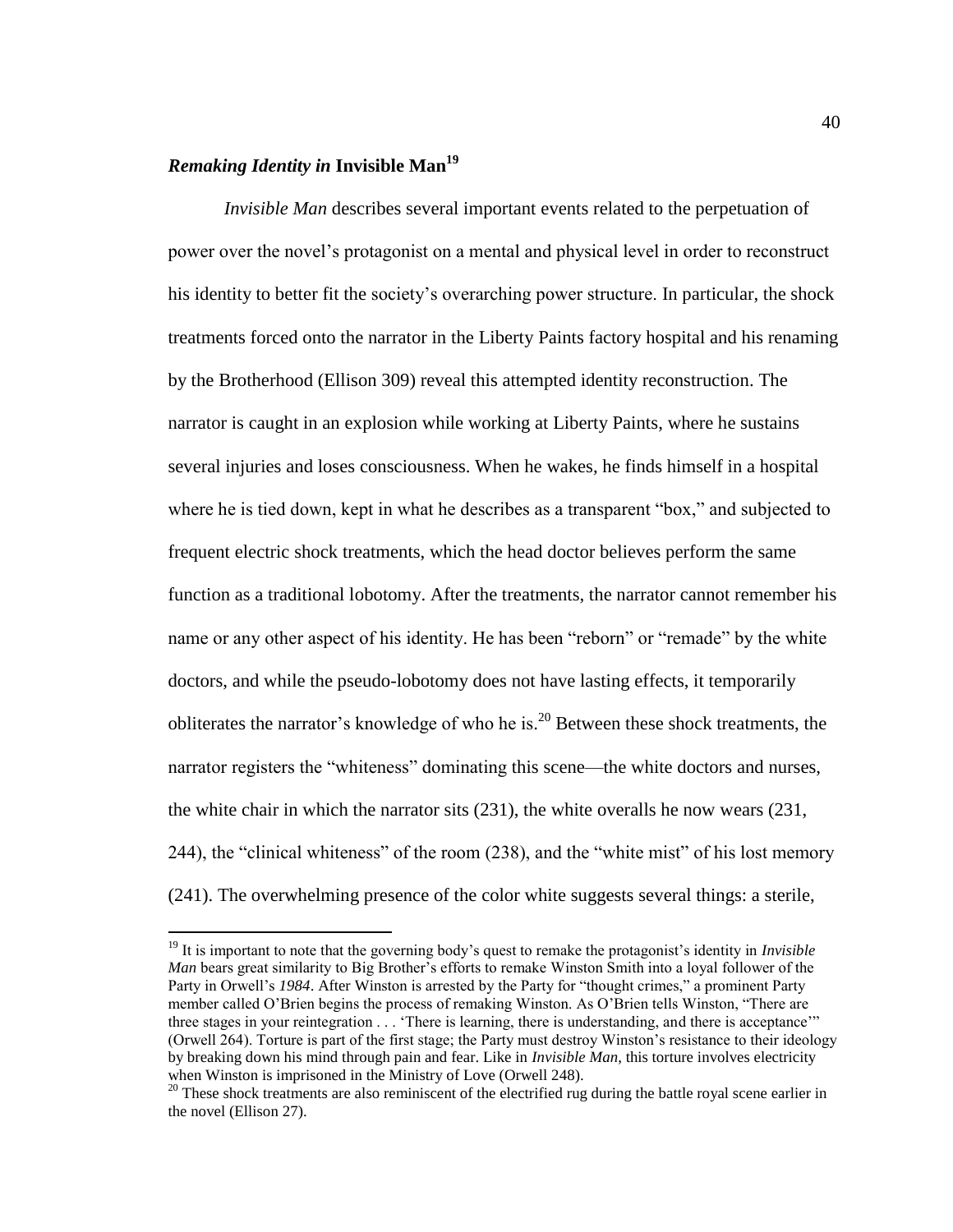medical environment; a *tabula rasa* for the narrator's identity; and that the narrator is in a place controlled by the white power structure.

There are also several references in the hospital scene connecting the narrator's experience to a rebirth. For instance, during this scene the narrator references hearing a woman's cries and moaning, reminiscent of a woman in labor (Ellison 235). He also alludes to feeling surrounded by a crushing pressure, suggesting the journey through the birth canal (232). After the first round of electric shocks, the narrator even notes, "My mind was blank, as though I had just begun to live" (233). Finally, the narrator has a node and cord attached to his stomach, which is removed after one of the physicians commands the other to "get the shears" and the narrator responds, "I recoiled inwardly as though the cord were part of me" (243-244). This exchange suggests that the node and cord are symbolic of an umbilical cord; its cutting symbolizes the narrator's release from the "womb" of the hospital. The narrator then wanders about New York in a disoriented state until he is rescued by a new mother figure, a woman named Mary. $^{21}$ 

This chapter culminates in the narrator's discussion with the factory director, who informs the narrator that he has been "cured" and will be released from the hospital (Ellison 246). While the use of the term "cure" directly refers to the injuries the narrator suffered during the factory explosion, an additional subtext is at work. For it was not only the narrator's injuries that the doctors attempted to treat—one doctor proposes that the narrator should also be castrated. The head doctor actually advocates for the shock treatments as an *alternative* to both a traditional lobotomy and castration. This

 $21$  The name "Mary" could further signify motherhood because of the strong Christian association with the Virgin Mary as the mother of Jesus.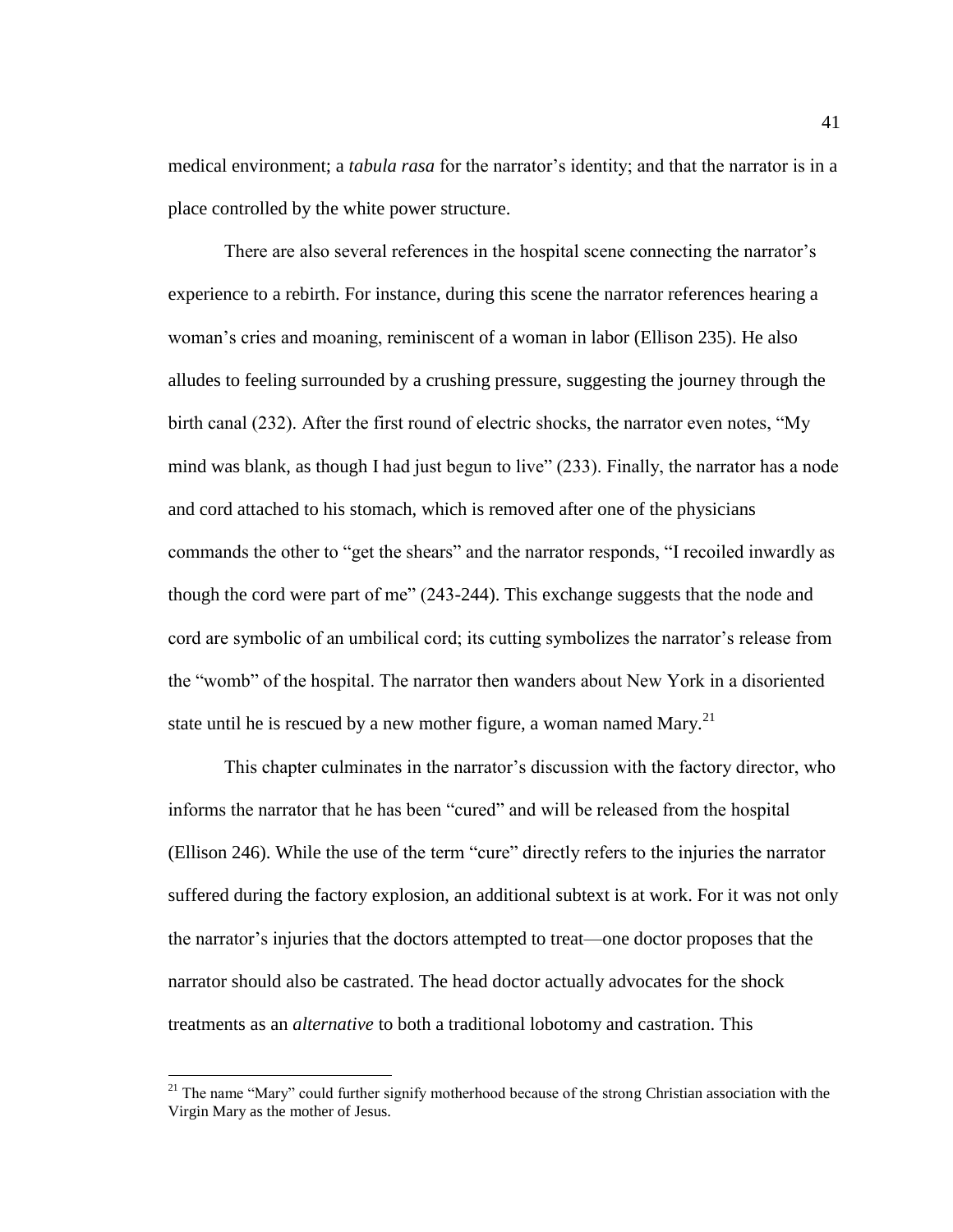conversation alludes to the practice of castration and other forms of sterilization as a treatment for psychological disorders in the early 1900s. According to Deborah V. Dolan, psychologists and psychiatrists in the late  $19<sup>th</sup>$  and early  $20<sup>th</sup>$  centuries advocated for the involuntary sterilization of both men and women as a "cure" for mental health issues and to prevent these disorders from being transmitted to future generations. She writes, "Thus, by the turn of the  $[20<sup>th</sup>]$  century, the belief that eugenic breeding would improve the human race, the belief that the reproduction organs were involved in mental, personality, and behavior disorders, and Progressive Era concerns with poverty, disease, degeneracy, and crime merged to support an involuntary sterilization movement" (Dolan 100). The narrator's involvement in the paint factory explosion could have suggested to the doctors that he was potentially dangerous or "degenerate." Based on the motive for castration at this time, it logically follows that the shock treatments were intended to function as a psychological or social corrective to the narrator's behavior, rather than his physical injuries. It should also be noted that Liberty Paints' motto alludes to the racist belief that "white is right,"<sup>22</sup> which lends further support to the connection between this scene and the eugenics movement referenced by Dolan.

Thus, these shock treatments in *Invisible Man* can be viewed as an attempt to control the narrator in a manner consistent with dystopian themes. The end goal of the Liberty Paints doctors is to reshape the protagonist into a being they can control. Even though the shock treatments only temporarily affect the narrator, they succeed in setting him on a new path, for it is in his disoriented, post-shock state that he makes the impromptu speech that attracts the attention of the Brotherhood. Through this

<sup>&</sup>lt;sup>22</sup> "If It's Optic White, It's the Right White" (Ellison 218).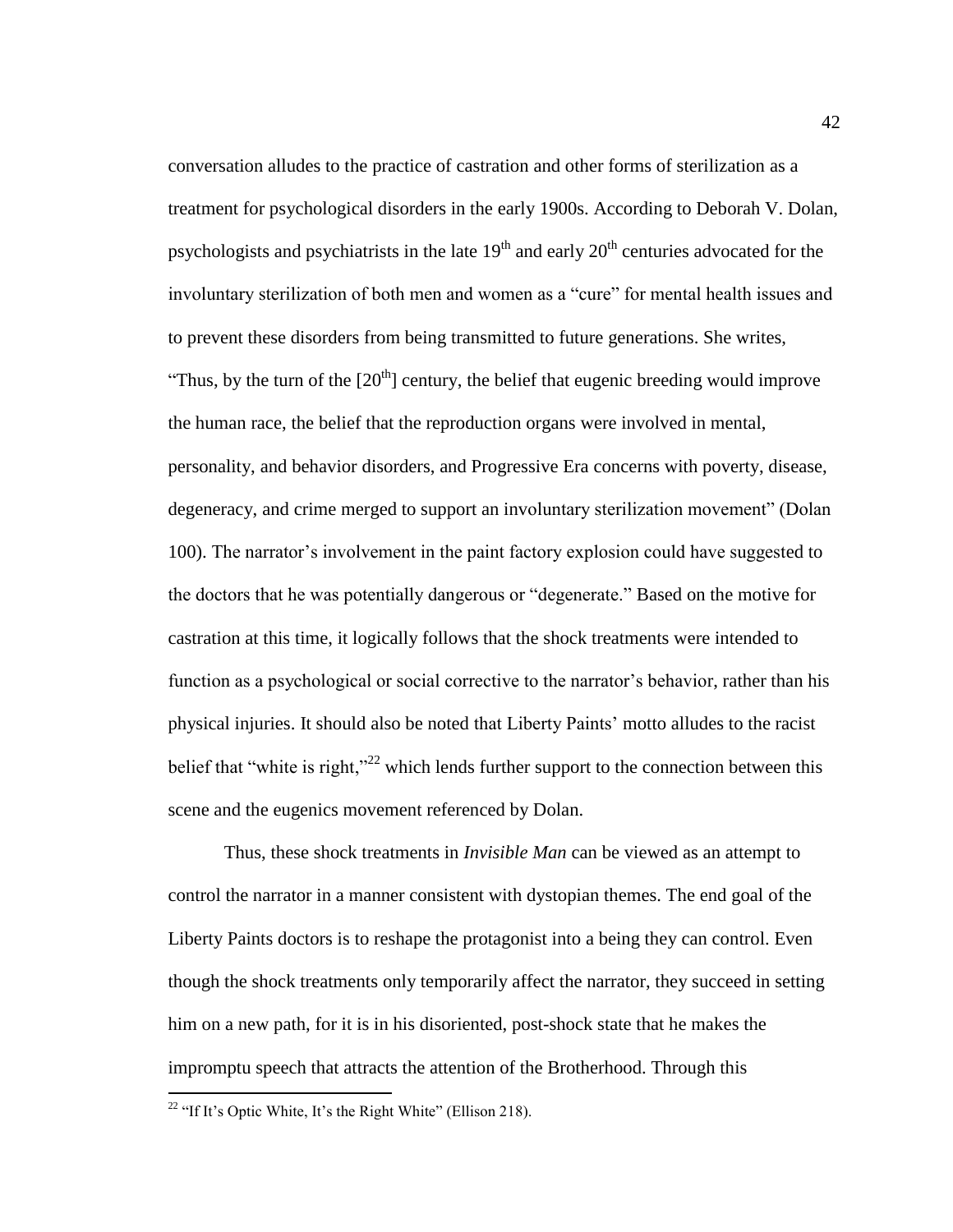examination, we see how *Invisible Man* portrays power structures that desire domination not only over their subjects' bodies, but their minds and identities.

The Brotherhood's renaming of the narrator when he joins their network is another act of control being exercised on the narrator's identity, but this time by a different embodiment of the power structure. When the narrator attends a gathering of the Brotherhood after agreeing to be their speech-maker, he is told he must undergo a transformation. Ellison writes, "'This is your new identity,' Brother Jack said. 'Open it.' Inside I found a name written on a slip of paper. 'That is your new name,' Brother Jack said. 'Start thinking of yourself by that name from this moment'"  $(309)$ <sup>23</sup> Here, Brother Jack is not simply giving the narrator a "code name" to be used only on Brotherhood business; he intends it to accompany the narrator's new self, as evidenced by his use of the word "identity." Brother Jack then tells the narrator that he should forget his former self and internalize this new one so deeply that it replaces who he used to be. While on the surface Brother Jack's instructions sound far less sinister than O'Brien in *1984* when he tells Winston, "We shall squeeze you empty, and then we shall fill you with ourselves" (Orwell 260), they are in many ways seeking the same end. The Brotherhood ultimately wishes to unmake and then remake the narrator into a man who will personify its dogma. However, the narrator eventually drops his idealization and association with the Brotherhood, and the novel ends with him having retreated underground, deciding on

 $23$  This is also a connection to the practice of white masters renaming African American slaves. See Judie Newmann's article "The Black Atlantic as Dystopia: Bernardine Evaristo's *Blonde Roots"* in *Comparative Literature Studies* 49.2 (2012).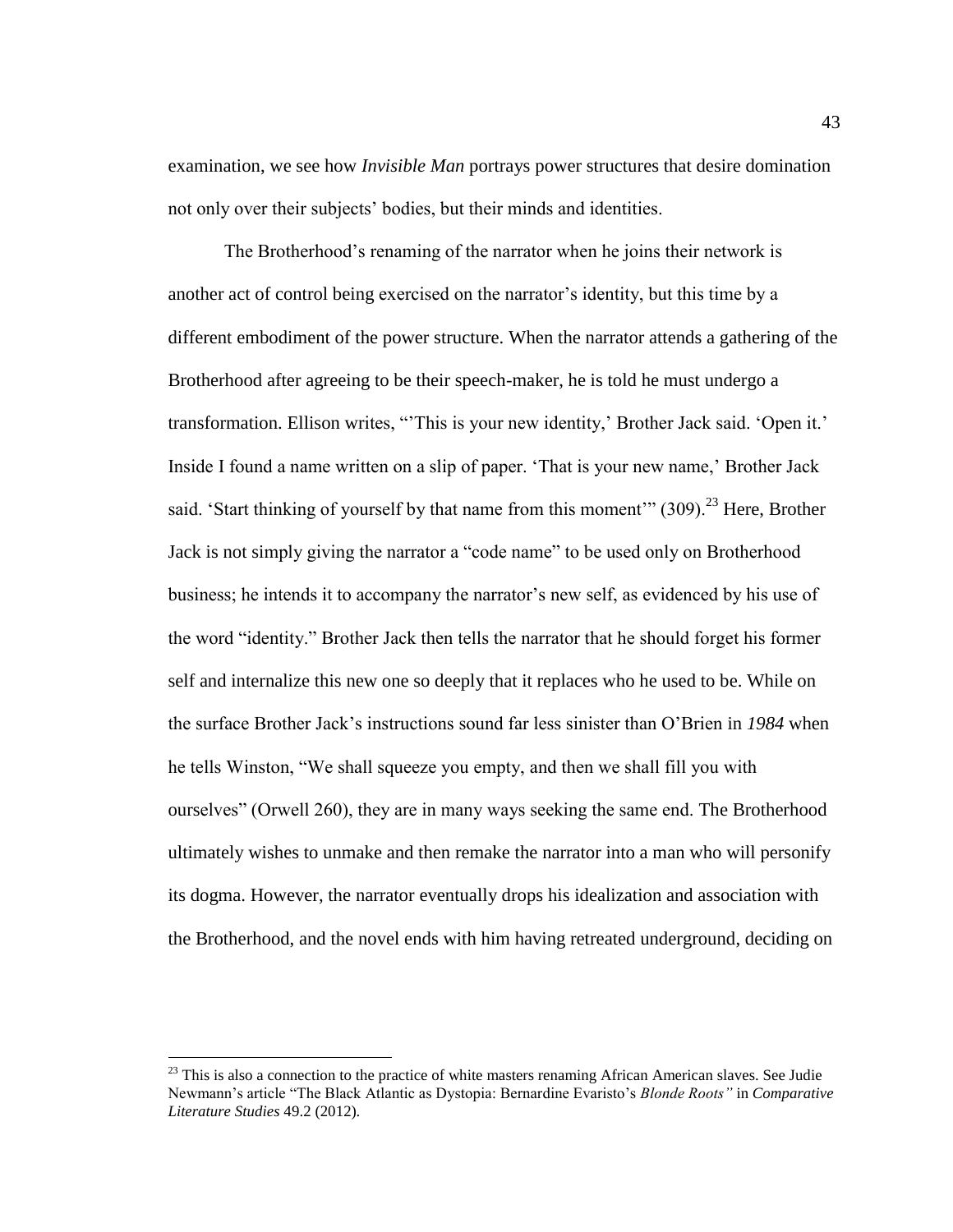his next move. *Invisible Man* therefore leaves us on a hopeful note, in that the narrator is now aware of his oppression and seeks ways to subvert the power structure.<sup>24</sup>

*Invisible Man* contains many of the overarching themes that most classic dystopian novels share, such as an oppressive power structure that governs society and officially sanctions language and knowledge, as well as a protagonist who experiences physical, mental, and/or emotional persecution at the hands of the power structure. Yet despite these similarities, I have yet to find any research that considers *Invisible Man* as a dystopian text. The publication of the novel places it well within the era of what are generally considered the genre's flagship texts. Because of its status as a classic work of American fiction, *Invisible Man* perhaps even challenges our conception of what qualifies as a *classic* dystopian novel.

## **V. Race, Gender, Sexuality and Dystopian Fiction:** *The Gilda Stories*

While the inclusion of novels featuring non-white protagonists could in-and-ofitself open the door to vast new territories of social criticism for dystopian fiction, the possibilities produced by the intersection of race, gender, and sexuality within the genre yields additional unique perspectives. Jewelle Gomez's novel *The Gilda Stories* (1991), while categorized as horror/vampire fiction, supernatural fiction, or lesbian fiction, is yet another example of how the current genre boundaries of dystopian fiction marginalize novels whose primary social criticism is rooted in issues of race, gender, and/or sexuality.

<sup>&</sup>lt;sup>24</sup> We could therefore even read *Invisible Man* as a "critical dystopia," a term defined by Raffaella Baccolini and Tom Moylan as dystopian texts that "maintain a utopian impulse." This impulse is accomplished by inserting the possibility of a hopeful future through an "ambiguous, open ending" that "resist[s] closure" (Baccollini 7). Novels such as *Handmaid* and *Kindred* also fall into this category.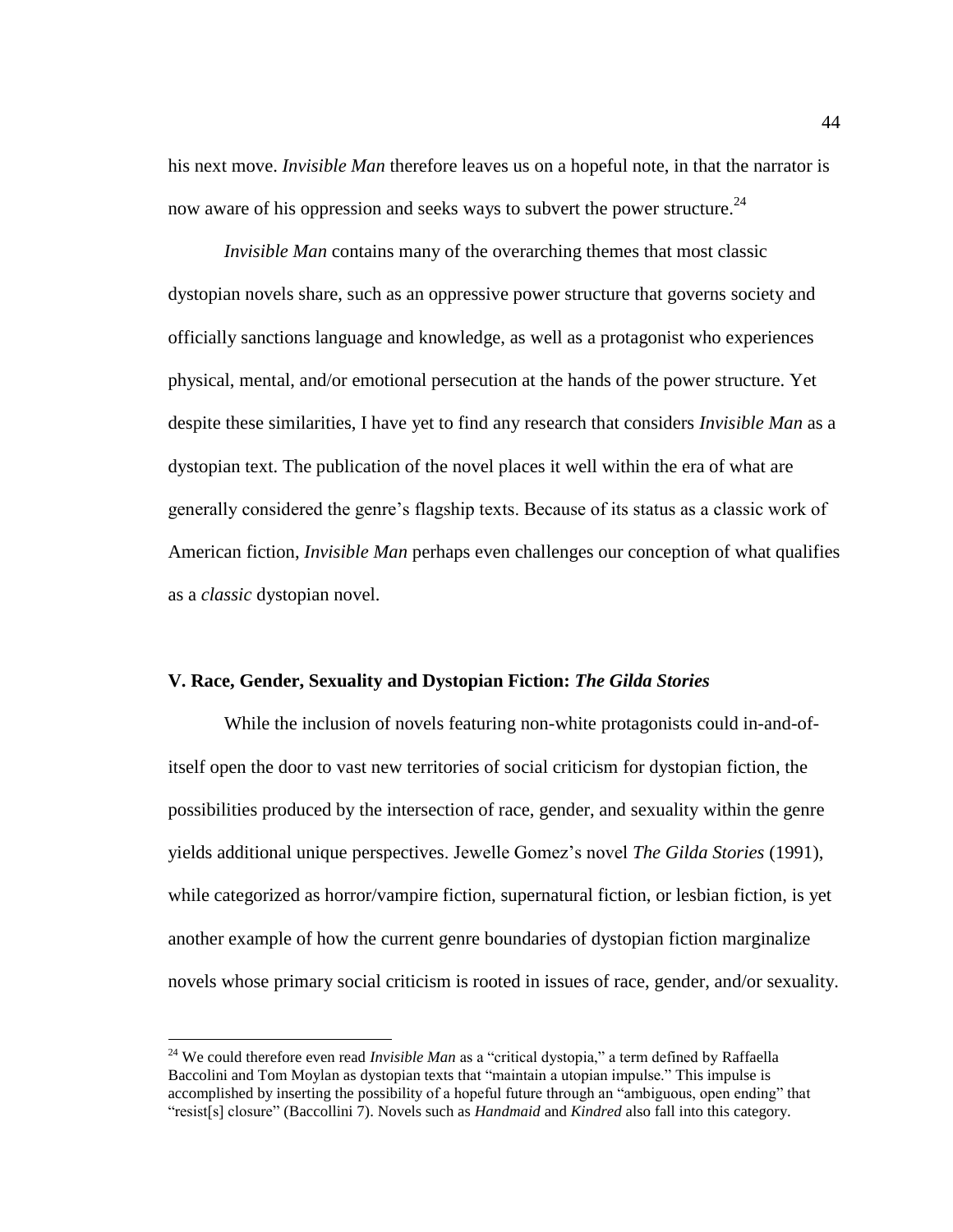Gomez's novel uses the interstitial figure of the vampire to break free of Westernimposed binaries and marginalization of difference, as well as critiquing Western/Anglo abuses of power towards the "Other."

In her 1986 article "Black Women Heroes: Here's Reality, Where's the Fiction?", Jewelle Gomez reflects on feminist science fiction and fantasy novels and asks, "Where are the black women?" (10). While we are admittedly three decades ahead of Gomez's question, it is sadly still relevant—in dystopian literature as well as science fiction and fantasy more generally. Aside from the novels of Octavia Butler, such as *Kindred* and *Parable of the Sower*, it is challenging to recall another dystopian novel featuring a female protagonist of color.<sup>25</sup>

Gomez's question parallels a similar question asked by Emma Pérez in *The Decolonial Imaginary: Writing Chicanas Into History*. Pérez argues that the dominant historical narrative has been constructed using a "colonial historiography" (4) that erases the presence and contributions of people of color (in her text, specifically Chicanos/as) from history. Pérez believes that Chicana scholars need to construct a "decolonial imaginary," which liberates people of color from the colonizer/colonized binary (5) and involves searching for the "interstitial moments" that provide room for Chicanos/as to write themselves into history (xvi). *The Gilda Stories* effectively writes African American women (as well as Native American women and homosexual men and women)

 $^{25}$  I am speaking here of American and British dystopian fiction. Afrofuturism is currently making strides in introducing an African presence in dystopian fiction; however, this genre does not yet have a significant presence in the U.S. dystopian market. Afrofuturist dystopian novels would be an excellent place for further research.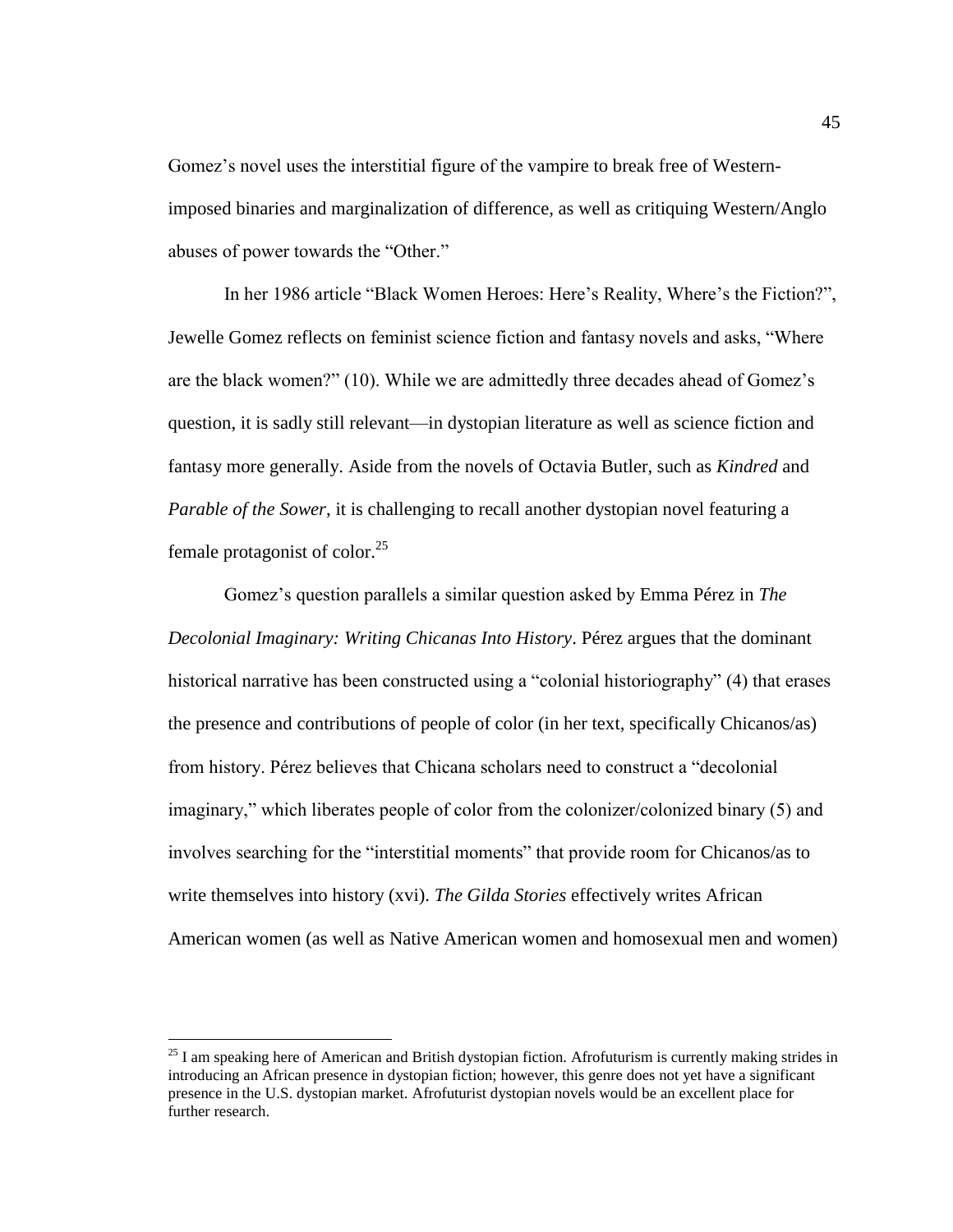into the genre of science fiction/fantasy, and as I argue, into dystopian fiction, through the interstitial figure of the vampire.

## *Gendered and Racialized Social Critique in* **The Gilda Stories**

*The Gilda Stories* follows the protagonist Gilda, whom we first observe in the opening pages of the novel as a young African American runaway slave in 1850 and follow through her transformation into and life as a vampire through the year 2050. Gilda is nurtured and mentored into her new vampire life by Bird, a female Native American vampire, who eventually becomes Gilda's lover. Gomez's vampires bear little resemblance to the death-and-destruction-wielding vampires that prey on humans in most vampire fiction. Instead of killing for blood, Gilda is educated not only in how to leave the humans she takes blood from alive, but also to give them a "gift" in exchange. This gift is unique to each person, but because the vampires can read humans' thoughts, it is typically providing them with psychological or emotional comfort.

Even after escaping from the slave plantation on which she was born, Gilda still faces significant threats to her safety as an African American woman. While on the run, she is discovered and nearly raped by a white man. Later, after she's been taken in by the original Gilda (the protagonist's namesake) who runs a brothel near New Orleans, she is accosted by a client of the house who demands to have sex with her. This man finds young Gilda desirable both because of her female gender and as an African American. He tells the original Gilda, "I bet you could do a lot of business with that nigra girl, Miss Gilda. You don't know what kind of opportunity you lettin' pass by" (Gomez 31).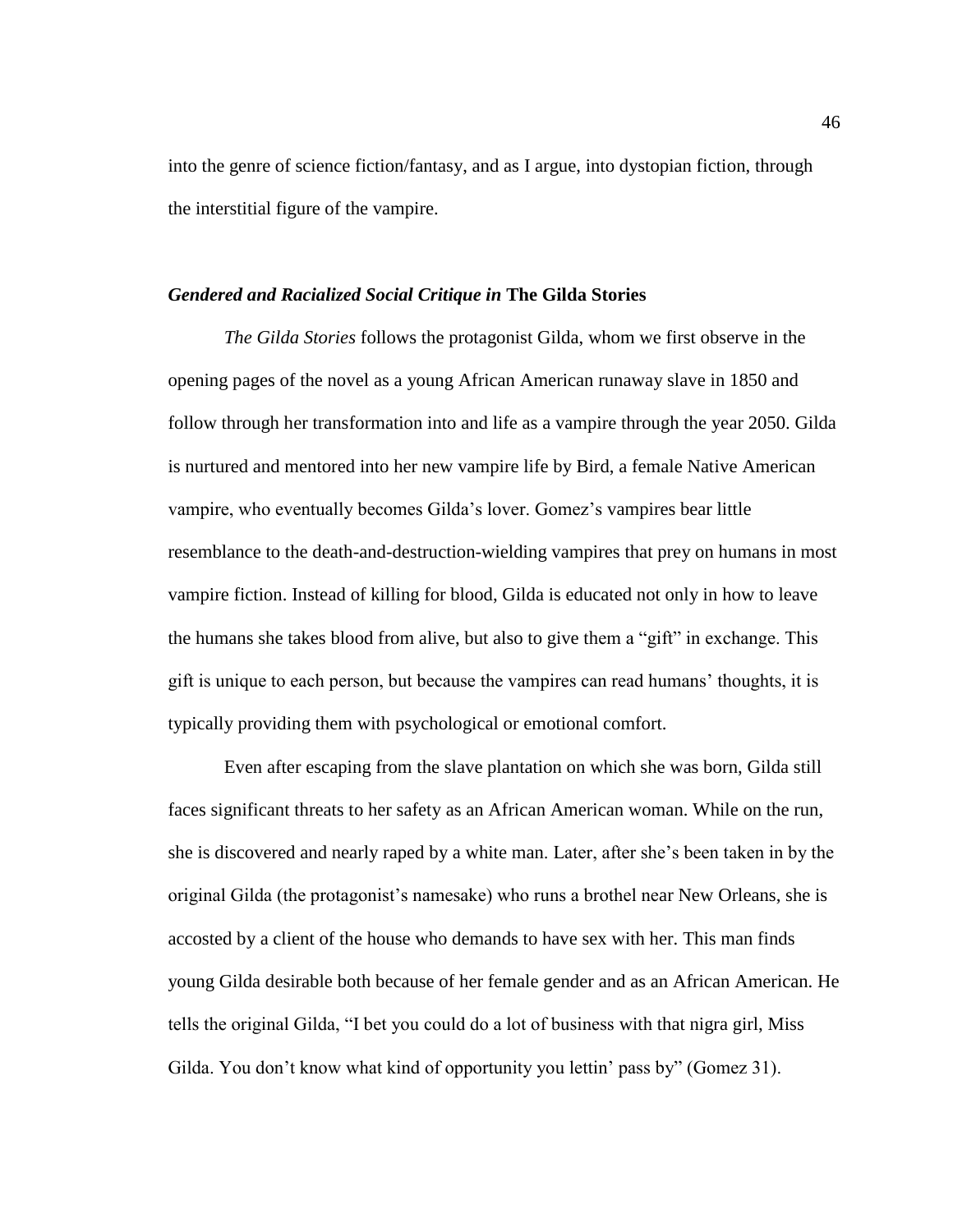Sensing young Gilda's fear of the man and unwillingness to have sex with him, the original Gilda offers her protection and sends the man away.

Gilda's position as an African American woman compounds the "gendered nature of oppression" (Varsam 212) found in novels like *The Handmaid's Tale, The Children of Men,* and *J* with the racialized nature of oppression. When Gomez describes how Gilda first meets the aforementioned man in the brothel, she explicitly links race and gender: "The Girl [Gilda] had not known the auction block. She had never stood upon one and had never had any occasion to see the one used regularly in the center of the city. His look, however, made her know it intimately" (Gomez 29). Here, the objectifying male gaze seeking to claim sexual ownership of Gilda's body is akin to the economic possession of slave bodies in the American South.<sup>26</sup> Due to the historical reality of slavery in the United States, as well as the vulnerability female slaves experienced through the not-infrequent violation of being raped by their white masters (Varsam 212), Gilda's identity as an African American woman positions the novel to make gendered and racialized critiques of Western patriarchal society. As has been demonstrated numerous times in this thesis, the traditional "everyman" dystopian protagonist could not be substituted into this novel with the same results.

These kinds of racial and gendered struggles do not entirely disappear after Gilda transforms into a vampire. Throughout the novel, we see Gilda confront racism and sexism. While her heightened senses and increased physical strength help protect Gilda from being lynched and raped, being a vampire does not change the fact that she exists in a black female body, which gives her much greater awareness of and investment in

 $^{26}$  And arguably, to any situation of slavery that has, does, or will exist in the future.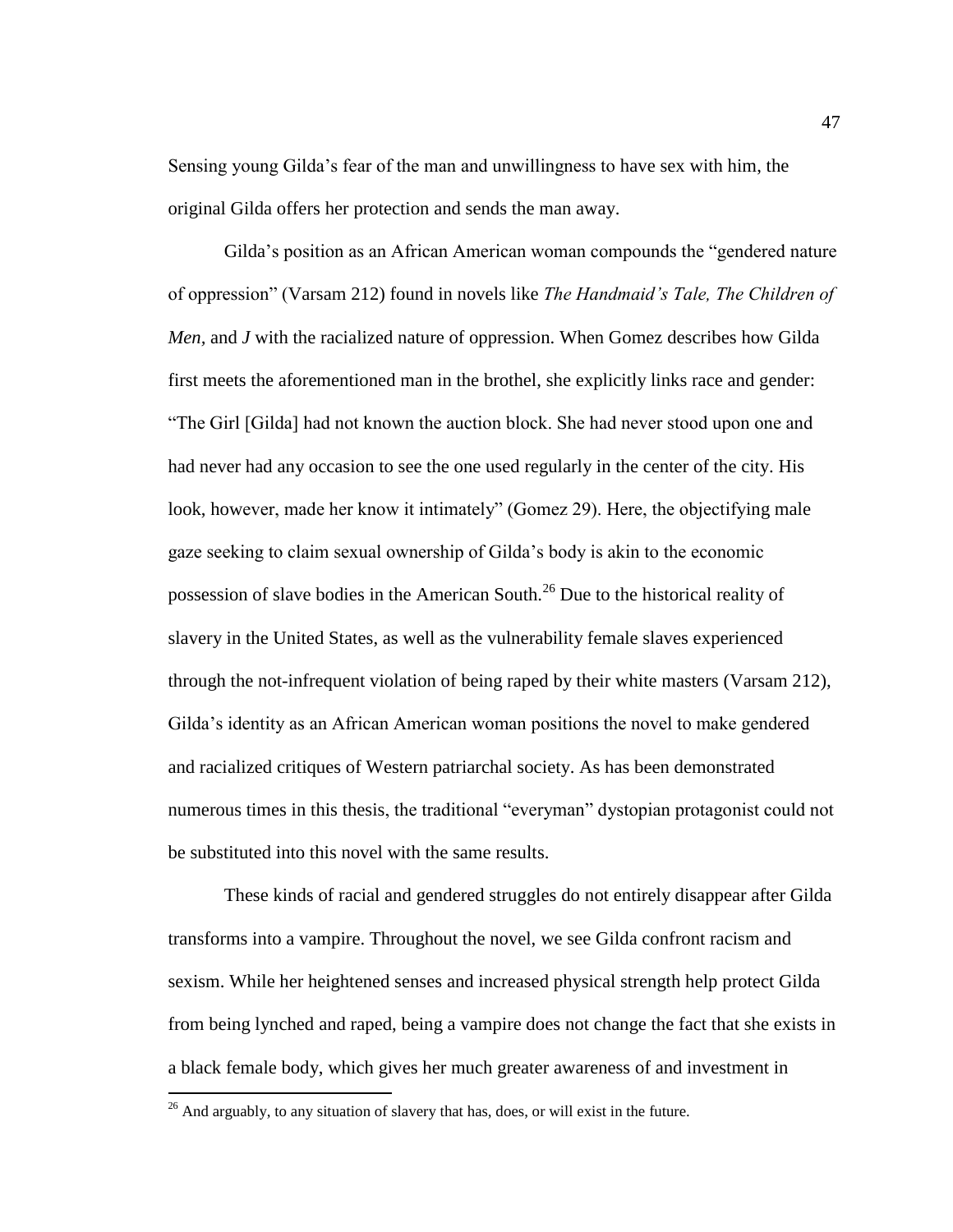human social movements towards gender and racial equality. In fact, in the section of the novel set in Manhattan in 1971, Gilda reflects with anger on her fellow vampires' "inattention" to human concerns such as race (Gomez 180). For Gilda, race in particular seems to transcend humanity, making it one of the few things that she still has in common with humans. This is a large part of why Gilda struggles throughout the novel to live as a vampire, rather than a human—advice that Gilda repeatedly receives from her vampire friends Sorel and Bird.

In the last twenty pages of *The Gilda Stories*, Gomez takes us into the future of 2050, which her chapter title dubs, "The Land of Enchantment." Unfortunately, there is little that is "enchanting" about the future "earth" Gilda inhabits. Environmental destruction and disease have ravaged the planet, resulting in economic collapse and those who can afford it fleeing Earth through space travel. Those who remain are essentially trapped, unable to raise the exorbitant sums or meet the health qualifications to receive passage away from Earth. The Earthbound population has been left to fight over the remaining resources, and the wealthy hire Hunters to seek out the recently-discovered vampires in order to take their blood. After becoming vampires themselves, securing immortality, the wealthy destroy their vampire creators, violating the central vampire code (235). Gilda, like other vampires, now lives a nomadic life with a crew of hired guards in whom she places only minimal trust.

Rather than creating a novel about vampires that focuses on death, Gomez creates vampires whose focus is love. As the original Gilda tells the protagonist Gilda after she begins transforming her into a vampire, "You must also remember, later, when time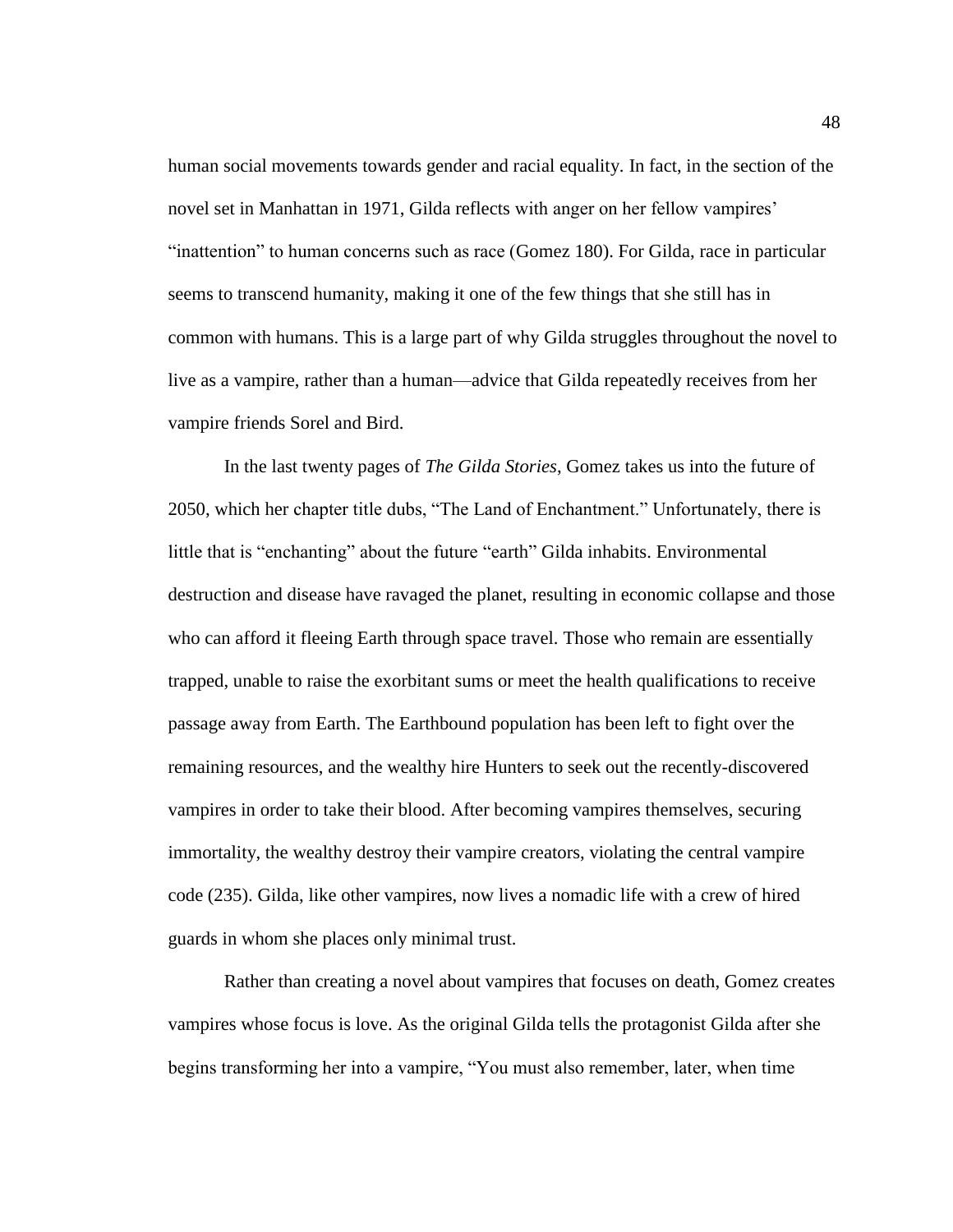weighs on you like hard earthenware strapped to your back, it is for love that we do this" (Gomez 47). In fact, love is almost exclusively the motivation any of the vampires in the novel have for turning a human into a vampire, and this is particularly true for Gilda. She only transforms two humans: Julius in 1971, and Ermis in 2050. The dedication to love rather than fear and death echoes the utopian possibility of differential consciousness presented by Chela Sandoval in *The Methodology of the Oppressed*. <sup>27</sup> In *The Gilda Stories*, the love that is so frequently the motivator for one vampire to transform a human acts as a "punctum" (Sandoval 140,1) to lead the new vampire into a previously unknown space—the space of immortality. From this new space, Gilda's vampire family are removed from "the ties that bind being" and "enter the differential mode of consciousness" (Sandoval 140,1). Nearly all of the vampires who play a large role in the novel exist in the non-dominant realm of society: they are women, people of color, homosexual, or some combination of these identities. As such, they would be considered vulnerable to the dominant white patriarchal culture and therefore vulnerable to the specific forms of violence typically inflicted on bodies marked as different from that of the white, heterosexual male. However, the increased physical strength, speed, and immortality of the vampires remove them from much of the persecution they might otherwise experience in American society. This interstitial space removes these marginalized characters from colonial and patriarchal control, giving them space to forge their own community founded on the principle of love rather than fear and death.

<sup>27</sup> Differential consciousness is also referred to as Barthes' "third space," Derrida's "*différance,*" and Anzaldua's *coatlicue* state, among other terms developed by twentieth century theorists. Sandoval argues that these are essentially just different ways of naming the same state or possibility.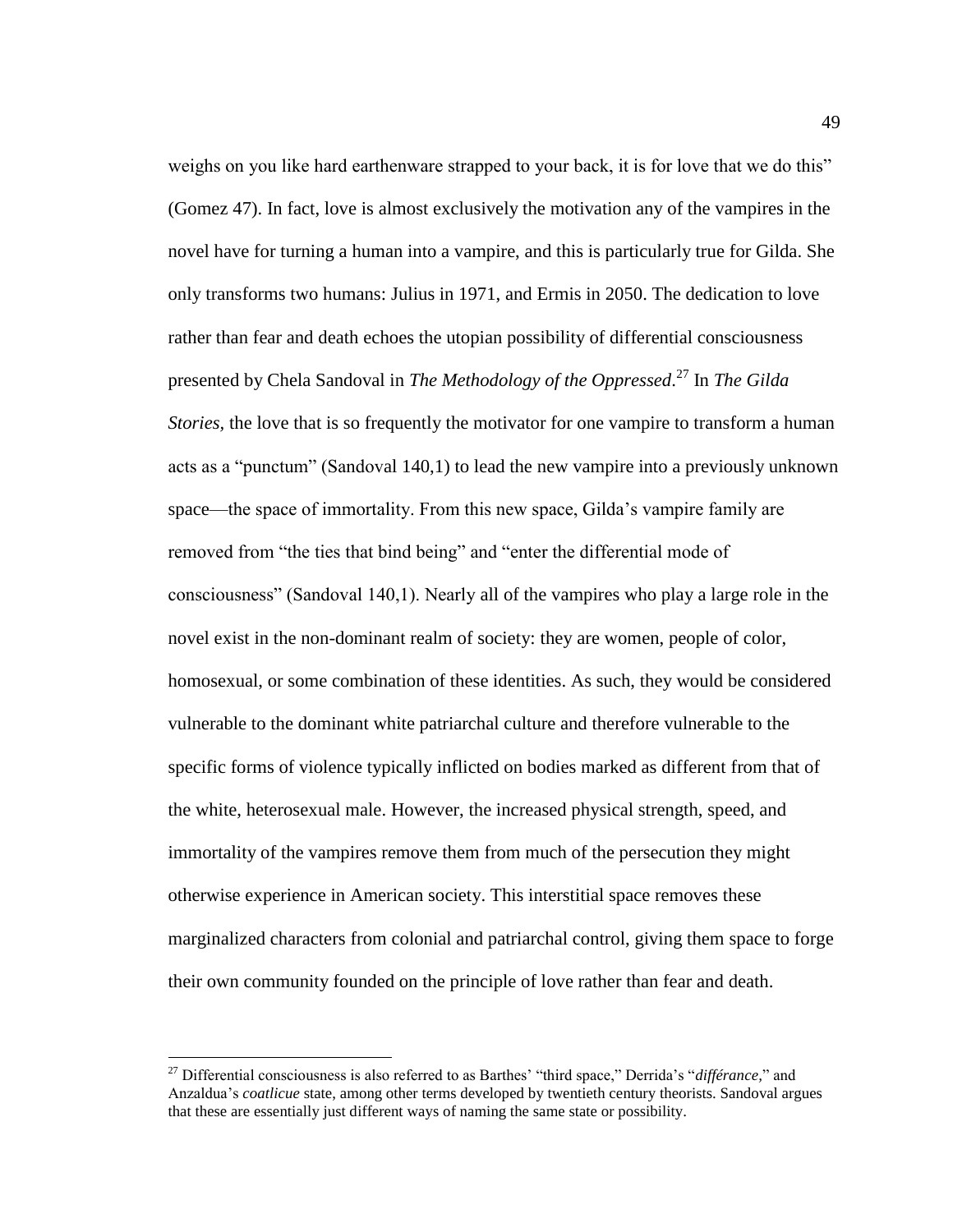The only white, heterosexual, male vampires we see in the novel are Samuel and Fox. Both are presented as mentally and/or emotionally unstable, with Samuel stalking Gilda at various points in the novel because of her relationship with a female vampire who deeply wronged him, and with Fox reveling in his ability to cause pain and fear in others. Read through the lens of Sandoval and Pérez's theoretical texts, neither of these men can successfully obtain differential consciousness or the decolonial imaginary *because* of the privilege and power they experienced as white men, and which they feel they have now lost (in the case of Samuel, in losing his wife and humanity<sup>28</sup>), or can now capitalize on even more through increased physical strength and immortality (in the case of Fox). Neither Samuel nor Fox enact a hermeneutic of love, preferring instead a patriarchal Western hermeneutic of fear and domination.

We could also interpret Gomez's choice to cast those who are typically marginalized in society—women, people of color, homosexuals—as her vampires as a way to bring those who are in the background to the foreground. This interpretation helps us see how Gomez is enacting Sandoval's claim: "If we can agree that past U.S. peoples of color have served grammatically as representatives and functionaries of *différance* in the service of dominant relations—surviving in that in-between (silent) space that made social order, alliance, affinity, even love between white skins possible—then today, with *différance* set free . . . the nature of love in the West is changing" (151,2). By uniting the concept of the vampire—a figure who traditionally exists on the fringes of human society in literature, in the "in-between (silent) space," a being to be feared as Other—with

 $^{28}$  And possibly in feeling emasculated by the vampire who changed him, Eleanor, who seduced his wife and changed him into a vampire without his consent.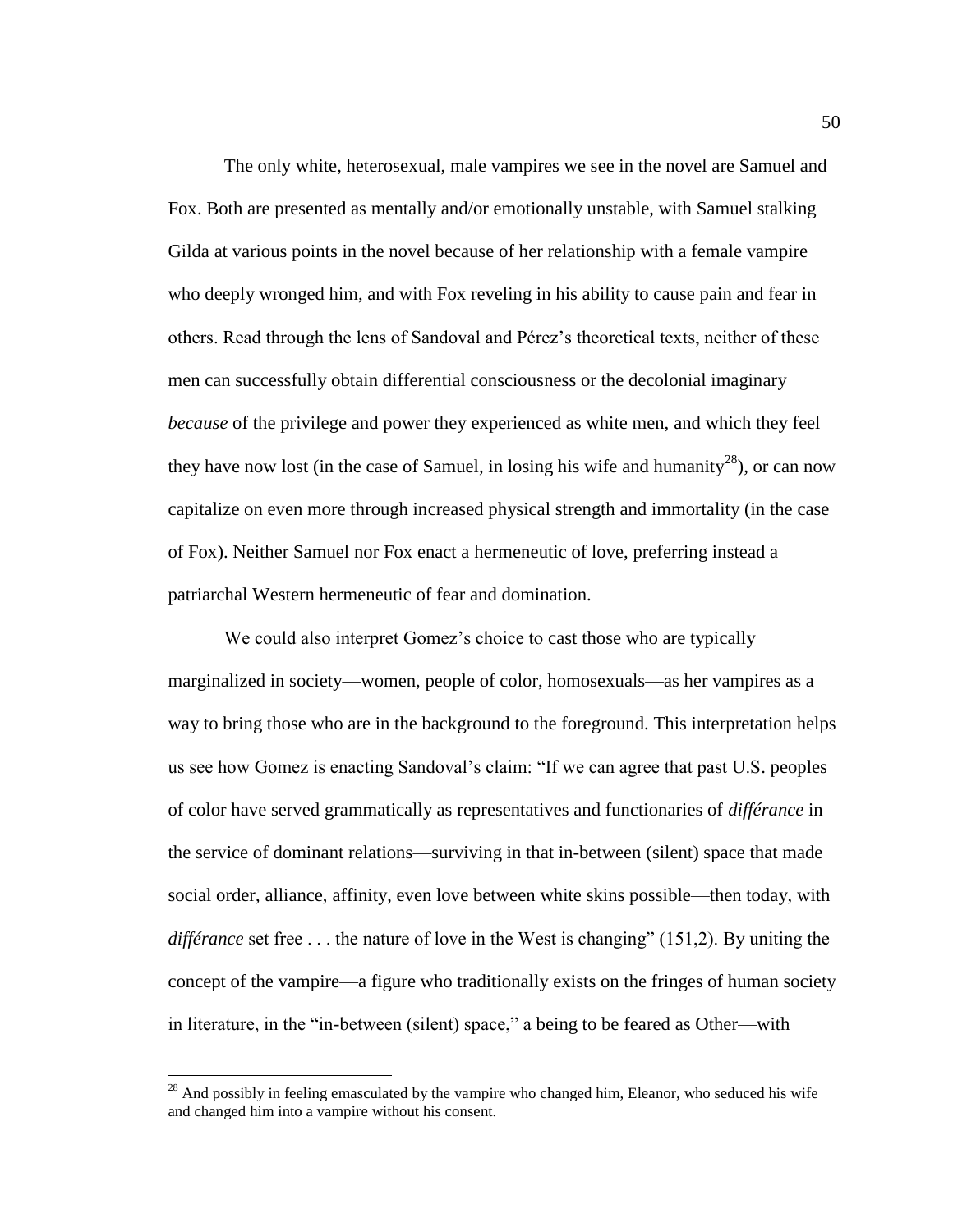people of color and other marginalized groups, Gomez flips the script of both canonical vampire narratives and the American rhetoric of white, heterosexual, male supremacy. In fact, this reversal allows Gomez to cast primarily white, heterosexual, male humans in the role of undesirable Other, highlighting the "vampirism" of Western culture on non-White and female bodies, as well as the environmental devastation caused by the West.

# *The "Vampirism" of Western Culture*

 $\overline{a}$ 

In fact, the environmental devastation as a result of Western consumption and capitalism are the direct causes of Earth's apocalyptic state at the end of the novel. In the sections set in 2020 and 2050, Gilda notes the degree of environmental damage and its resulting effects on global economies, agriculture, and the health of the human population.<sup>29</sup> While the novel only broadly gestures to those responsible—for instance, implicating "the Government" (capitalized, as if to indicate a greater level of power or authority), the lack of specifics could be an indictment of Western culture more generally, with its focus on consumption and disposability.

There are also references to the wealthy upper class's abuse of their resources in relation to the vampires. Since their wealth cannot help them if there are literally no more resources to be had, the wealthy who remain on Earth have turned to capturing vampires and forcibly transfusing their blood in order to gain immortality. Because they kill the vampires from whom they have stolen blood, the wealthy humans break both the vampire

<sup>&</sup>lt;sup>29</sup> Specific examples include how overpopulation in California led to economic collapse (226); the population fleeing from urban centers to the country seeking food and fresh water, only to starve from lack of agrarian knowledge or be shot by locals protecting their land (222); and references to the planet as "dying"  $(241)$  and "poisoned"  $(224)$ .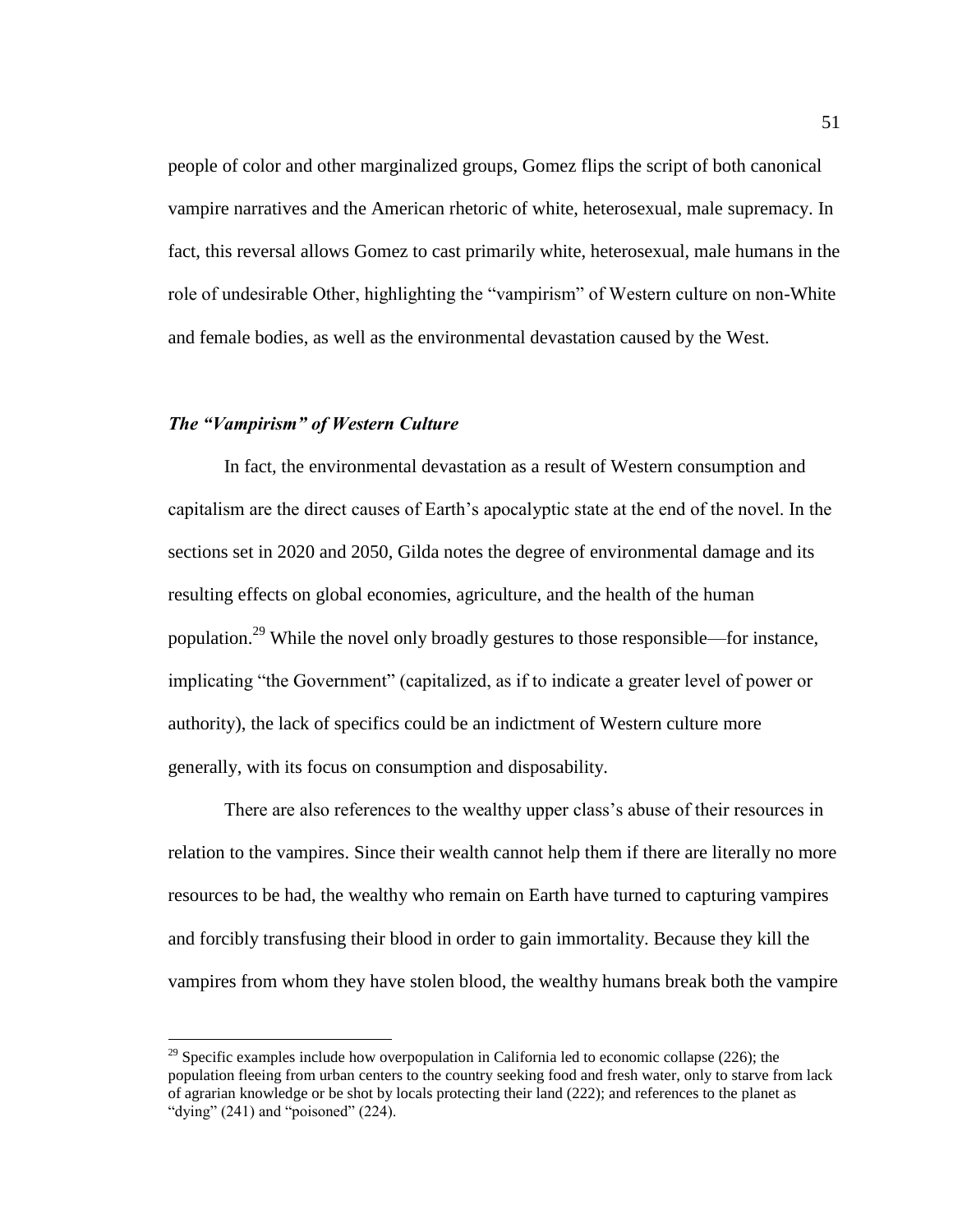code of not killing your creator as well as violating Gilda's family's practice of *exchange* when taking blood. In this sense, the wealthy and the Hunters have become more *vampiric,* in the traditional sense of the word, than Gilda or her family have ever been. They prey on others, on the remaining vampires, rather than taking blood in an act of exchange. There are also connotations of rape in the forcible taking of the vampires' blood, echoing the attempted rape Gilda experiences as a runaway slave. Finally, the clear association of wealth with the persecution of vampires and "theft" of their blood could well be viewed as social criticism of capitalist culture, especially since these same people are implicated in the exploitative practices that destroyed the Earth in the first place. Gilda and other vampire's connection to their native land, the soil of which they sew into their clothes to protect them from dangers like running water and direct sunlight, also highlight this connection between the destruction of the environment and the destruction of the vampire population. In all of these cases—rape, environmental destruction, slavery, and the hunting of the vampires—there is a clear power binary and an absolute lack of symbiosis.

# **VI. Neo-Slave Narratives<sup>30</sup> and Concrete Dystopia**

 $\overline{a}$ 

At this point, I want to "bring the threads together," so to speak, by continuing my analysis of *The Gilda Stories* in tandem with *Invisible Man* to show how the two are connected under Maria Varsam's study of the neo-slave narrative as "concrete dystopia." In her article, Varsam asks the important question: "Is it possible to speak of slavery, a

<sup>30</sup> According to Ashraf H. A. Rushdy in *The Oxford Companion to African American Literature*, neo-slave narratives "represent slavery as a historical phenomenon that has lasting cultural meaning and enduring social consequences" (533).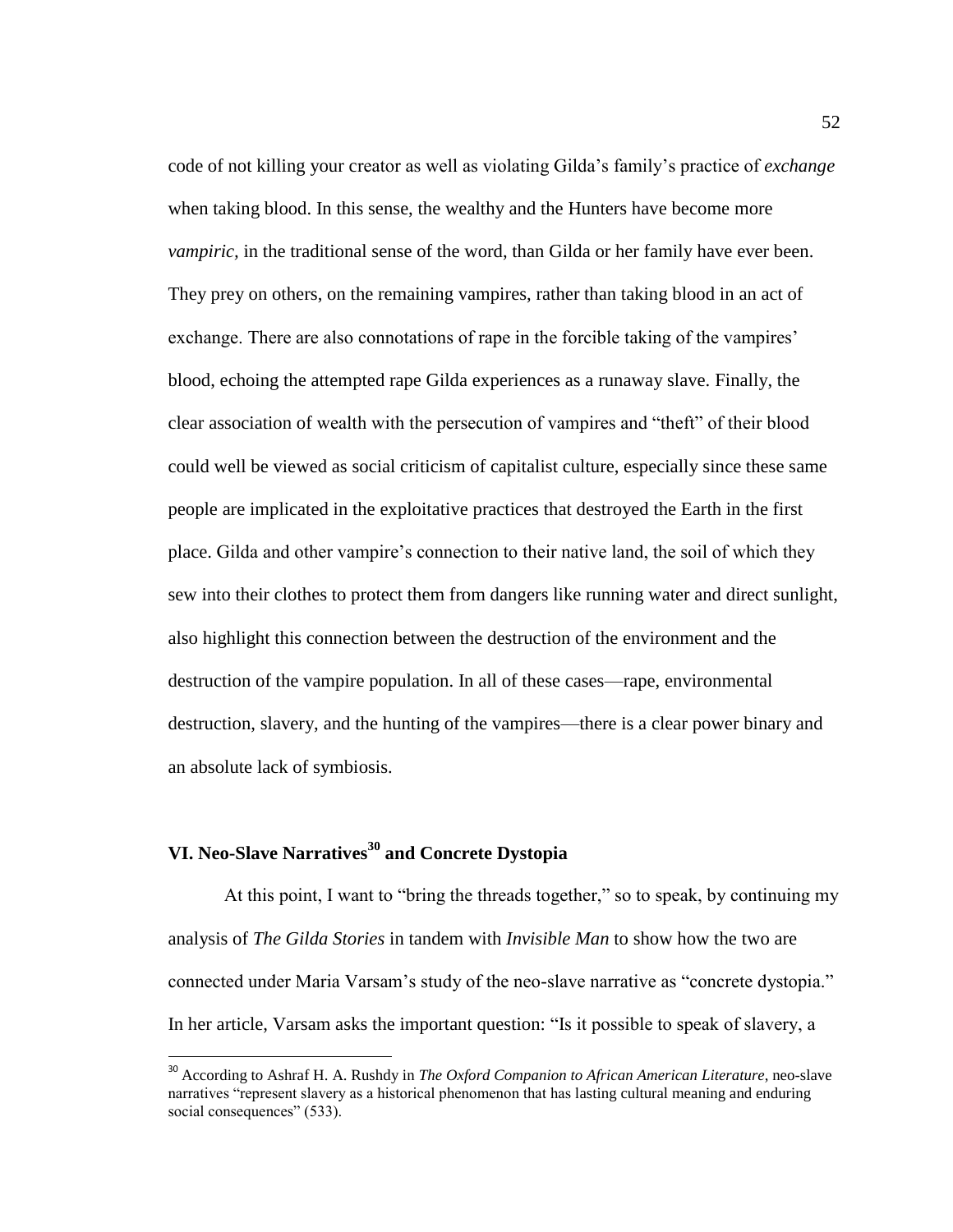historical fact, in relation to dystopian fiction?" (203). She then examines slavery's presence in dystopian fiction and as historical reality, arguing that historical realities like slavery provide the writers of dystopian novels with a social problem that can be used to connect "the past, present, and future" (Varsam 209). Neo-slave narratives, in particular, trace the effects of slavery on future generations as well as society itself.<sup>31</sup> Varsam also argues that neo-slave narratives frequently incorporate "issues and themes" also found in dystopian fiction (204). In her article, Varsam explores African American slave and neoslave narratives and introduces the term "concrete dystopia" to describe their relationship to the dystopian genre. She defines concrete dystopia as ". . . those events that form the *material* basis for the content of dystopian fiction which have *inspired* the writer to warn of the potential for history to repeat itself" (209; her emphasis). In other words, concrete dystopias show the past, present, and future as deeply interconnected not only through history's ability to inform the present, but in the possible reoccurrence of the past in the future. This definition becomes essential when examining neo-slave narratives such as *Invisible Man* and *The Gilda Stories* as dystopian novels.

## **Invisible Man, The Gilda Stories,** *and Concrete Dystopias*

 $\overline{a}$ 

*Invisible Man* falls well within the neo-slave narrative category. While the novel does not take place within the historical event of slavery in the United States because of its setting in the 1930s, it certainly bears witness to the after-effects of slavery and the hierarchical social structure it represented. Therefore, it is essentially forward-casting

 $31$  For Varsam, important examples of the neo-slave narrative within dystopian fiction are Octavia Butler's novel *Kindred* and Atwood's *The Handmaid's Tale*.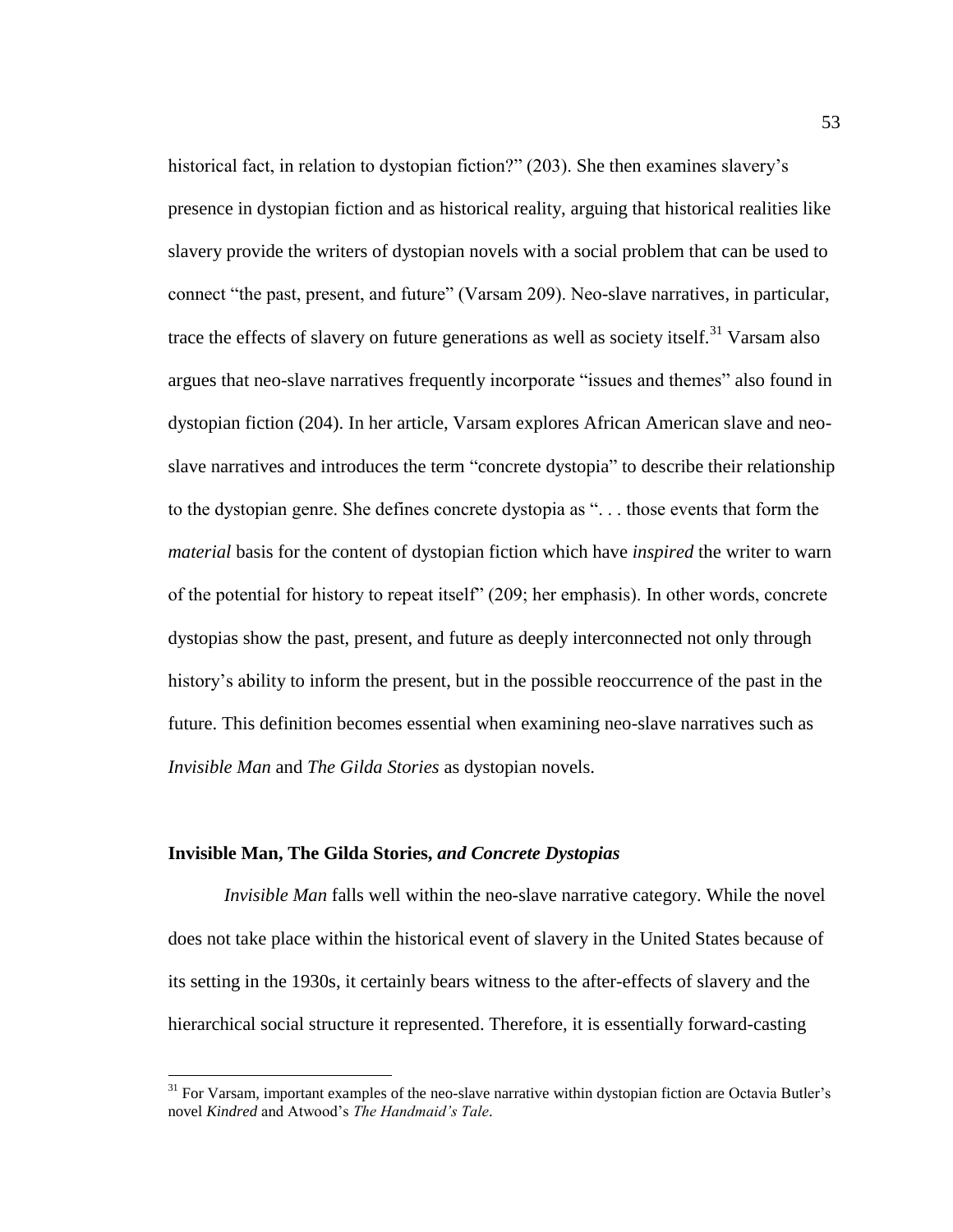because Ellison shows that the effects of slavery are still very much present and will carry into the future unless radical change occurs. The power imbalance between whites and African Americans as a result of slavery also allowed for numerous injustices to be committed against African Americans and other people of color.

*Invisible Man* also contains many of the forms of oppression faced by the protagonists in classic dystopian novels. Varsam identifies this overlap when she writes that ". . . slavery's effect on its victims is to constitute them as powerless as possible in a system that functions by physical and psychological intimidation" (221). As previously discussed, *Invisible Man* provides numerous examples of "physical and psychological intimidation" being perpetuated against the narrator and other African American characters. Since Ellison's novel asks readers to sympathize with his narrator about the injustice and oppression he faces, we successfully align ourselves with the protagonist. Readers, particularly white readers, become distanced from the fictionalized 1930s world of the narrator, which successfully meets another criterion for dystopian fiction. Finally, because Ellison successfully aligns readers with the protagonist, the neo-slavery themes of this novel become social critique—fitting not only within concrete dystopia but in Booker's primary requirement of dystopian fiction.

*The Gilda Stories,* on the other hand, actually begins within the historical reality of slavery with Gilda fleeing from her Master's plantation after the death of her mother. While it might appear that Gilda effectively escapes and the slave narrative aspect of the novel has been left behind after the first section, Gomez maintains a focus on the racism Gilda experiences as she moves forward in time, eventually culminating in Gilda being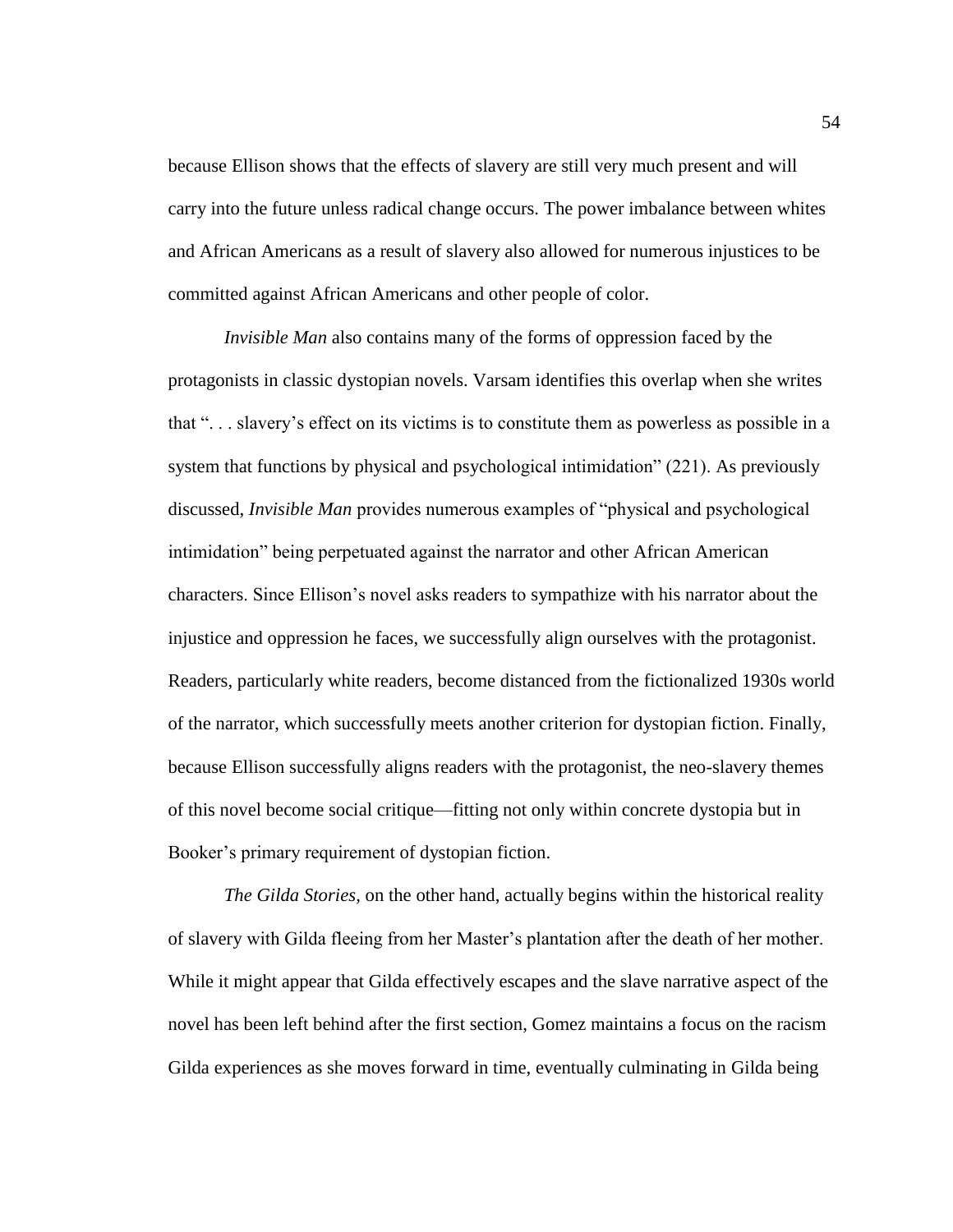faced with a return to slavery if captured by the Hunters in 2050. Additionally, Gomez focuses on Gilda and other characters' sexual agency throughout the novel, recalling the "gendered nature of oppression" Varsam connects to the female slave experience (212). In addition to the attempted rape Gilda experiences when fleeing the plantation, the section set in 1955 centers on Gilda and Bird helping a prostitute escape her brutal vampire pimp, Fox. While slavery based on race doesn't necessarily resurface, Gomez connects it to other potential forms of slavery—sexual, the more fantastic vampire slavery at the novel's end, and the imprisonment/"slavery" of the humans forced to remain on the dying Earth by wealthier or more politically powerful "Off-worlders."

This narrative strategy forces readers to connect these various forms of oppression as one long history of slavery, as well as its potential future. In other words, Gomez follows in the footsteps of Octavia Butler and Margaret Atwood in her use of slavery as concrete dystopia as described by Varsam: "Since slavery is depicted as a form of 'totalitarian' oppression in future worlds, these dystopian fictions problematize its status as a system of oppression and exploitation *located exclusively in the past*" (210; my emphasis). Gomez clearly links the futuristic dystopian horror with American slavery in passages such as, "Thoughts of the Hunters, armed with drugs and other weapons to ensnare her and her family, caused Gilda to shiver with the memory of her escape from the plantation . . . . Those who came now were more silent, more expert, but essentially the same" (234) and "This horror [the hunting and forced sharing of blood] was slavery come again"  $(235)$ .<sup>32</sup> The explicit connection between what might be recognized as a

 $32$  Interestingly, in the final section of the novel it is not Gilda's race, sexuality or gender that endangers her, but the value of her vampire blood. Considering historic U.S. "one-drop rule" and miscegenation laws,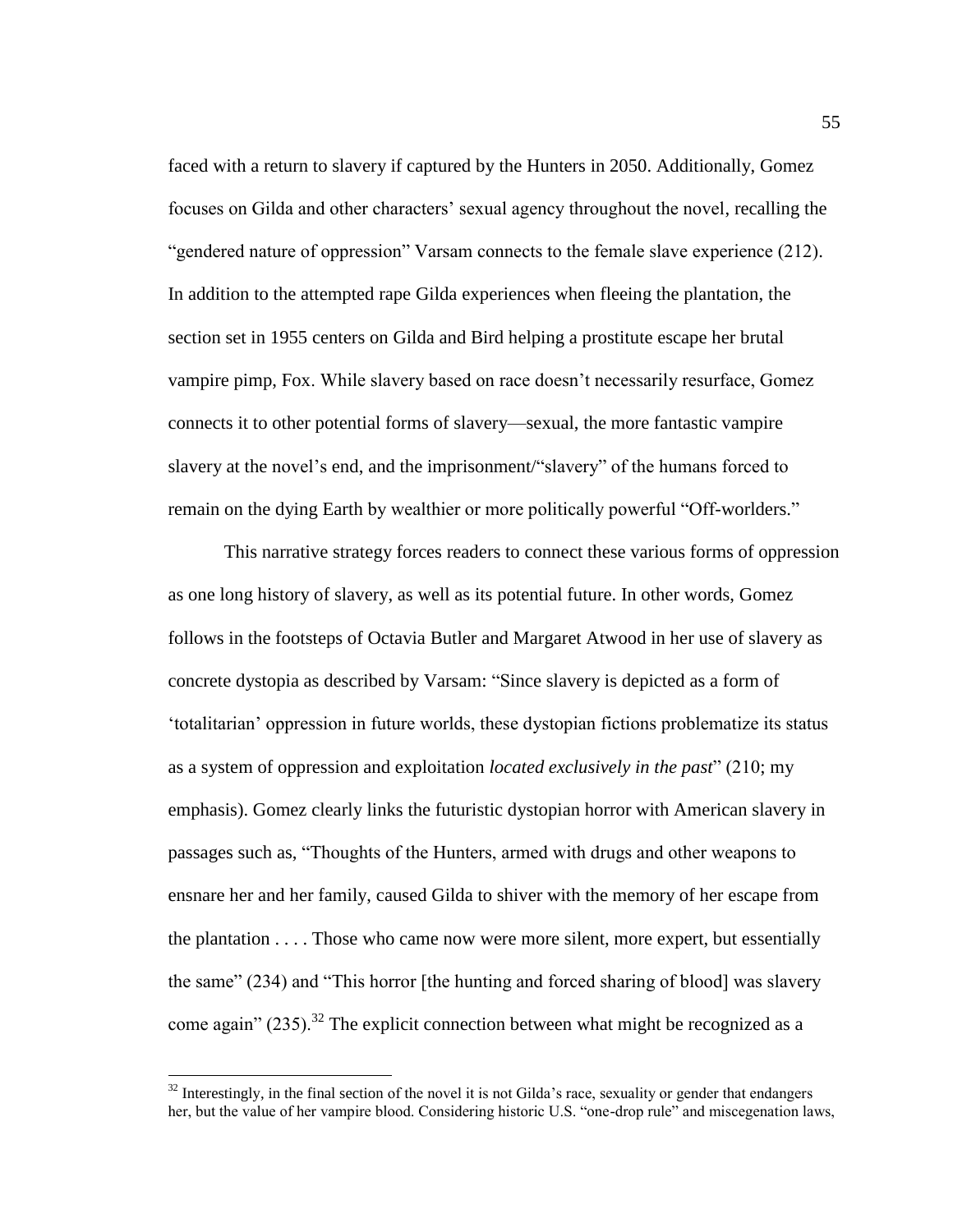more common dystopian "world" and the historical reality of slavery links past and future in a way that warns of the possibility for history to repeat itself. This is one way in which *The Gilda Stories* performs social criticism with a forward-thinking agenda.

# **VI. Discussion**

 $\overline{a}$ 

It has been 25 years since *The Gilda Stories* was first published by Firebrand Books, and City Lights Books is set to release a  $25<sup>th</sup>$  anniversary edition of the novel in April 2016. Writing about the publication history of *The Gilda Stories,* Gomez states, "One editor from a commercial publishing house had rejected my novel . . . stating, 'Your main character is black, a lesbian and a vampire. That's too complicated'" (Gomez "Gilda Lives"). Yet her "complicated" protagonist is exactly what enables the novel to perform its particular social critique and "social dreaming"<sup>33</sup> (Sargent 3). If we view *The Gilda Stories* as a dystopian novel, this new edition also instills hope that there is a readership for dystopian fiction that strays from the "everyman" protagonist, and that the type of criticism it conducts remains relevant, and even necessary.

Indeed, recent developments such as the Supreme Court ruling that states cannot ban same-sex marriage, movements like Black Lives Matter, and the continuing issues surrounding social and economic equality for women suggest that destabilizing the white, heterosexual, male dystopian protagonist is as necessary as ever—and long overdue. Rethinking the aspects of genre definition, especially temporality and the "realness" of

this plot point is bitterly ironic and reinforces the Othered position Gilda and her vampire family occupy (as non-human, but also as non-heterosexual, non-white, or non-male).

 $33$  Sargent defines social dreaming as " $\ldots$  the dreams and nightmares that concern the ways in which groups of people arrange their lives and which usually envision a radically different society than the one in which the dreamers live" (3). Sargent considers social dreaming as the base for utopianism.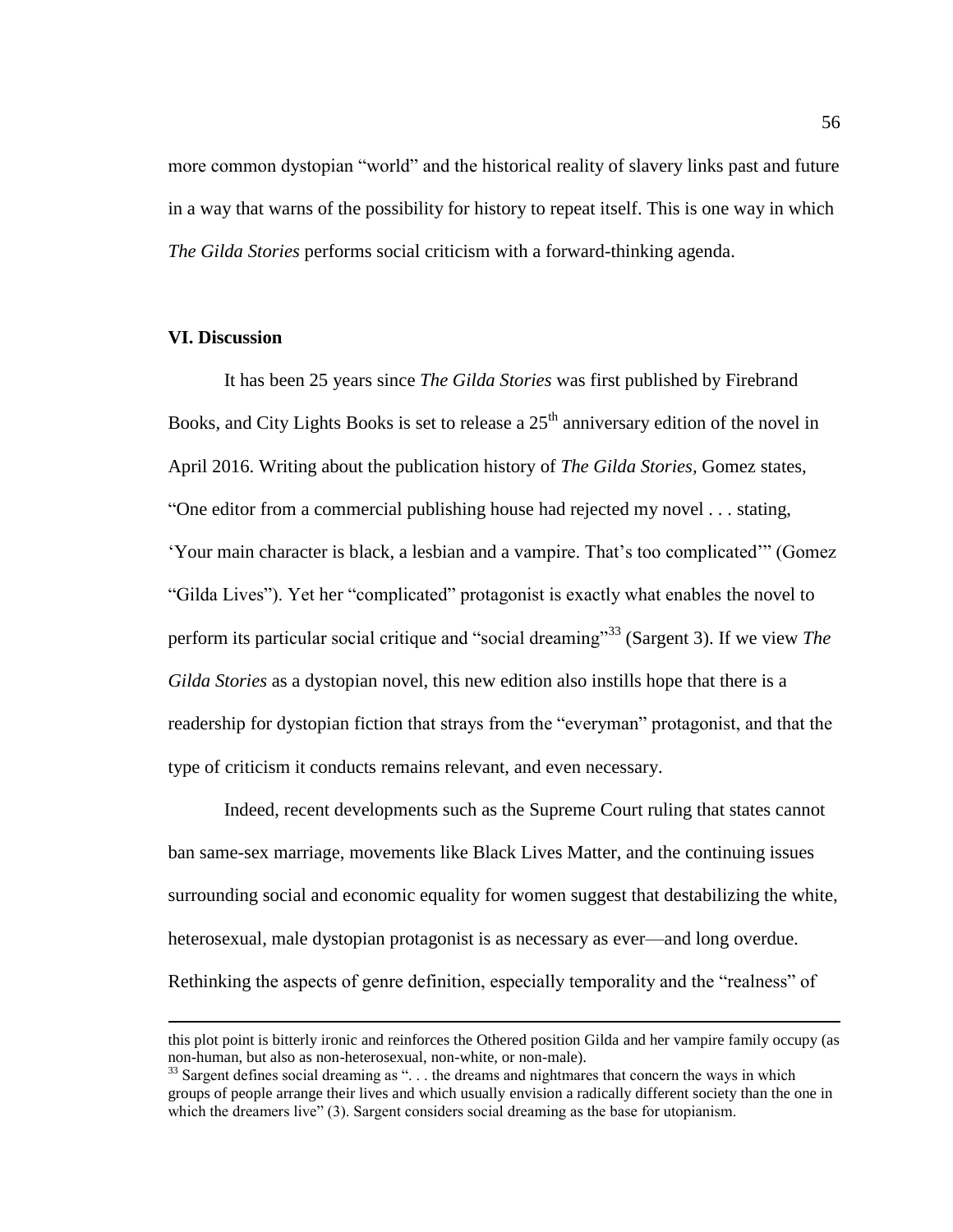dystopian settings, that have in large part restricted dystopian fiction's social dreaming to one group's hopes and fears would help us better hear the dreams and nightmares of those who have long been marginalized and oppressed *precisely because* they are not the "everyman" figure. Future dystopian research on other novels featuring women, people of color, LGBQT characters and topics, and non-Western settings (such as in Afrofuturism) is needed for dystopian fiction to fully realize its capacity to dream. We need diverse voices to represent diverse experiences of the world and, in the case of dystopian fiction, to have a better understanding of the multiplicities of oppression at work in contemporary (and future) society.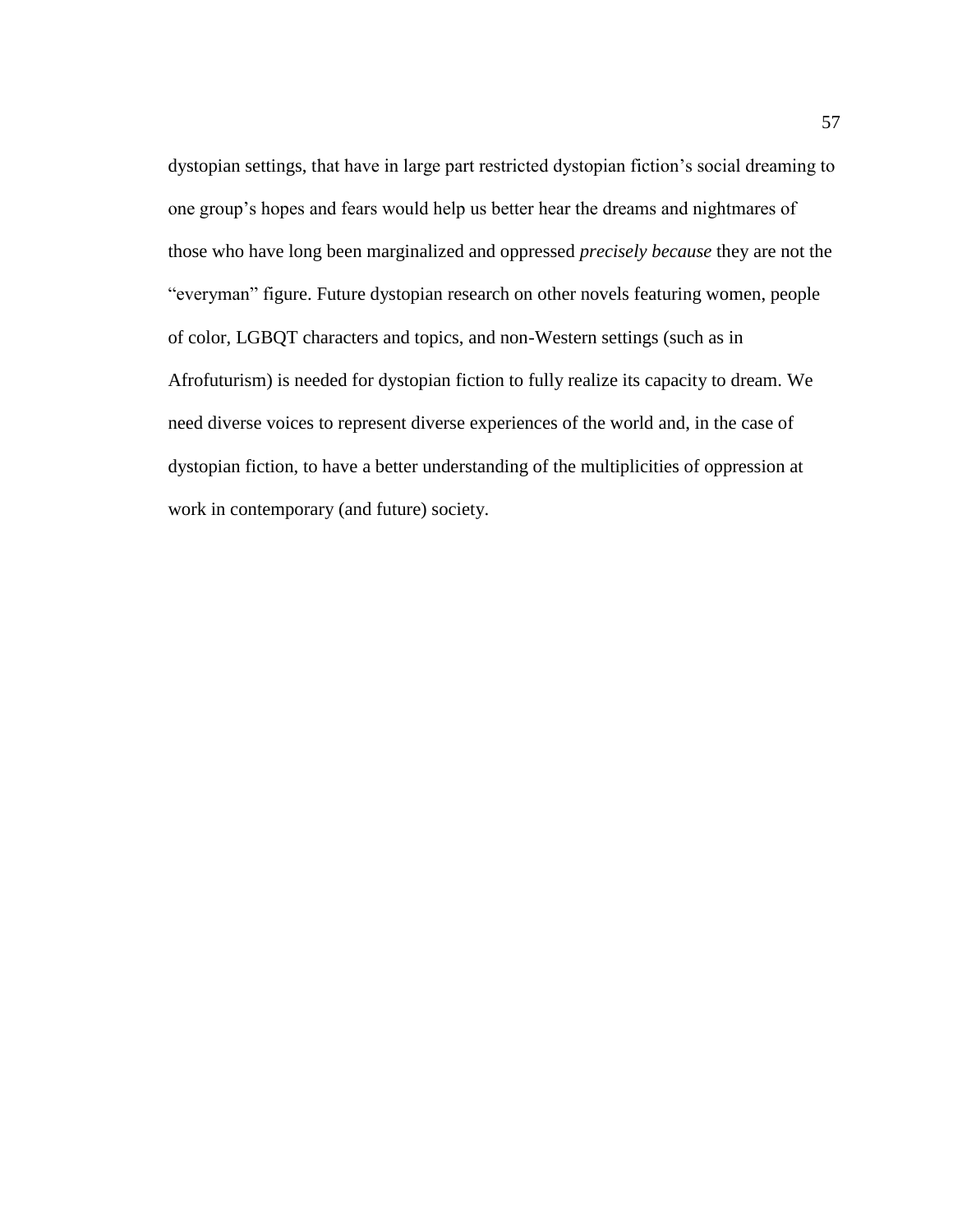## Bibliography

- Agamben, Giorgio. *Homo Sacer: Sovereign Power and Bare Life.* Trans. Daniel Heller Roazen. Stanford: Stanford University Press, 1995. Print.
- Arendt, Hannah. "Ideology and Terror: A Novel Form of Government." *The Origins of Totalitarianism*. 1948. New York: Harcourt, 1979. Print.

Atwood, Margaret. *The Handmaid's Tale*. New York: Anchor Books, 1998. Print.

- Baccolini, Raffaella and Tom Moylan. "Introduction: Dystopia and Histories." *Dark Horizons: Science Fiction and the Dystopian Imagination*. Ed. Raffaella Baccolini and Tom Moylan. New York: Routledge, 2003. Print.
- Barry, Doug. *The Hunger Games Trilogy* Has Now Outsold All the *Harry Potter* Books." *Jezebel*. Jezebel, 20 August 2014. Web. 9 February 2016.
- Booker, M. Keith. *Dystopian Literature: A Theory and Research Guide*. Connecticut: Greenwood Press, 1994. Print.
- ---. *The Dystopian Impulse in Modern Literature: Fiction as Social Criticism*. Westport, CT: Greenwood Press, 1994. Print.
- Bradbury, Ray. *Fahrenheit 451 (The 50th Anniversary Edition).* New York: Ballantine Books, 1953. Print.
- Brayton, Sean. "The Racial Politics of Disaster and Dystopia in *I Am Legend*." *Velvet Light Trap: A Critical Journal of Film & Television* 67 (2011): 66-76. *Academic Search Premier*. Web. 2 May 2016.
- Bills, Kyla. "Why 'Divergent' and Other Dystopian Stories Aren't Such a Fantasy." *Milk*. Milk Agency LLC, 7 January 2016. Web. 30 January 2016.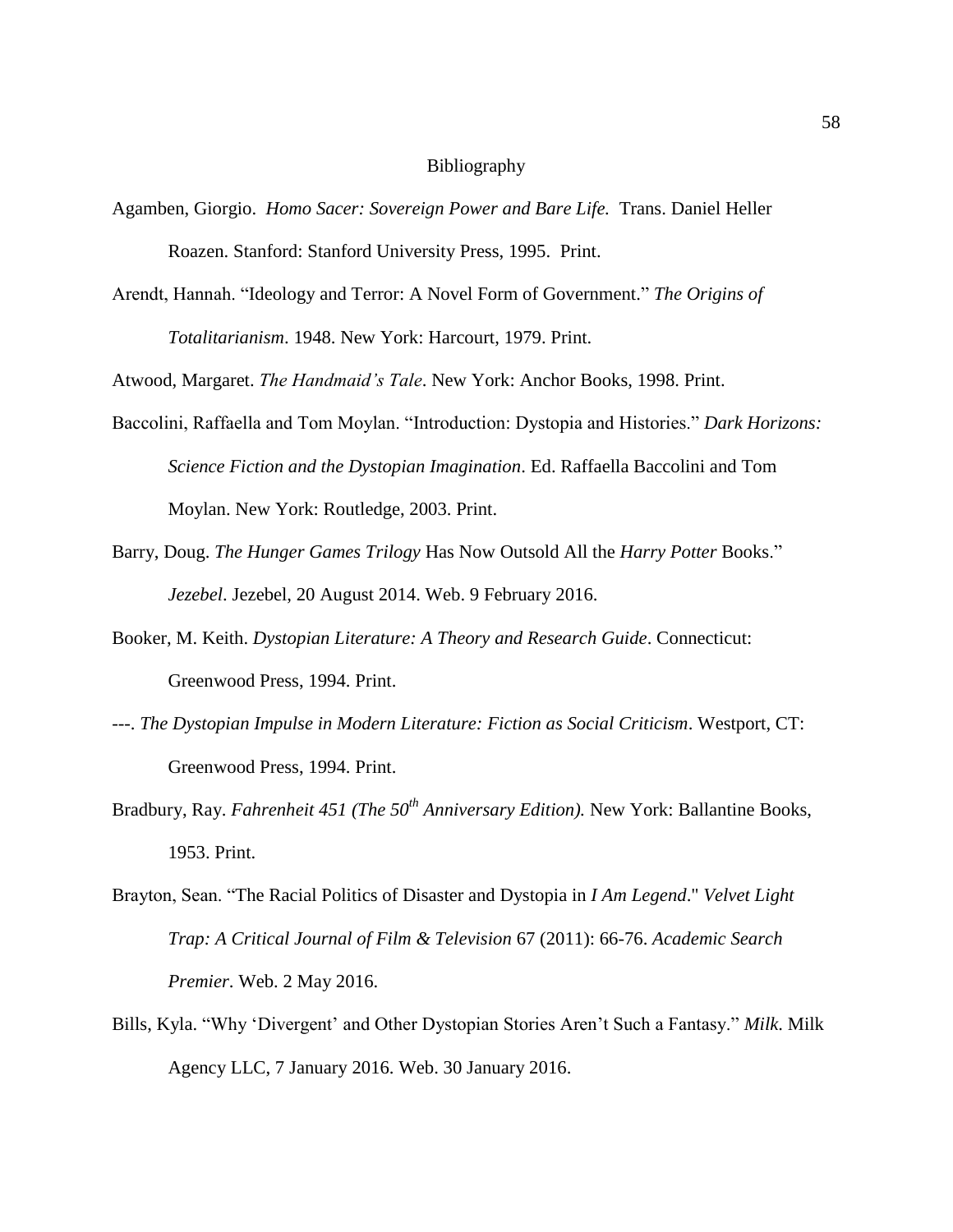Butler, Octavia. *Kindred*. 1979. Boston: Beacon Press, 2003. Print.

- Cranny-Francis, Anne. *Feminist Fiction: Feminist Uses of Genre Fiction.* Cambridge: Polity Press, 1990. Print.
- Dean, Michelle. "Our Young-Adult Dystopia." *The New York Times*. The New York Times Company, 31 January 2014. Web. 9 February 2016.

Delaney, Samuel R. *Dhalgren.* 1974. New York: Vintage Books, 2001. Print.

- Dolan, Deborah V. "Psychiatry, Psychology, and Human Sterilization Then and Now: 'Therapeutic' or in the Social Interest?" *Ethical Human Psychology and Psychiatry* 9.2 (2007): 99-108. *Academic Search Premier.* Web. 23 April 2015.
- Ellison, Ralph. *Invisible Man*. 1947. 2<sup>nd</sup> ed. New York: Vintage International (Random House), 1995. Print.
- Foucault, Michel. *The History of Sexuality: Volume 1: An Introduction.* Trans. Robert Hurley. New York: Vintage Books, 1990. Print.
- Gomez, Jewelle. "Black Women Heroes: Here's Reality, Where's the Fiction?" *The Black Scholar* 17.2 (1986): 8–13. *JSTOR.* Web. 9 Jan. 2016.
- ---. 'Gilda Lives." *Women = Books*. Wellesley Centers for Women, 1 Dec. 2015. Web. 11 Feb. 2016.
- ---. *The Gilda Stories: A Novel.* Ithaca, NY: Firebrand Books, 1991. Print.
- Gómez, Sarah Hannah. "Where Are The People of Color in Dystopias?" *The Open Book*. Lee & Low Books, 7 May 2014. Web. 2 May 2015.
- *The Holy Bible, English Standard Version*. Bible Gateway. Crossway Bibles, 2001. Web. 12 May 2015.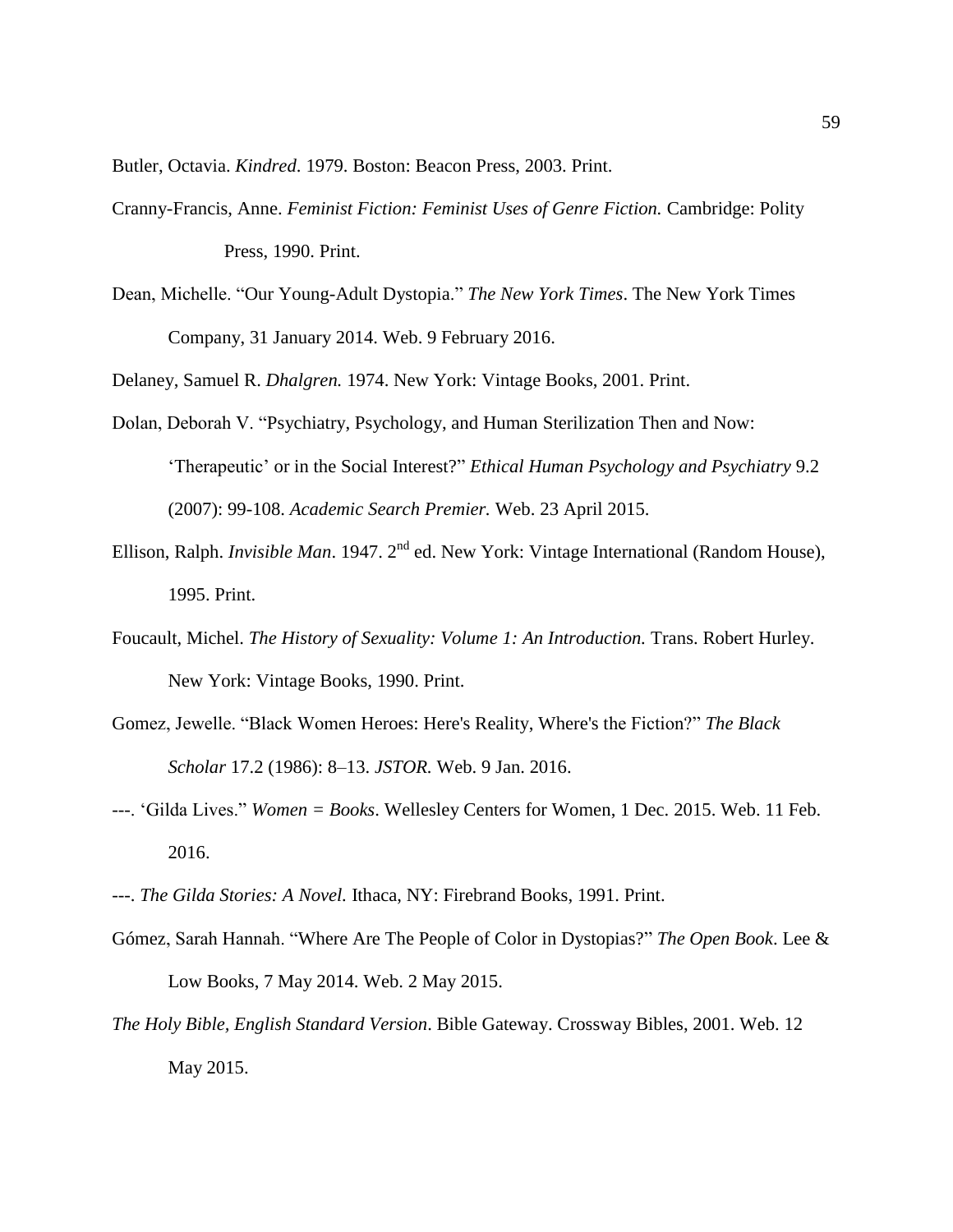"The Hunger Games: Mockingjay—Part 2." *IMDB*. IMDB.com Inc. n.d. Web. 9 Feb. 2016.

Huxley, Aldous. *Brave New World*. 1932. New York: HarperCollins, 1998. Print.

Jacobson, Howard. *J: a novel.* New York: Hogarth, 2014. Print.

James, P.D. *The Children of Men*. 1992. New York: Warner Books, 2002. Print.

- Lacey, Lauren J. *The Past That Might Have Been, the Future That May Come: Women Writing Fantastic Fiction, 196os to the Present.* Jefferson, NC: McFarland & Company, Inc., Publishers, 2014. Print.
- Law, Victoria. "Do Girls of Color Survive Dystopia?" *bitchmedia*. Bitch Media, 22 March 2013. Web. 2 May 2015.
- Moylan, Tom. "'The moment is here . . . and it's important': State, Agency, and Dystopia in Kim Stanley Robinson's *Antarctica* and Ursula K. Le Guin's *The Telling*." *Dark Horizons: Science Fiction and the Dystopian Imagination*. Ed. Raffaella Baccolini and Tom Moylan. New York: Routledge, 2003. Print.
- Newmann, Judie. "The Black Atlantic as Dystopia: Bernardine Evaristo's *Blonde Roots.*" *Comparative Literature Studies* 49.2 (2012): 283-297. *Project MUSE*. Web. 09 Oct. 2015.
- Orwell, George. *1984*. New York: Harcourt, 1949. Print.
- Pérez, Emma. *The Decolonial Imaginary: Writing Chicanas into History*. Bloomington & Indianapolis: Indiana University Press, 1999. Print.
- Rushdy, Ashraf H. A. "Neo-Slave Narratives." *The Oxford Companion to African American Literature*. Ed. William L. Andrews, Frances Smith Foster, and Trudier Harris. New York: Oxford University Press, 1997. Print.